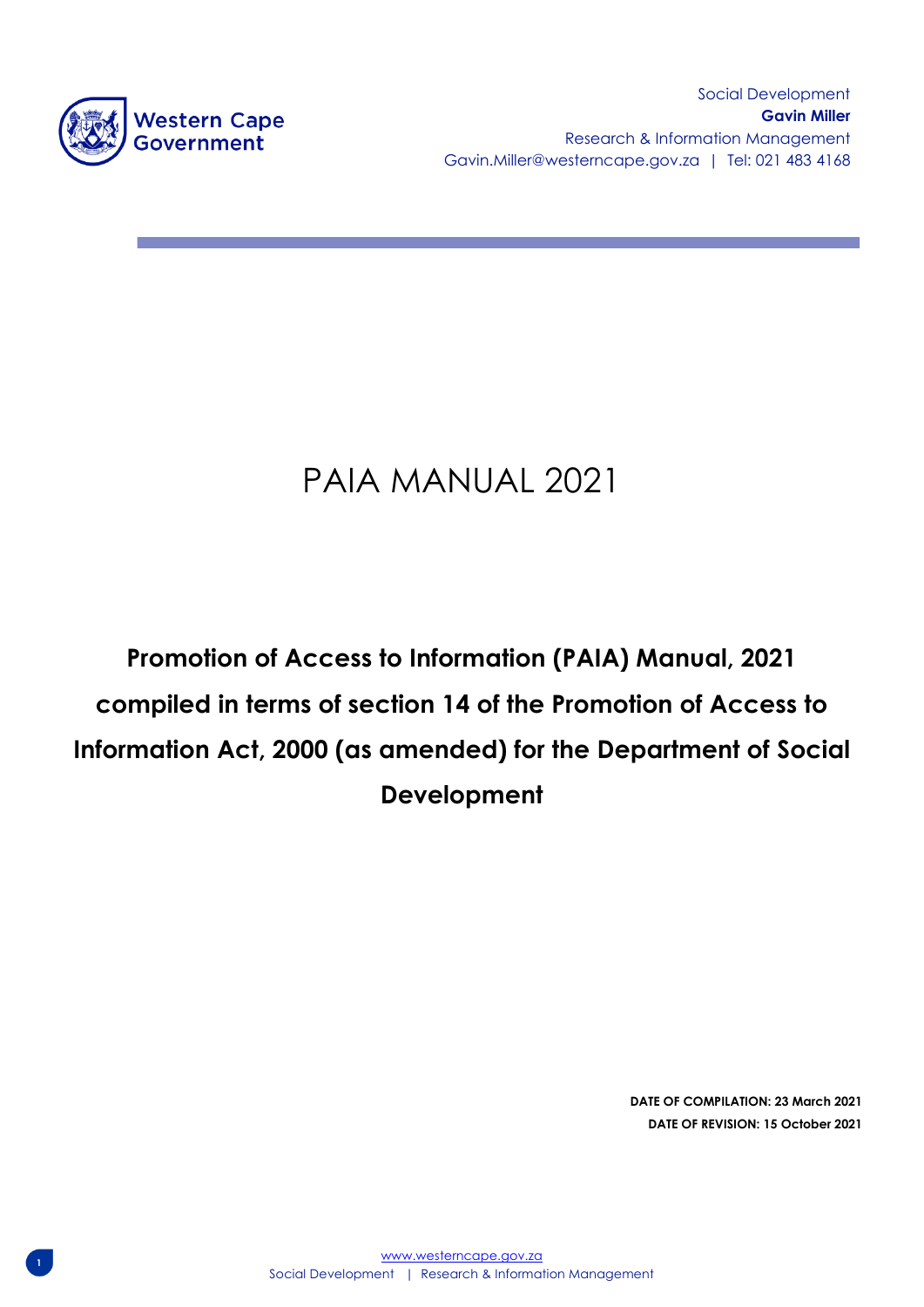## **TABLE OF CONTENTS**

<span id="page-1-0"></span>

| $\mathbf{1}$ . |                                                                                               |  |
|----------------|-----------------------------------------------------------------------------------------------|--|
| 2.             |                                                                                               |  |
| 3.             |                                                                                               |  |
|                |                                                                                               |  |
| 4.             |                                                                                               |  |
|                |                                                                                               |  |
|                |                                                                                               |  |
| 5.             | KEY CONTACT DETAILS FOR ACCESS TO INFORMATION OF THE DEPARTMENT OF SOCIAL DEVELOPMENT11       |  |
| 6.             | DESCRIPTION OF ALL REMEDIES AVAILABLE IN RESPECT OF AN ACT OR A FAILURE TO ACT BY THE         |  |
| 7.             |                                                                                               |  |
| 8.             | DESCRIPTION OF THE SUBJECTS ON WHICH THE BODY HOLDS RECORDS AND CATEGORIES OF RECORDS         |  |
| 9.             | <b>CATEGORIES OF RECORDS WHICH ARE AVAILABLE WITHOUT A PERSON HAVING TO REQUEST ACCESS 20</b> |  |
|                | 10. SERVICES AVAILABLE TO MEMBERS OF THE PUBLIC FROM THE DEPARTMENT OF SOCIAL DEVELOPMENT     |  |
|                | 11. PUBLIC INVOLVEMENT IN THE FORMULATION OF POLICY OR THE EXERCISE OF POWERS OR              |  |
|                |                                                                                               |  |
|                |                                                                                               |  |
|                |                                                                                               |  |
|                |                                                                                               |  |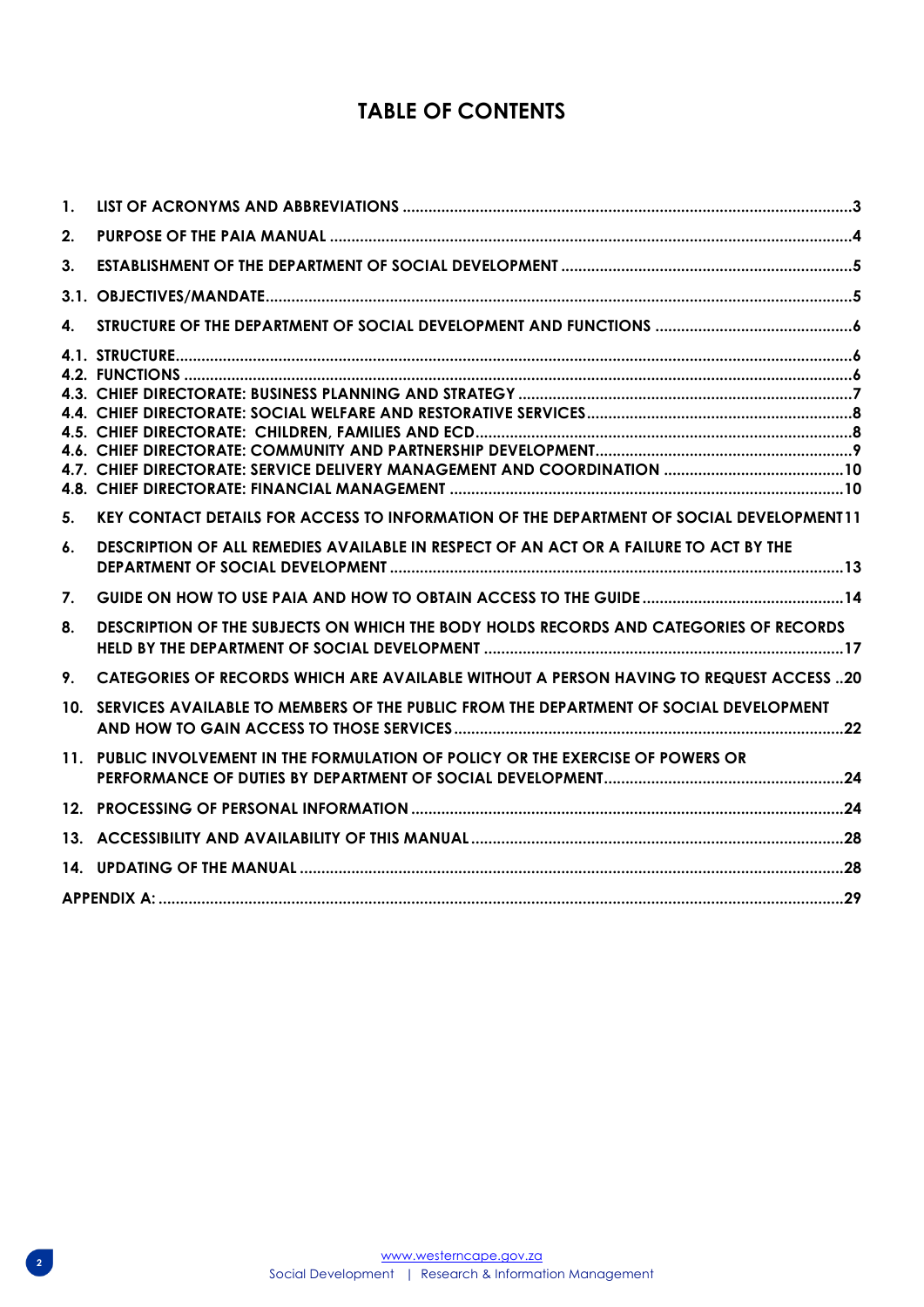## **1. LIST OF ACRONYMS AND ABBREVIATIONS**

| 1.1. | "DIO"                    | Deputy Information Officer                         |
|------|--------------------------|----------------------------------------------------|
| 1.2. | "DoTP"                   | Department of the Premier                          |
| 1.3. | "DSD"                    | Department of Social Development                   |
| 1.4. | "HOD"                    | <b>Head of Department</b>                          |
| 1.5. | "IO"                     | <b>Information Officer</b>                         |
| 1.6. | "MEC"                    | Member of the Executive Committee                  |
|      | 1.7. "PAIA"              | Promotion of Access to Information Act, 2000       |
| 1.8. | "PFMA"                   | Public Finance Management, 1999                    |
|      | 1.9. "POPIA"             | Protection of Personal Information Act, 2013       |
|      | 1.10. "PSA"              | Public Service Act, Proclamation 103 of 1994       |
|      | 1.11. "Regulator"        | Information Regulator                              |
|      | 1.12. "the Constitution" | Constitution of the Republic of South Africa, 1996 |
|      | 1.13. "WCG"              | Western Cape Government                            |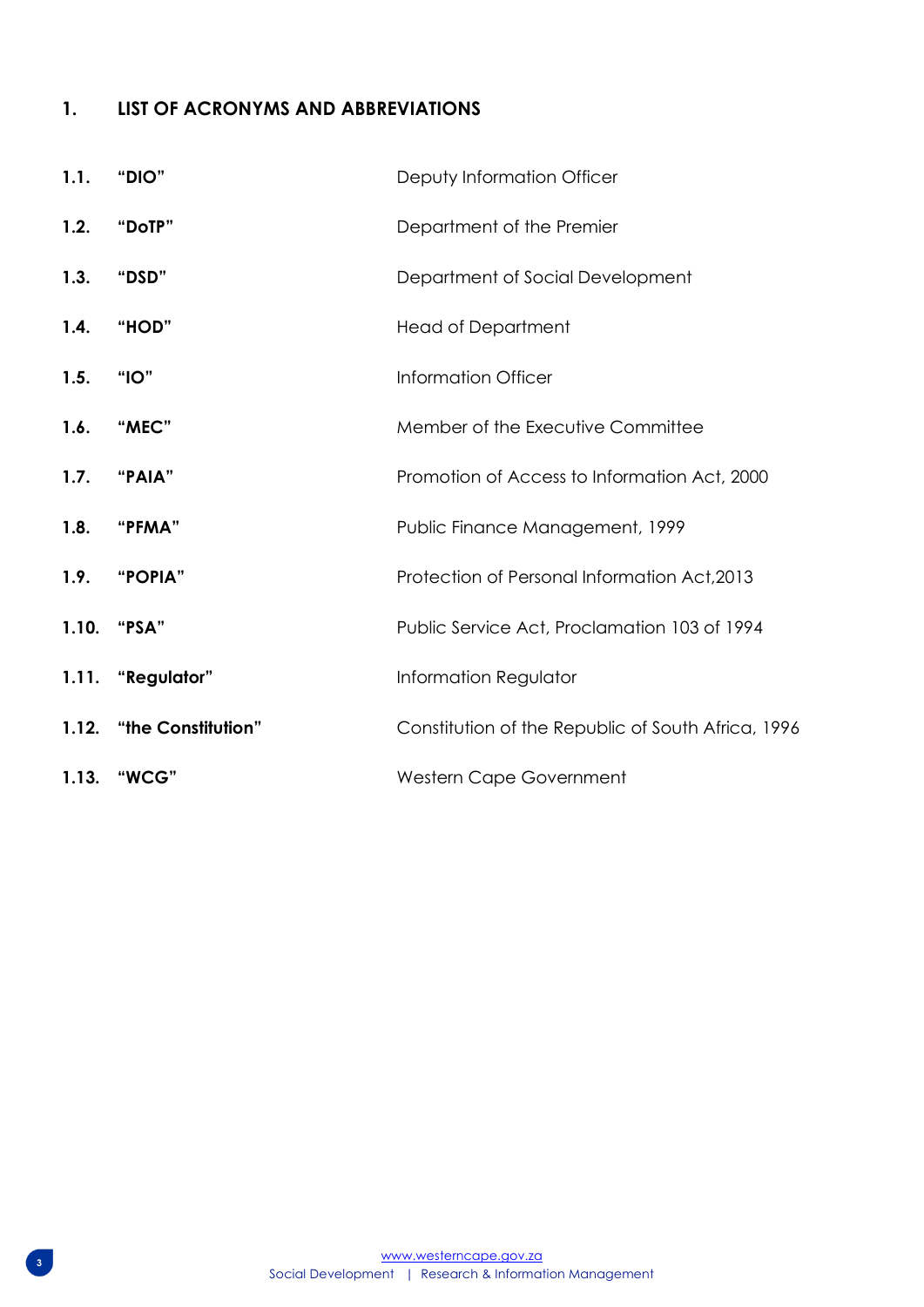## <span id="page-3-0"></span>**2. PURPOSE OF THE PAIA MANUAL**

This PAIA Manual is useful for the public to-

- **2.1.** check the nature of the records which may already be available at the Department of Social Development, without the need for submitting a formal PAIA request.
- **2.2.** understand how to make a request for access to a record of the Department of Social Development.
- **2.3.** obtain all the relevant contact details of the persons who will assist the public with the records they intend to access.
- **2.4.** be aware of all the remedies available from the Department of Social Development regarding a request for access to the records, before approaching the Regulator or the Courts.
- **2.5.** obtain a description of the services available to members of the public from the Department of Social Development, and how to gain access to those services.
- **2.6.** obtain a description of the guide on how to use PAIA, as updated by the Regulator and how to obtain access to it.
- **2.7.** know if the Department of Social Development will process personal information, the purpose of processing of personal information and the description of the categories of data subjects and of the information or categories of information relating thereto.
- **2.8.** know if the Department of Social Development has planned to transfer or process personal information outside the Republic of South Africa and the recipients or categories of recipients to whom the personal information may be supplied.
- **2.9.** know whether the Department of Social Development has appropriate security measures to ensure the confidentiality, integrity and availability of the personal information which is to be processed.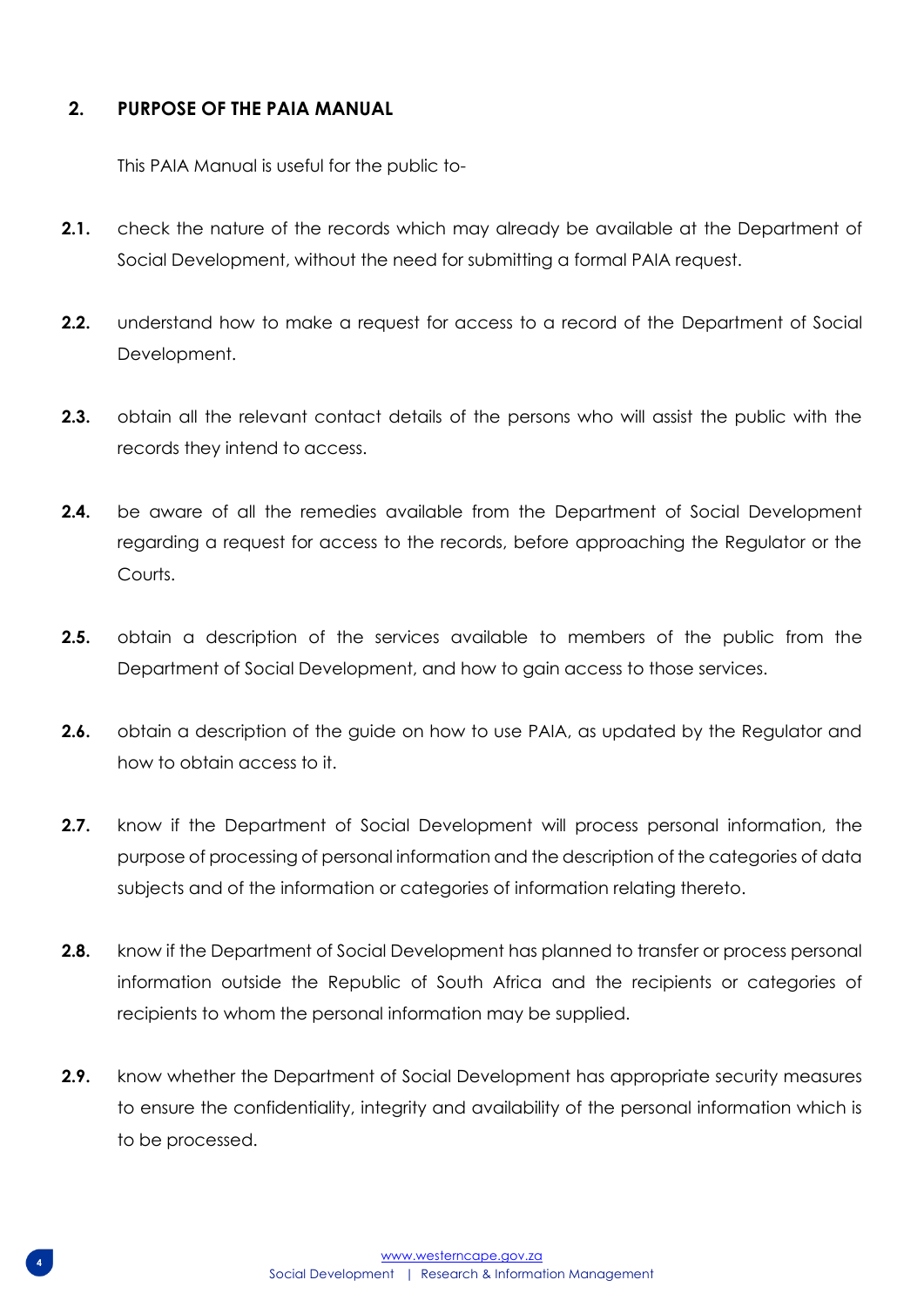## <span id="page-4-0"></span>**3. ESTABLISHMENT OF THE DEPARTMENT OF SOCIAL DEVELOPMENT**

The Department of Social Development is a provincial structure within the public service which is established in terms of section 197 of the Constitution. The PSA which gives effect to section 197 of the Constitution provides in section 7 thereof for provincial departments.

## <span id="page-4-1"></span>**3.1. Objectives/Mandate**

Section 28 (1) of the Constitution of the Republic of South Africa (1996) ("the Constitution"), sets out the rights of children with regard to appropriate care (basic nutrition, shelter, health care services and social services) and that the detention of children is a measure of last resort. The Department of Social Development is committed to the following two core functions:

- A Social Welfare Service to the poor and vulnerable in partnership with stakeholders and civil society organisations; and
- A Community Development Service that provides sustainable development programmes, which facilitate empowerment of communities.

Social Welfare services include:

- Children and Families
- Probation services to adults and youth in conflict with the law
- Early Childhood Development
- Older Persons
- Service to Persons with Disabilities
- Substance Abuse
- Social Crime Prevention and Support
- Victim Empowerment
- Gender Based Violence (GBV), and
- Facility care services to children and youth

Community Development services include:

- Sustainable Livelihoods which include poverty alleviation and food relief
- Capacity building in the NPO sector
- Social Relief
- Youth services, and
- Partnership development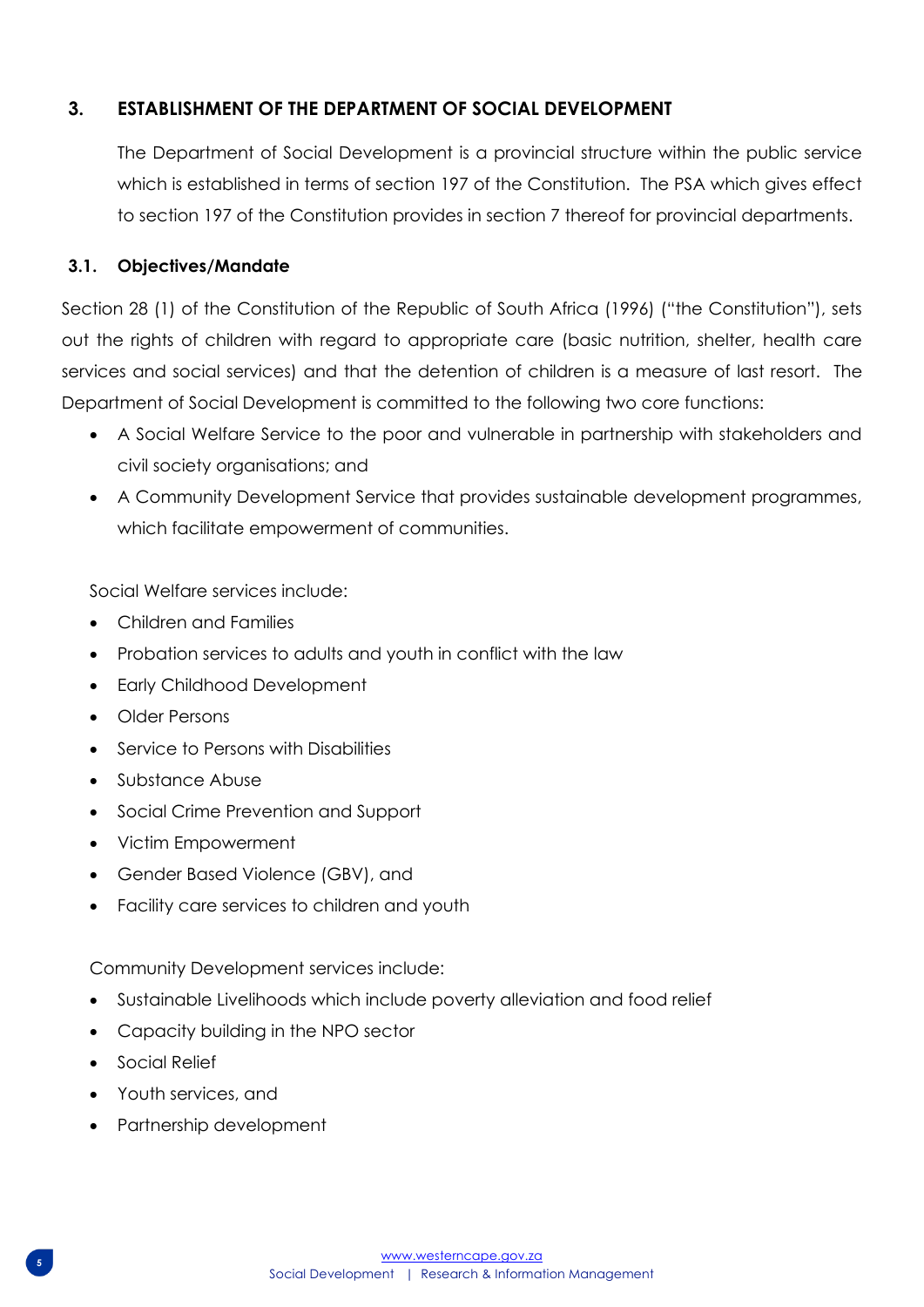## <span id="page-5-0"></span>**4. STRUCTURE OF THE DEPARTMENT OF SOCIAL DEVELOPMENT AND FUNCTIONS**

#### **4.1. Structure**

<span id="page-5-1"></span>

Operationally, the Directorate Operational Management Support reports to the Head of **Department** 

#### <span id="page-5-2"></span>**4.2. Functions**

Describe the functions of each unit depicted in the organogram

#### **Core functions:**

The department is committed to the following two core functions:

- A **Welfare Service** to the poor and vulnerable in partnership with stakeholders and civil society organisations; and
- A **Community Development** service that provides sustainable developmental programmes, which facilitate empowerment of communities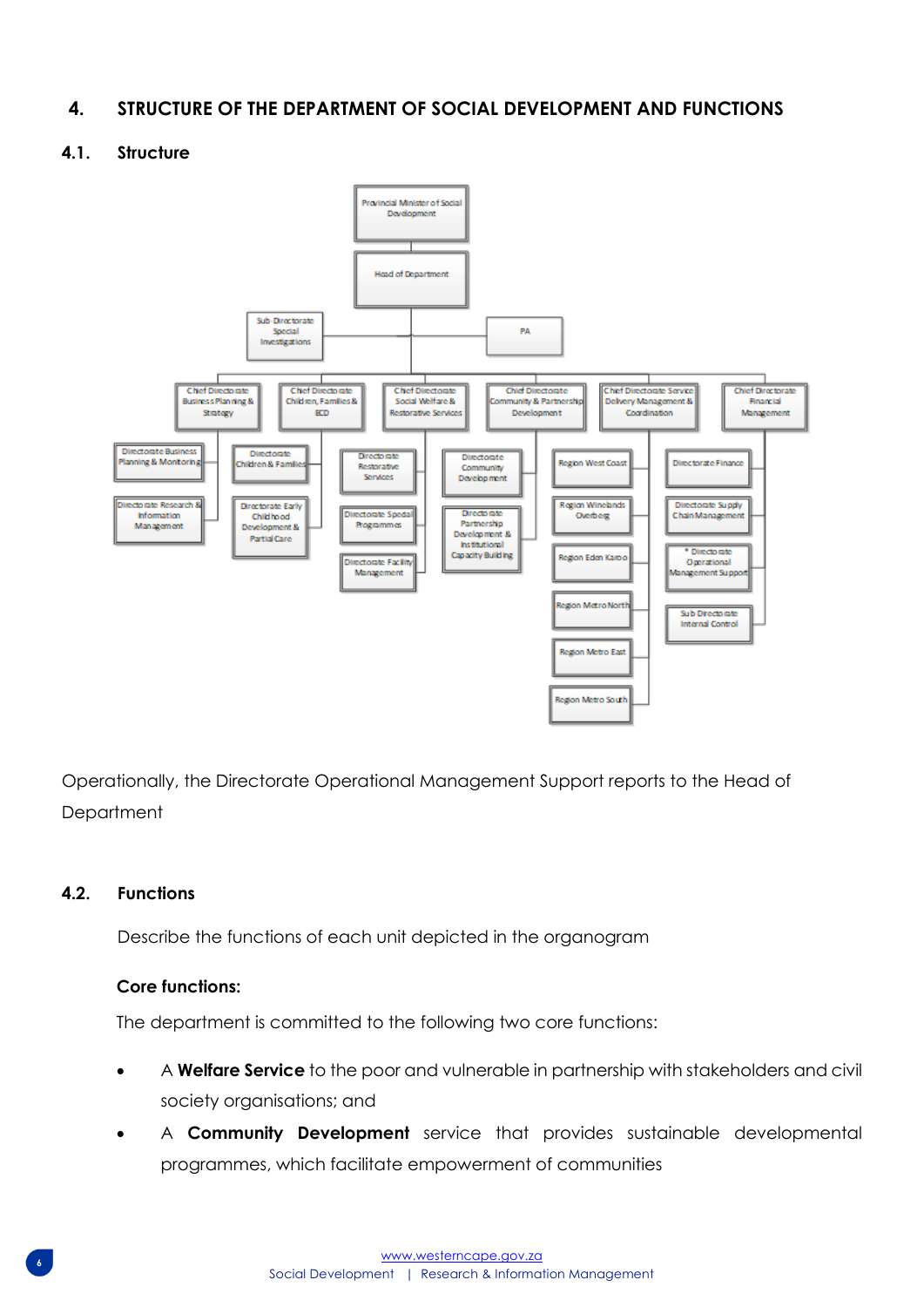## **Support functions**

- Strategic Planning
- Policy Alignment
- Communications, Marketing and Customer Care
- Social Research
- Population Development
- Record and Knowledge Management
- ICT Governance and System Administration
- Monitoring and Evaluation
- Finance
- Supply Chain Management

## <span id="page-6-0"></span>**4.3. CHIEF DIRECTORATE: BUSINESS PLANNING AND STRATEGY**

- Render strategy, policy, performance monitoring and communication services to the **Department**
- Provide research and information management services to the Department

## **4.3.1. DIRECTORATE: BUSINESS PLANNING AND MONITORING**

- Coordinate the strategic and operational planning processes for the Department
- Ensure alignment of Departmental policy and support the development of policies within the Department
- Coordinate and enhance Departmental performance monitoring, review and reporting
- Provide corporate communication and customer care services

### **4.3.2. DIRECTORATE: RESEARCH AND INFORMATION MANAGEMENT**

- Render population development services to inform Provincial-Wide and Departmental planning
- Plan, manage and coordinate ethical social and evaluation research
- Manage and coordinate Departmental records and strategic knowledge resources
- Manage and coordinate the Departmental information systems and ICT governance processes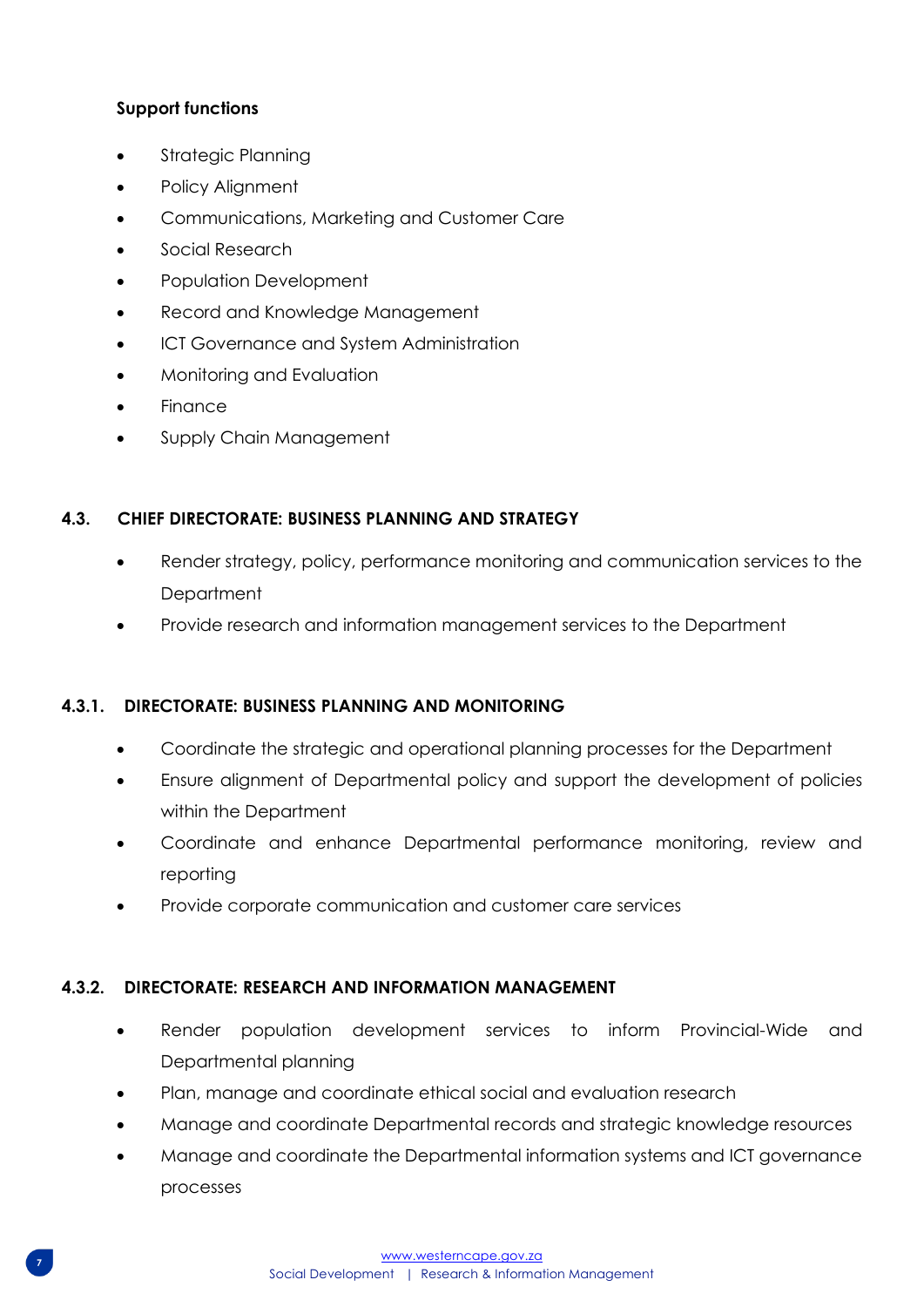## <span id="page-7-0"></span>**4.4. CHIEF DIRECTORATE: SOCIAL WELFARE AND RESTORATIVE SERVICES**

- Formulate and manage restorative services namely victim empowerment, crime prevention and support as well as substance abuse programmes
- Formulate and manage special programmes namely disability and older persons programmes
- Formulate and manage the facilities management function

### **4.4.1. DIRECTORATE: RESTORATIVE SERVICES**

- Formulate and manage the victim empowerment programme
- Formulate and manage the crime prevention and support programme
- Formulate and manage the substance abuse programme
- Contract management of funded NGO's

#### **4.4.2. DIRECTORATE: SPECIAL PROGRAMMES**

- Formulate and manage the disability programme
- Formulate and manage the older person's programme
- Contract management of funded NGO's

### **4.4.3. DIRECTORATE FACILITY MANAGEMENT**

- Develop and facilitate the implementation of a facility management plan for the department and provide professional support to facilities
- Ensure effective and efficient management of insourced residential care centres
- Quality assures, monitor and report on facilities
- Render an administrative service to the component and facilities

#### <span id="page-7-1"></span>**4.5. CHIEF DIRECTORATE: CHILDREN, FAMILIES AND ECD**

- Formulate and manage the children and families' programme
- Formulate and manage early childhood development and partial care programmes.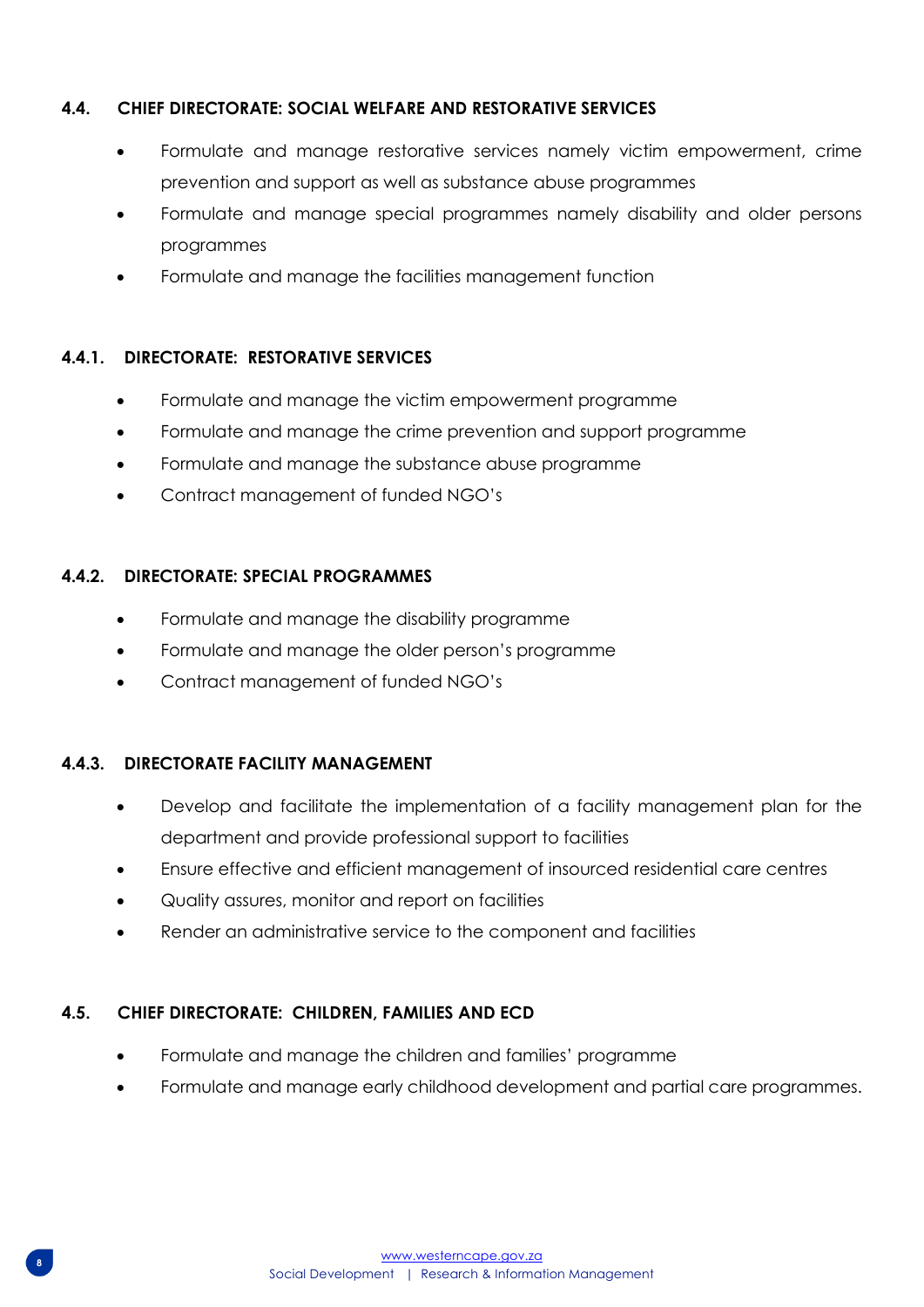## **4.5.1. DIRECTORATE: CHILDREN AND FAMILIES**

- Formulate and manage the child protection programme (including HIV/AIDs)
- Formulate and manage the services to families' programme
- Contract management of funded NGO's

### **4.5.2. DIRECTORATE: EARLY CHILDHOOD DEVELOPMENT AND PARTIAL CARE**

- Participate in the formulation of policy/legislation at National and Provincial level (including policy guidelines and education)
- Manage the development of an implementation framework
- Design, manage and evaluate pilot and special programmes
- Manage and coordinate interdepartmental committees including stakeholders
- Manage the assessment of NGO' for funding and contract management
- Manage the monitoring of the implementation of norms and standards for the programme
- Manage the centralised registration of partial care facilities and ECD programmes
- Manage the ECD conditional grant programme
- Manage and monitor the implementation of ECD and partial care facilities and ECD programmes
- Manage all information within the programme including the non-financial data (NFD) gathering process
- Manage the Ministerial and public complaints and investigations

### <span id="page-8-0"></span>**4.6. CHIEF DIRECTORATE: COMMUNITY AND PARTNERSHIP DEVELOPMENT**

- Formulate and manage community development programmes namely sustainable livelihoods, youth development, social relief and poverty.
- Create and sustain strategic partnerships and manage Institutional Capacity building
- Manage the administrative process for the funding of NGOs in accordance with regulatory frameworks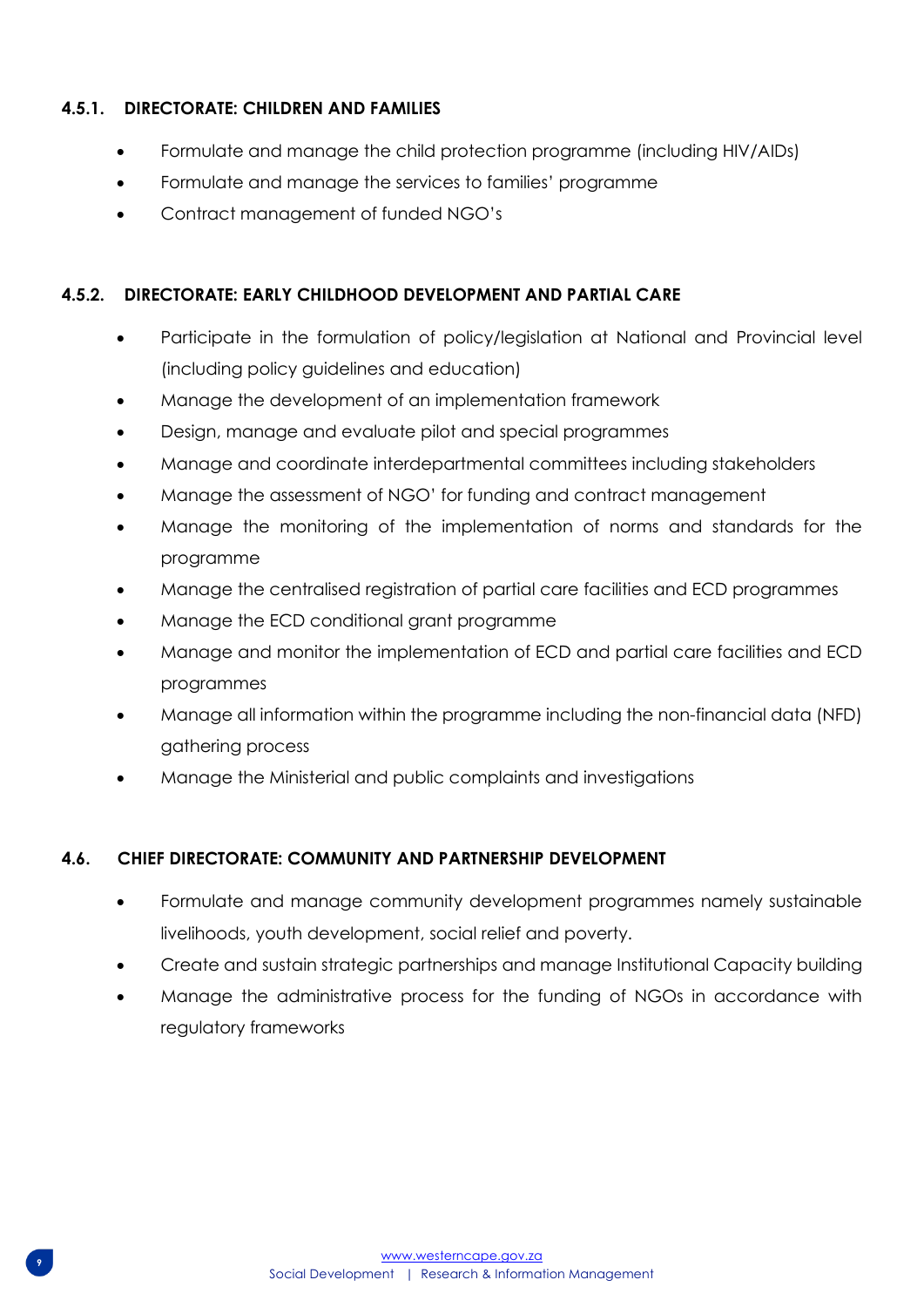## **4.6.1. DIRECTORATE: COMMUNITY DEVELOPMENT**

- Formulate and manage the sustainable livelihoods programmes (including EPWP)
- Formulate and manage youth development programmes
- Formulate and manage social relief programmes
- Formulate and manage poverty programmes to minimize poverty and hunger

## **4.6.2. DIRECTORATE: PARTNERSHIP DEVELOPMENT & INSTITUTION CAPACITY BUILDING (ICB)**

- Promote inter-departmental, intergovernmental and stakeholder relationships
- Leverage resources and elicit the implementation of PPP projects for the department
- Formulate and manage ICB programmes

### <span id="page-9-0"></span>**4.7. CHIEF DIRECTORATE: SERVICE DELIVERY MANAGEMENT AND COORDINATION**

• Manage the implementation and quality of developmental social welfare and community development interventions in the regions

### **4.7.1. DIRECTORATE: REGIONAL OFFICE (x 6)**

- Manage and monitor the implementation of programmes within the Service Delivery Units / Local Offices
- Co-ordinate and support the implementation of programmes within the region
- Manage corporate services within the region

### <span id="page-9-1"></span>**4.8. CHIEF DIRECTORATE: FINANCIAL MANAGEMENT**

- Ensure departmental management and financial accounting services.
- Provide and manage supply chain management services
- Provide an operational support service
- Ensure sound internal control practices

### **4.8.1. DIRECTORATE: FINANCE**

• Ensure a departmental management accounting service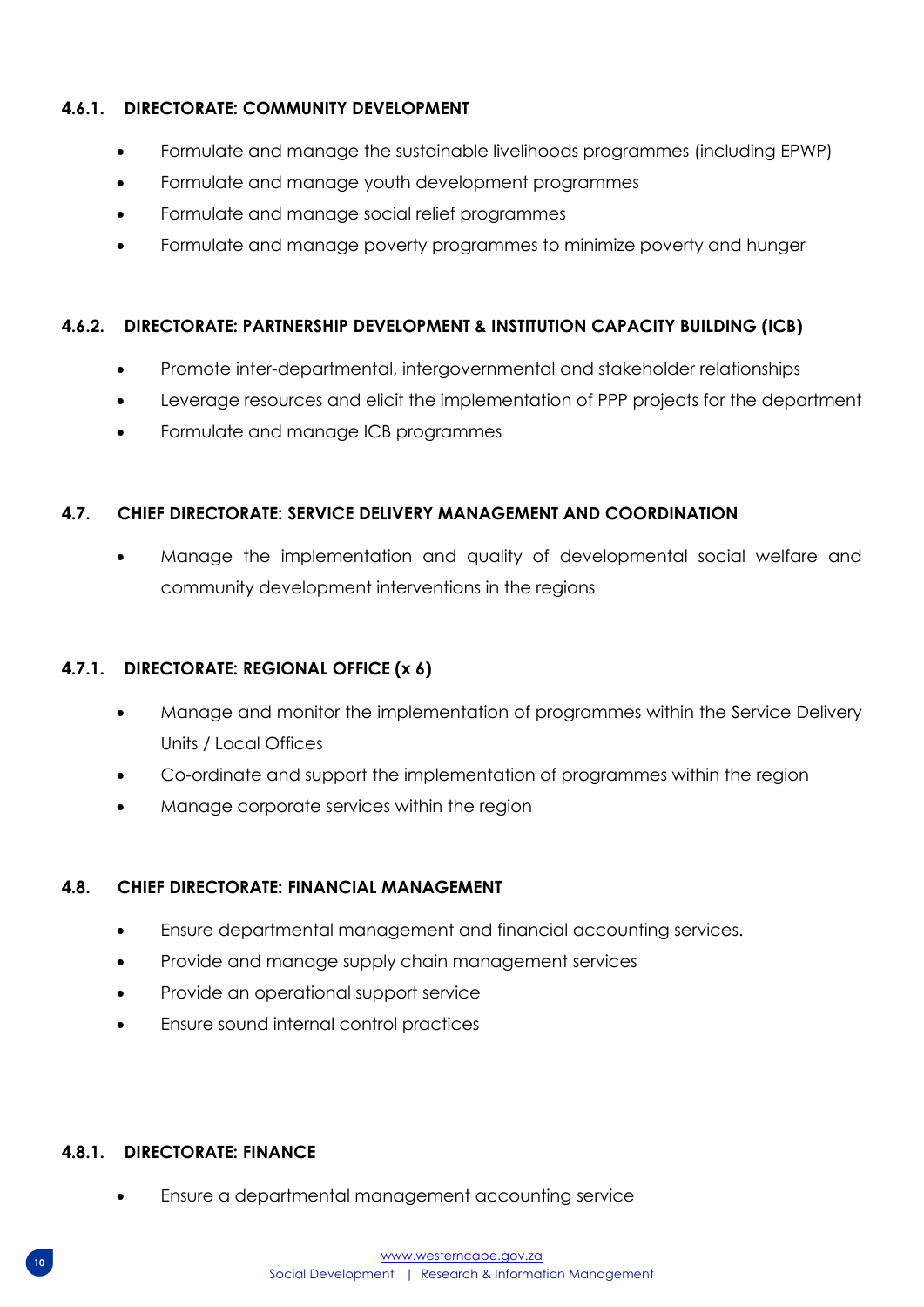• Ensure a departmental financial accounting service

## **4.8.2. DIRECTORATE: SUPPLY CHAIN MANAGEMENT**

- Render a governance and demand management service
- Render a service with regard to acquisition, contract and logistics management
- Manage departmental assets

## **4.8.3. DIRECTORATE: OPERATIONAL MANAGEMENT SUPPORT\***

- Ensure the rendering of ICT, human capital, corporate assurance, legal and communication support services to the Department by the CSC in terms of the provisions of the relevant service level agreement
- Manage the professional development of OSD professions.
- Provide an executive support service to the HOD.
- Coordinate security management, occupational health and safety and accommodation matters

## \* **The incumbent of this post reports directly to the HOD**

### **4.8.4. SUB- DIRECTORATE: INTERNAL CONTROL**

- Ensure proper governance
- Render assurance services
- Provide an effective and efficient fraud and losses management service

## <span id="page-10-0"></span>**5. KEY CONTACT DETAILS FOR ACCESS TO INFORMATION OF THE DEPARTMENT OF SOCIAL DEVELOPMENT**

## **5.1 Information Officer**

| Name:  | Dr Robert Macdonald | Head of Department                  |
|--------|---------------------|-------------------------------------|
| Tel:   | 021 483 3083        |                                     |
| Email: |                     | Robert.Macdonald@westerncape.gov.za |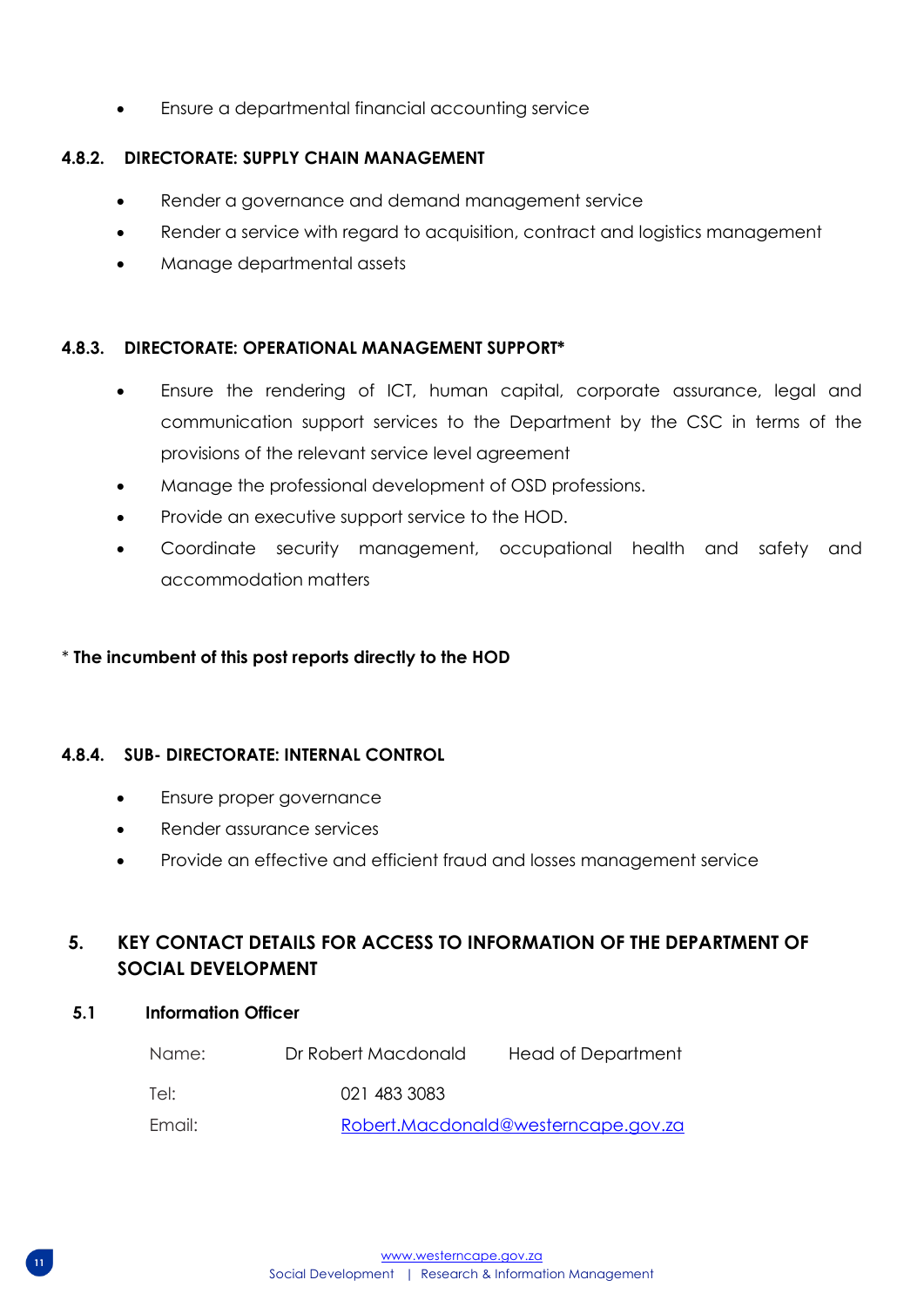#### **5.2 Deputy Information Officer**

- 5.2.1 Name: Mr Gavin Miller
	- Location: Head Office

Tel: 021 483 4168

- Email: Gavin.Miller@westerncape.gov.za
- 5.2.2 Name: Ms Martha Harris

Location: Regional Office Metro East

Tel: 021 812 0921

Email: Martha.Harris@westerncape.gov.za

5.2.3 Name: Ms Soraya Abrahams

Location: Regional Office Metro North

Tel: 021 483 7673

- Email: Soraya Abrahams@westerncape.gov.za
- 5.2.4 Name: Mr Quinton Arendse

Location: Regional Office Metro South

Tel: 021 763 6206

Email: Quiton.Arendse@westerncape.gov.za

- 5.2.5 Name: Mr Dirk Eland
	- Location: Regional Office Winelands-Overberg

Tel: Tel: 023 348 5300

- Email: Dirk.Eland@westerncape.gov.za
- 5.2.6 Name: Dr Willem Du Toit

Location: Regional Office West Coast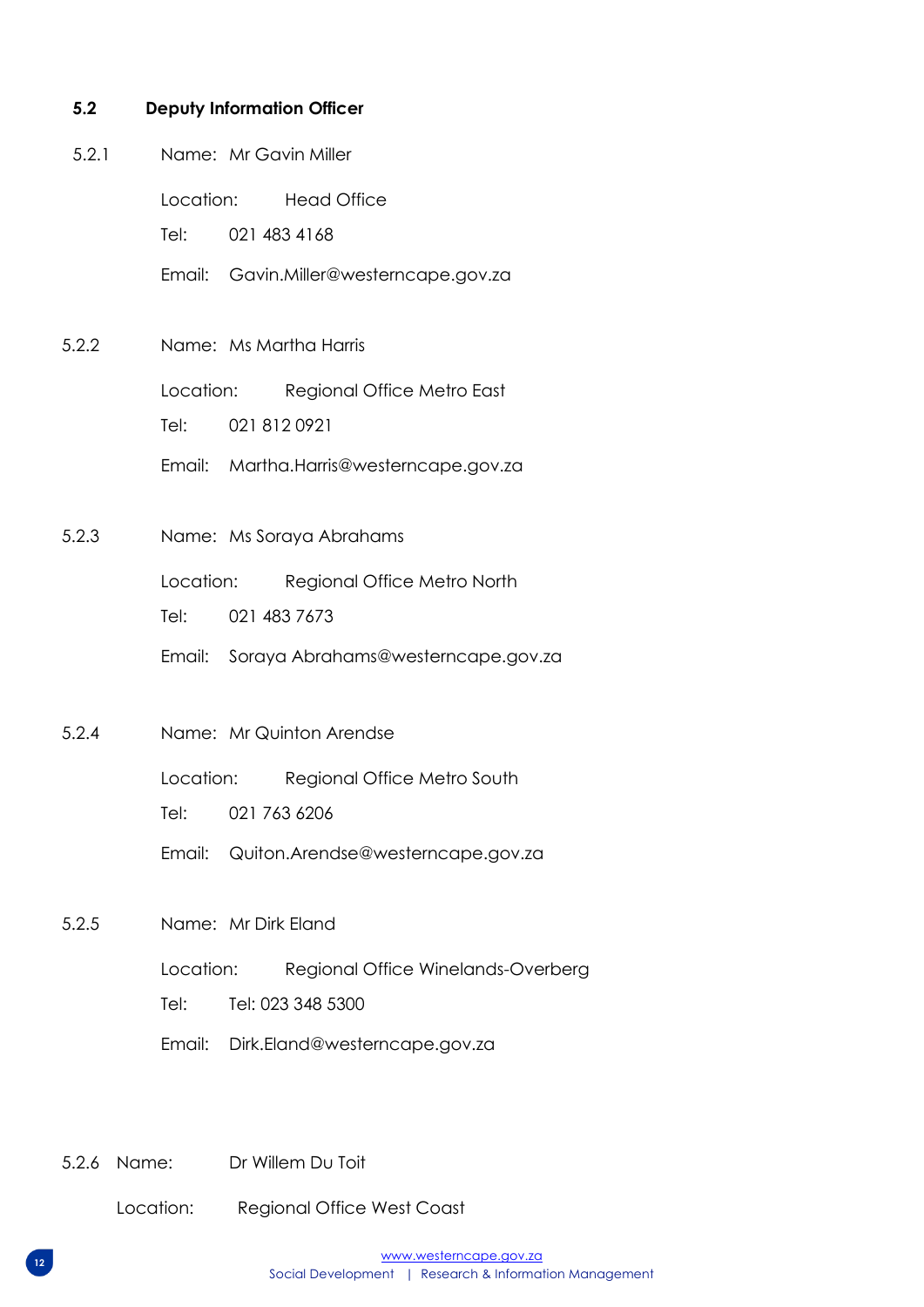| Tel:        | 022 713 2272                              |
|-------------|-------------------------------------------|
| Email:      | Willem.Dutoit@westerncape.gov.za          |
|             |                                           |
| 5.2.7 Name: | Ms Marshionette Jonkerman                 |
| Location:   | Directorate Facility Management           |
| Tel:        | 021 202 9251                              |
| Email:      | Marshionette Jonkerman@westerncape.gov.za |
|             |                                           |
| 5.2.8 Name: | Ms Annemie Van Reenen                     |
| Location:   | Office of the HoD                         |
| Tel:        | 021 483 3125                              |
| Email:      | Annemie.vanReenen@westerncape.gov.za      |

### **5.3 Head Office**

- Physical Address: 14 Queen Victoria Street, Union Building, Cape Town, 8001
- Telephone: 021 483 5045
- Email: hod.dsd@westerncape.gov.za
- Website: https://www.westerncape.gov.za/dept/social-development

## <span id="page-12-0"></span>**6. DESCRIPTION OF ALL REMEDIES AVAILABLE IN RESPECT OF AN ACT OR A FAILURE TO ACT BY THE DEPARTMENT OF SOCIAL DEVELOPMENT**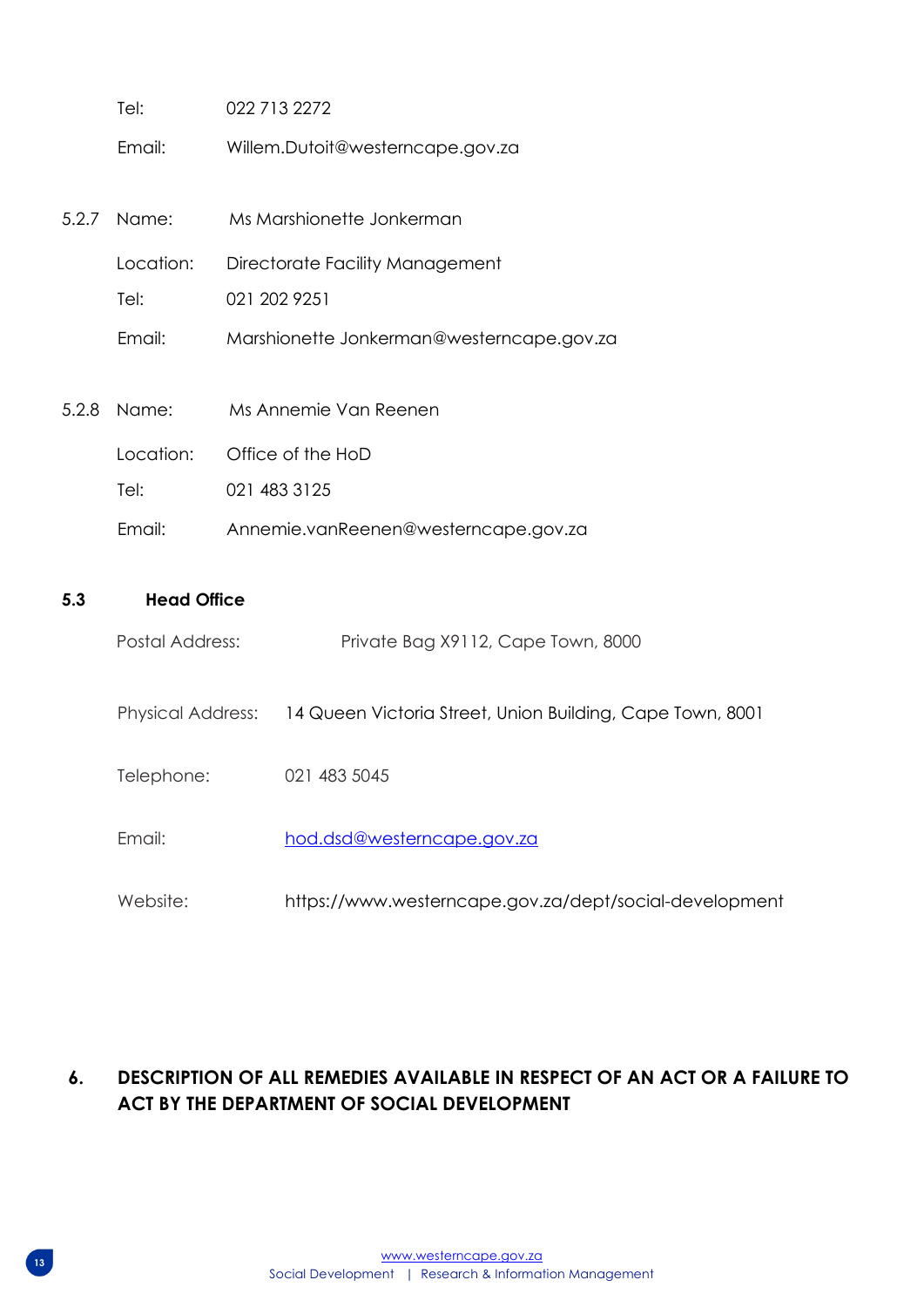Legislation applicable to the Department of Social Development may provide for an internal review or appeal procedure. Should this procedure be exhausted, or no provision be made for such procedure, a court may be approached for an appropriate order in terms of the Promotion of Administrative Justice Act, 2000.

Questions, complaints, or comments regarding any service delivery by the Department of Social Development may be made as follows:

- Tel: 021483 5045 between 7h30 and 16h00 on workdays
- E-mail: [SD.CustomerCare@westerncape.gov.za](mailto:SD.CustomerCare@westerncape.gov.za)
- visit the Department at Union House, 14 Queen Victoria Street, Cape Town on week days between 7h30 and 16h00

Click on the link below to view the Department's Service Delivery Charter: [https://www.westerncape.gov.za/general-publication/department-social-development](https://www.westerncape.gov.za/general-publication/department-social-development-service-delivery-charter)[service-delivery-charter](https://www.westerncape.gov.za/general-publication/department-social-development-service-delivery-charter)

## <span id="page-13-0"></span>**7. GUIDE ON HOW TO USE PAIA AND HOW TO OBTAIN ACCESS TO THE GUIDE**

- 7.1 The Regulator has, in terms of section 10(1) of PAIA, updated and made available the revised Guide on how to use PAIA ("Guide"), in an easily comprehensible form and manner, as may reasonably be required by a person who wishes to exercise any right contemplated in PAIA and POPIA.
- 7.2 The Guide is available in each of the official languages.
- 7.3 The aforesaid Guide contains the description of-
	- 7.3.1 the objects of PAIA and POPIA;
	- 7.3.2 the postal and street address, phone and fax number and, if available, electronic mail address of-
		- 7.3.2.1 the Information Officer of every public body, and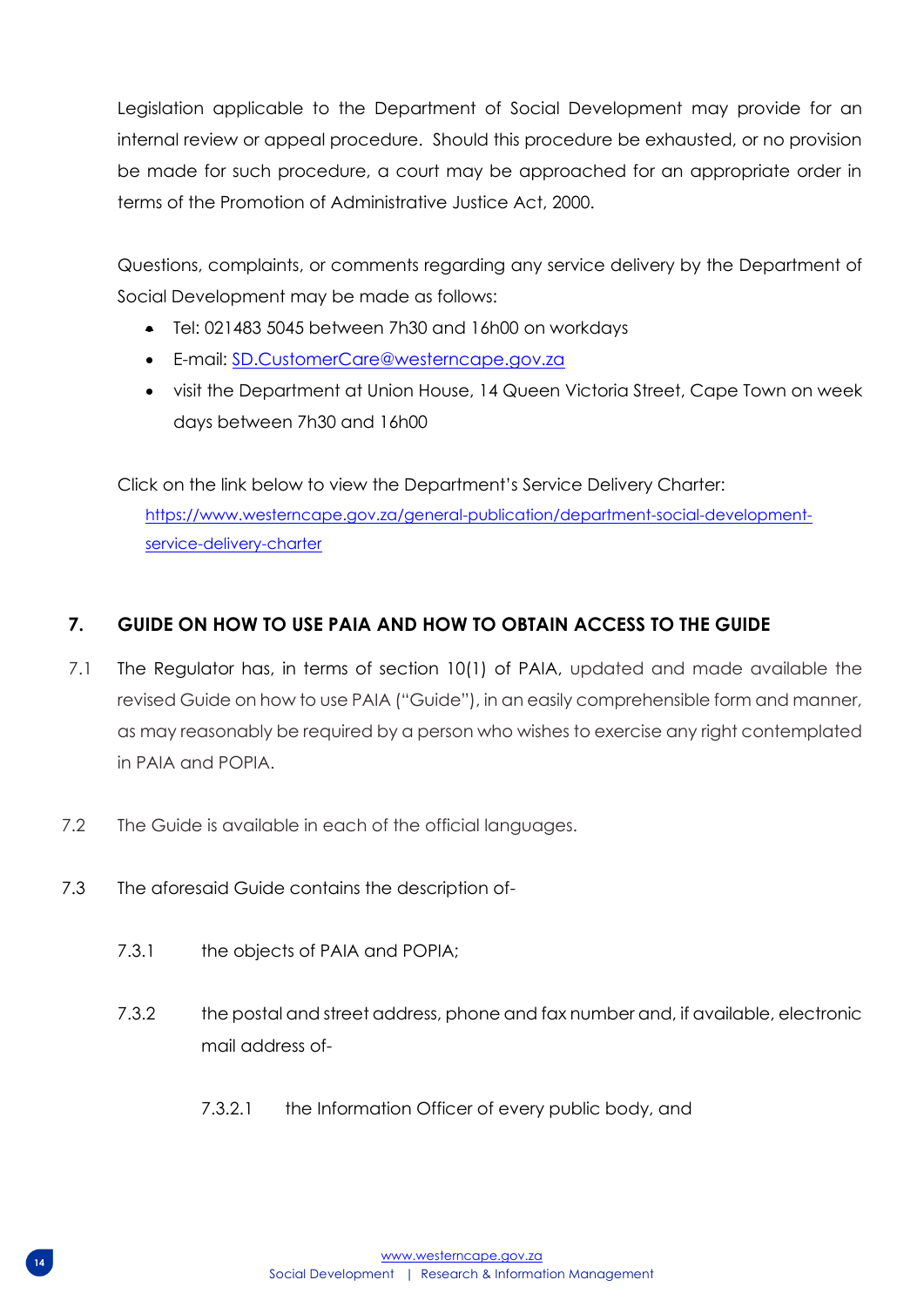- 7.3.2.2 every Deputy Information Officer of every public and private body designated in terms of section 17(1) of PAIA<sup>1</sup> and section 56 of POPIA<sup>2</sup>;
- 7.3.3 the manner and form of a request for-
	- 7.3.3.1 access to a record of a public body contemplated in section 11<sup>3</sup>; and
	- 7.3.3.2 access to a record of a private body contemplated in section 50<sup>4</sup> ;
- 7.3.4 the assistance available from the Information Officer of a public body in terms of PAIA and POPIA.
- 7.3.5 the assistance available from the Regulator in terms of PAIA and POPIA.
- 7.3.6 all remedies in law available regarding an act or failure to act in respect of a right or duty conferred or imposed by PAIA and POPIA, including the manner of lodging-
	- 7.3.6.1 an internal appeal;
	- 7.3.6.2 a complaint to the Regulator; and
	- 7.3.6.3 an application with a court against a decision by the information officer of a public body, a decision on internal appeal or a decision by the Regulator or a decision of the head of a private body;

<sup>&</sup>lt;sup>1</sup> Section 17(1) of PAIA- For the purposes of PAIA, each public body must, subject to legislation governing the employment of personnel *of the public body concerned, designate such number of persons as deputy information officers as are necessary to render the public body as accessible as reasonably possible for requesters of its records.* 

*<sup>2</sup> Section 56(a) of POPIA- Each public and private body must make provision, in the manner prescribed in section 17 of the Promotion of Access to Information Act, with the necessary changes, for the designation of such a number of persons, if any, as deputy information officers as is necessary to perform the duties and responsibilities as set out in section 55(1) of POPIA.*

*<sup>3</sup> Section 11(1) of PAIA- A requester must be given access to a record of a public body if that requester complies with all the procedural requirements in PAIA relating to a request for access to that record; and access to that record is not refused in terms of any ground for refusal contemplated in Chapter 4 of this Part.*

<sup>4</sup> *Section 50(1) of PAIA- A requester must be given access to any record of a private body if-*

*a) that record is required for the exercise or protection of any rights;*

*b) that person complies with the procedural requirements in PAIA relating to a request for access to that record; and*

*c) access to that record is not refused in terms of any ground for refusal contemplated in Chapter 4 of this Part.*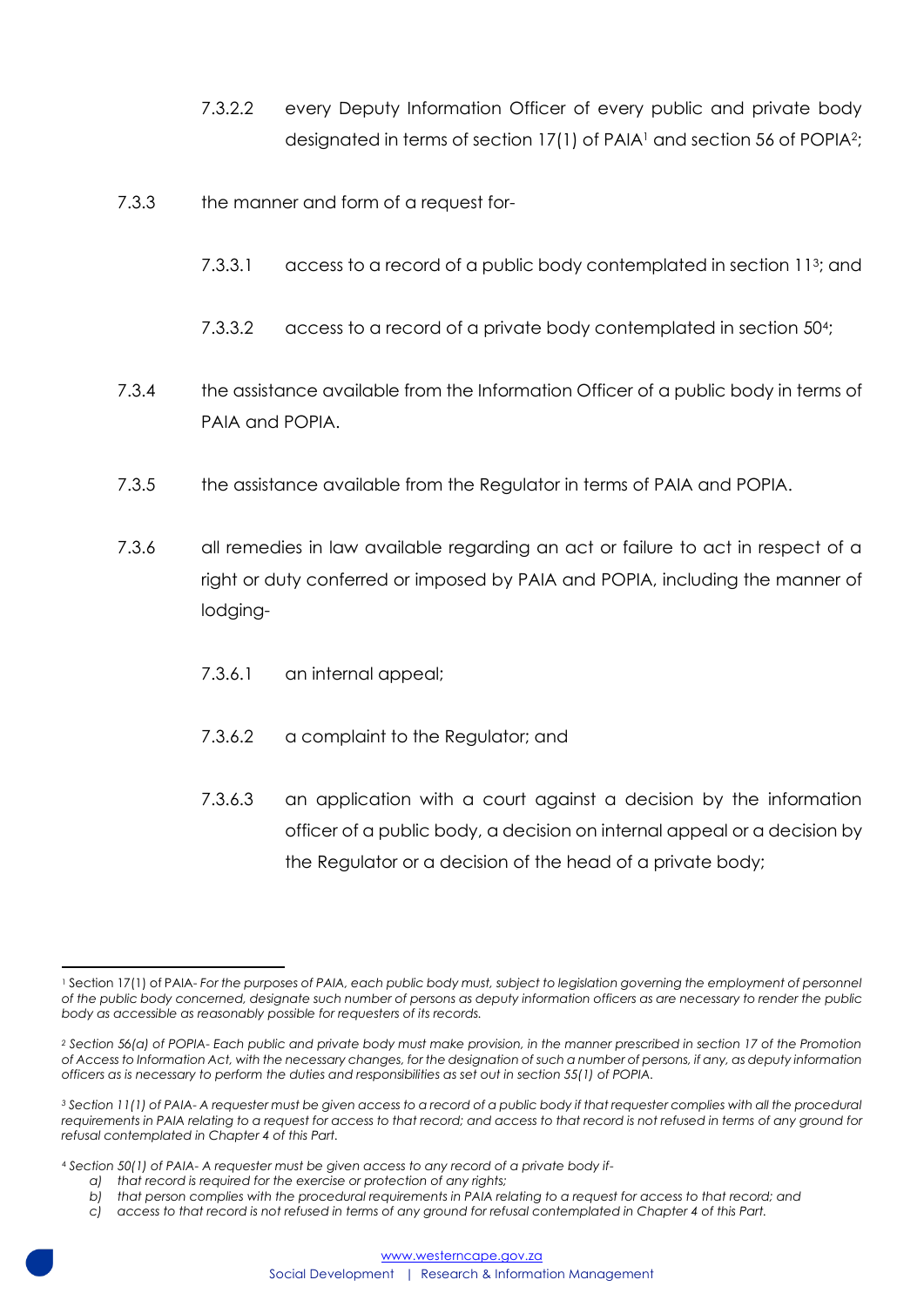- 7.3.7 the provisions of sections  $14<sup>5</sup>$  and  $51<sup>6</sup>$  requiring a public body and private body, respectively, to compile a manual, and how to obtain access to a manual;
- 7.3.8 the provisions of sections 157 and 52<sup>8</sup> providing for the voluntary disclosure of categories of records by a public body and private body, respectively;
- 7.3.9 the notices issued in terms of sections 22<sup>9</sup> and 54<sup>10</sup> regarding fees to be paid in relation to requests for access; and
- 7.3.10 the regulations made in terms of section 92<sup>11</sup>.
- 7.4 Members of the public can inspect or make copies of the Guide from the offices of the public or private bodies, including the office of the Regulator, during normal working hours. The Guide can also be obtained-
	- 7.4.1 upon request to the Information Officer;
	- 7.4.2 from the website of the Regulator [\(https://www.justice.gov.za/inforeg/\)](https://www.justice.gov.za/inforeg/). The contact details of the Regulator are in the table below.

| The Office of the Information Regulator |               |  |
|-----------------------------------------|---------------|--|
| Telephone                               | Not available |  |
| Fax                                     | Not available |  |

*<sup>5</sup> Section 14(1) of PAIA- The information officer of a public body must, in at least three official languages, make available a manual containing information listed in paragraph 4 above.*

*<sup>7</sup> Section 15(1) of PAIA- The information officer of a public body, must make available in the prescribed manner a description of the categories of records of the public body that are automatically available without a person having to request access*

*<sup>8</sup> Section 52(1) of PAIA- The head of a private body may, on a voluntary basis, make available in the prescribed manner a description of the categories of records of the private body that are automatically available without a person having to request access*

*<sup>9</sup> Section 22(1) of PAIA- The information officer of a public body to whom a request for access is made, must by notice require the requester to pay the prescribed request fee (if any), before further processing the request.*

<sup>10</sup> *Section 54(1) of PAIA- The head of a private body to whom a request for access is made must by notice require the requester to pay the prescribed request fee (if any), before further processing the request.*

<sup>11</sup> Section 92(1) of PAIA provides that <sup>-</sup>"The Minister may, by notice in the Gazette, make regulations regarding-

- *(a) any matter which is required or permitted by this Act to be prescribed;*
- *(b) any matter relating to the fees contemplated in sections 22 and 54;*
- *(c) any notice required by this Act;*
- *(d) uniform criteria to be applied by the information officer of a public body when deciding which categories of records are to be made available in terms of section 15; and*
- *(e) any administrative or procedural matter necessary to give effect to the provisions of this Act."*

*<sup>6</sup> Section 51(1) of PAIA- The head of a private body must make available a manual containing the description of the information listed in paragraph 4 above.*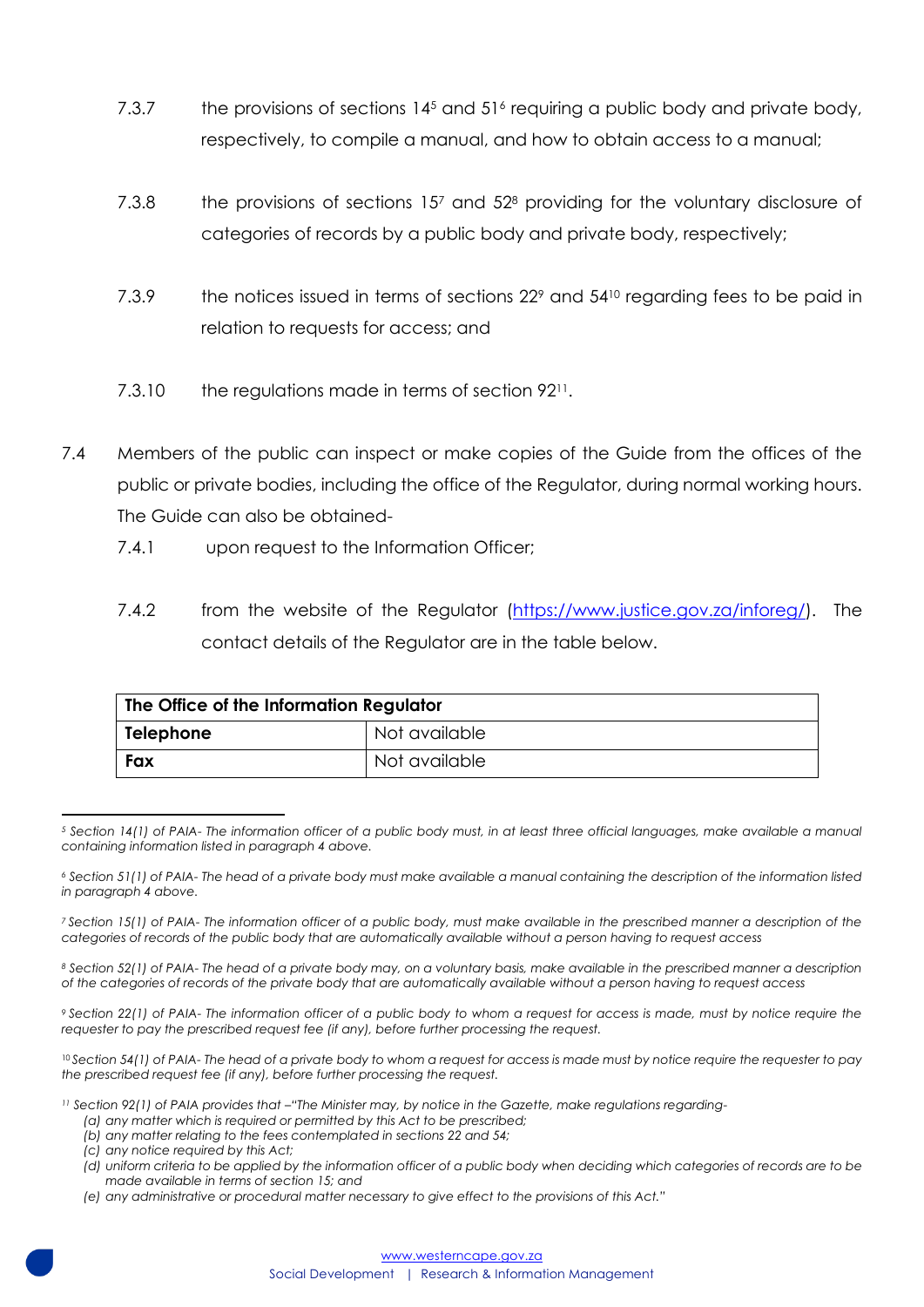| <b>General inquiries:</b>          | enquiries@inforegulator.org.za       |
|------------------------------------|--------------------------------------|
|                                    |                                      |
| <b>Complaints</b>                  | PAIAComplaints@inforegulator.org.za  |
|                                    | POPIAComplaints@inforegulator.org.za |
| <b>Registration of Information</b> | Registration.IO@inforegulator.org.za |
| and Deputy Information             |                                      |
| <b>Officers</b>                    |                                      |
| <b>Compliance Matters</b>          | POPIACompliance@inforegulator.org.za |
|                                    | PAIACompliance@inforegulator.org.za  |
| <b>Postal Address</b>              | P O Box 31533                        |
|                                    | Braamfontein, Johannesburg, 2017     |
| <b>Street Address</b>              | J.D. House                           |
|                                    | 27 Stiemens Street                   |
|                                    | Braamfontein, Johannesburg, 2001     |
| Website                            | https://www.justice.gov.za/inforeg/  |

## <span id="page-16-0"></span>**8. DESCRIPTION OF THE SUBJECTS ON WHICH THE BODY HOLDS RECORDS AND CATEGORIES OF RECORDS HELD BY THE DEPARTMENT OF SOCIAL DEVELOPMENT**

The Department holds records on the following subjects and categories:

|   | <b>CATEGORIES AND SUBJECT MATTER</b> | Programme          | Programme                                        |
|---|--------------------------------------|--------------------|--------------------------------------------------|
|   |                                      | Requires a request | <b>Automatically</b><br>available (Open<br>Data) |
|   | <b>Organisation and Control</b>      | Office of the HOD  |                                                  |
| ٠ | Delegation of Powers                 |                    |                                                  |
| ٠ | Planning                             |                    |                                                  |
| ٠ | Office instructions and codes        |                    |                                                  |
|   | Organisational Performance Systems   |                    |                                                  |
| ٠ | Annual publications / Reports        |                    |                                                  |
|   | Policy and Strategy                  |                    |                                                  |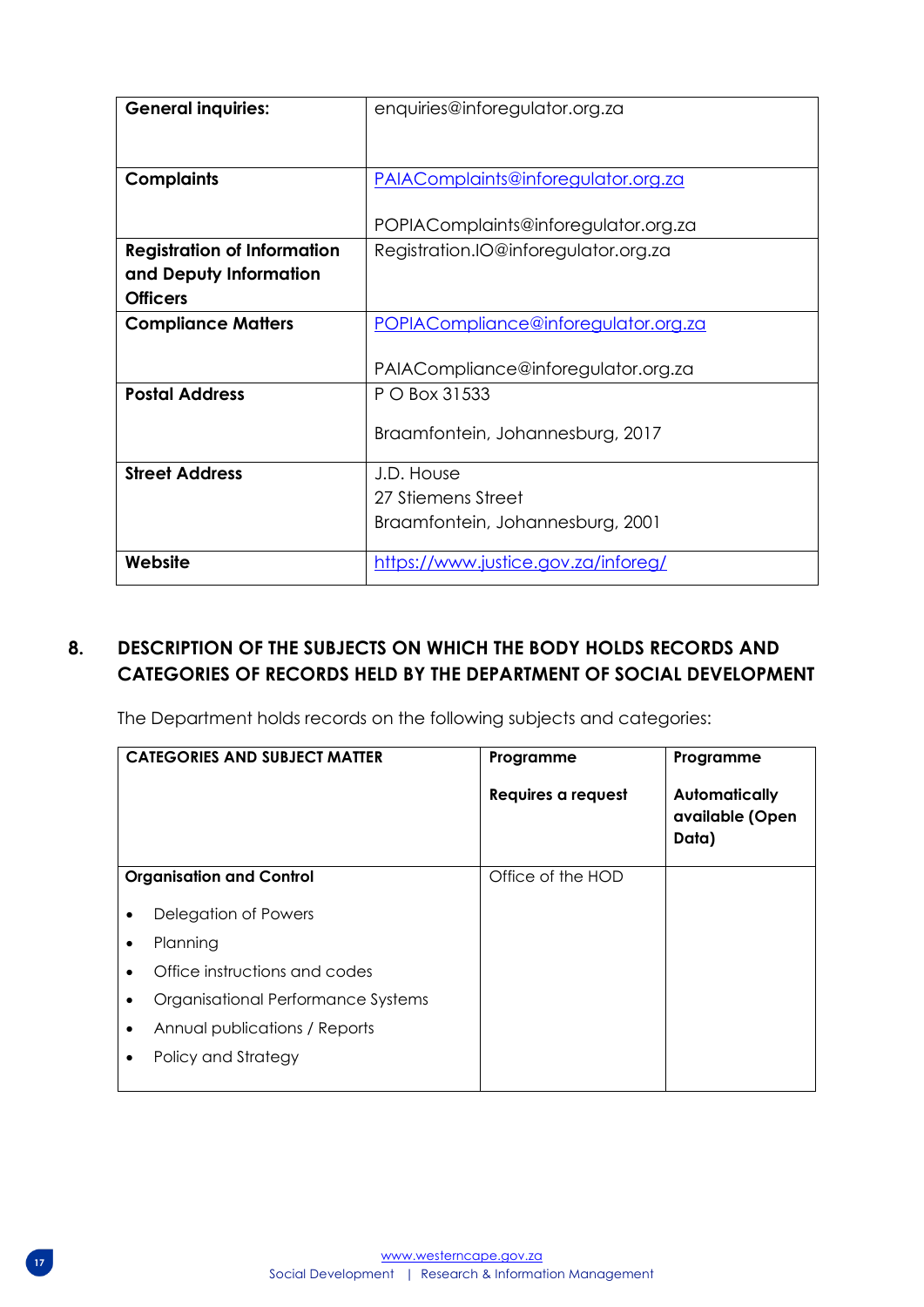| <b>CATEGORIES AND SUBJECT MATTER</b> |                                                                                 | Programme                                         | Programme                                        |
|--------------------------------------|---------------------------------------------------------------------------------|---------------------------------------------------|--------------------------------------------------|
|                                      |                                                                                 | Requires a request                                | <b>Automatically</b><br>available (Open<br>Data) |
|                                      | <b>Statutory and Regulatory Framework /</b><br>Legislation                      | Office of the HOD                                 |                                                  |
|                                      | National Legislation (Social Development)                                       |                                                   |                                                  |
|                                      | Western Cape Provincial Legislation                                             |                                                   |                                                  |
|                                      | (Social Development)                                                            |                                                   |                                                  |
|                                      | Policies (Social Development)                                                   |                                                   |                                                  |
|                                      | <b>Corporate Service Relations (CRU) and</b><br><b>Professional Development</b> | <b>Director Operational</b><br>Management Support |                                                  |
|                                      | Organisational Development                                                      |                                                   |                                                  |
| ٠                                    | Departmental (i) organisational behaviour                                       |                                                   |                                                  |
|                                      | reports; (ii) business process reports; (iii)                                   |                                                   |                                                  |
|                                      | organisation design reports                                                     |                                                   |                                                  |
| ٠                                    | Transversal service delivery intervention                                       |                                                   |                                                  |
|                                      | reports                                                                         |                                                   |                                                  |
| ٠                                    | Human Resource Management                                                       |                                                   |                                                  |
|                                      | Posts Control                                                                   |                                                   |                                                  |
|                                      | <b>Conditions of Service</b>                                                    |                                                   |                                                  |
|                                      | Vacancies and Appointments                                                      |                                                   |                                                  |
| ٠                                    | <b>Termination of Service</b>                                                   |                                                   |                                                  |
|                                      | Qualifications, Training and Skills                                             |                                                   |                                                  |
|                                      | Development                                                                     |                                                   |                                                  |
|                                      | Staff movement                                                                  |                                                   |                                                  |
|                                      | Staff control                                                                   |                                                   |                                                  |
|                                      | <b>Internal Financial Management</b>                                            |                                                   |                                                  |
| ٠                                    | <b>Budget</b>                                                                   | Office of the Chief                               |                                                  |
|                                      | Accounting responsibility                                                       | <b>Financial Officer</b>                          |                                                  |
|                                      | Expenditure                                                                     |                                                   |                                                  |
|                                      | <b>Banking Arrangements</b>                                                     |                                                   |                                                  |
|                                      | Funds                                                                           |                                                   |                                                  |
|                                      | Corporate Assurance                                                             |                                                   |                                                  |
|                                      | <b>Internal Audit</b>                                                           |                                                   |                                                  |
|                                      | Audit report                                                                    |                                                   |                                                  |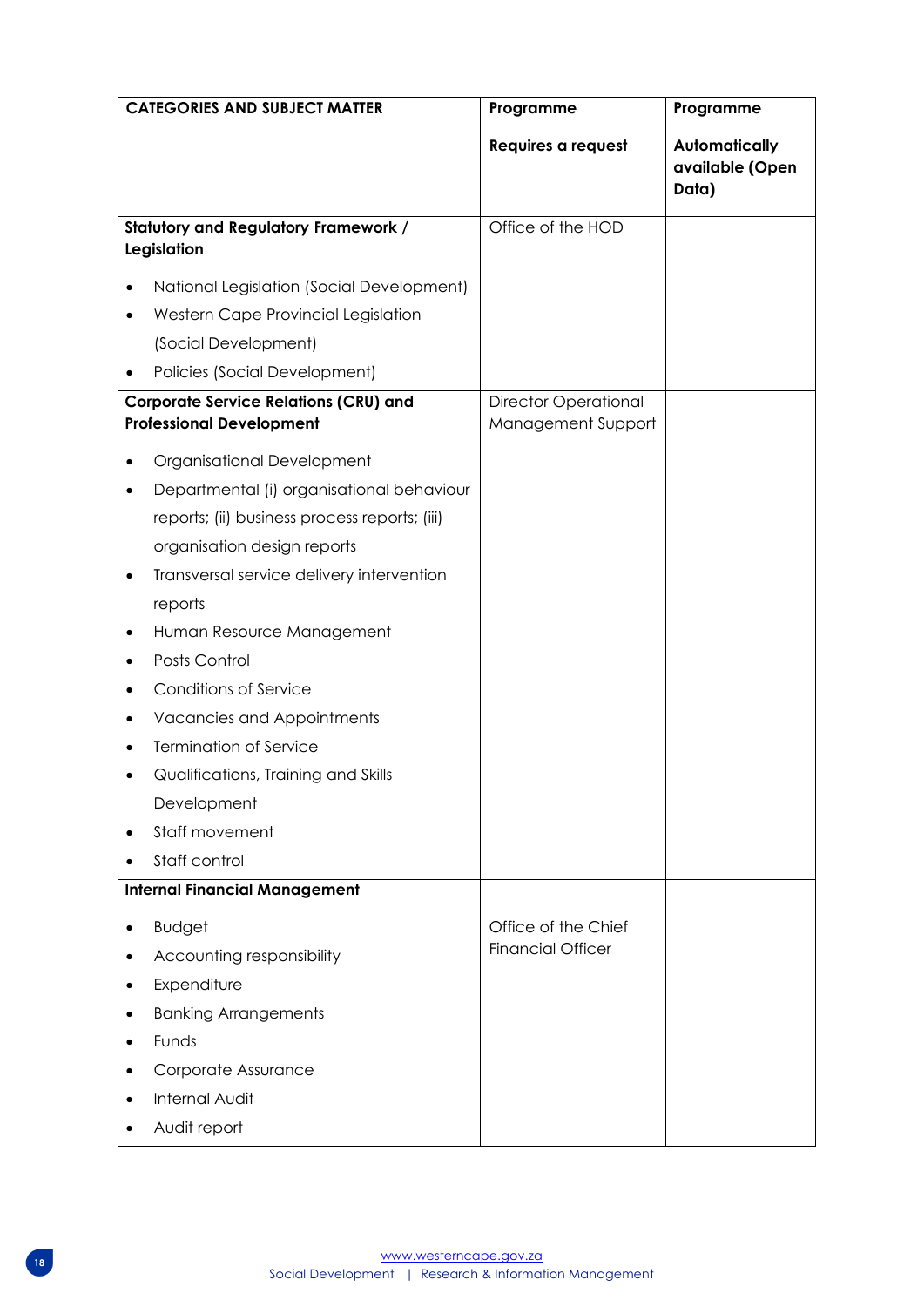| <b>CATEGORIES AND SUBJECT MATTER</b>                                         | Programme                                              | Programme                                        |
|------------------------------------------------------------------------------|--------------------------------------------------------|--------------------------------------------------|
|                                                                              | Requires a request                                     | <b>Automatically</b><br>available (Open<br>Data) |
| <b>Supply Chain Management</b>                                               | Office of the Chief                                    |                                                  |
| Procurement                                                                  | <b>Financial Officer</b>                               |                                                  |
| Provisioning                                                                 |                                                        |                                                  |
| Asset management                                                             |                                                        |                                                  |
| <b>Internal Facilities Management</b>                                        | Office of the HOD                                      |                                                  |
| <b>Buildings and Grounds</b>                                                 |                                                        |                                                  |
| Equipment and Furniture<br>$\bullet$                                         |                                                        |                                                  |
| Telecommunication services                                                   |                                                        |                                                  |
| Occupational Health and Safety                                               |                                                        |                                                  |
| <b>Internal Travel and Transport Services</b>                                | Office of the Chief                                    |                                                  |
| Transport                                                                    | <b>Financial Officer</b>                               |                                                  |
| <b>Internal Information Services</b>                                         | Director: Research,                                    |                                                  |
|                                                                              | Population &                                           |                                                  |
| Internal records management<br>$\bullet$                                     | Knowledge                                              |                                                  |
| Information management<br>$\bullet$                                          | Management                                             |                                                  |
| Knowledge management                                                         |                                                        |                                                  |
| <b>Communications</b>                                                        | <b>Chief Director:</b><br><b>Business Planning and</b> |                                                  |
| Internal communications                                                      | Strategy                                               |                                                  |
| Awareness Programmes                                                         |                                                        |                                                  |
| Events                                                                       |                                                        |                                                  |
| Participation in events                                                      |                                                        |                                                  |
| Publications                                                                 |                                                        |                                                  |
| Contact details                                                              |                                                        |                                                  |
| <b>Customer Care</b>                                                         |                                                        |                                                  |
| <b>Children, Families and Early Childhood</b><br><b>Development Services</b> | <b>Chief Director:</b><br>Children, Families and       |                                                  |
| Care and Services to Families                                                | ECD's                                                  |                                                  |
| Child Care and Protection                                                    |                                                        |                                                  |
| Early Childhood Education and Partial                                        |                                                        |                                                  |
| Care                                                                         |                                                        |                                                  |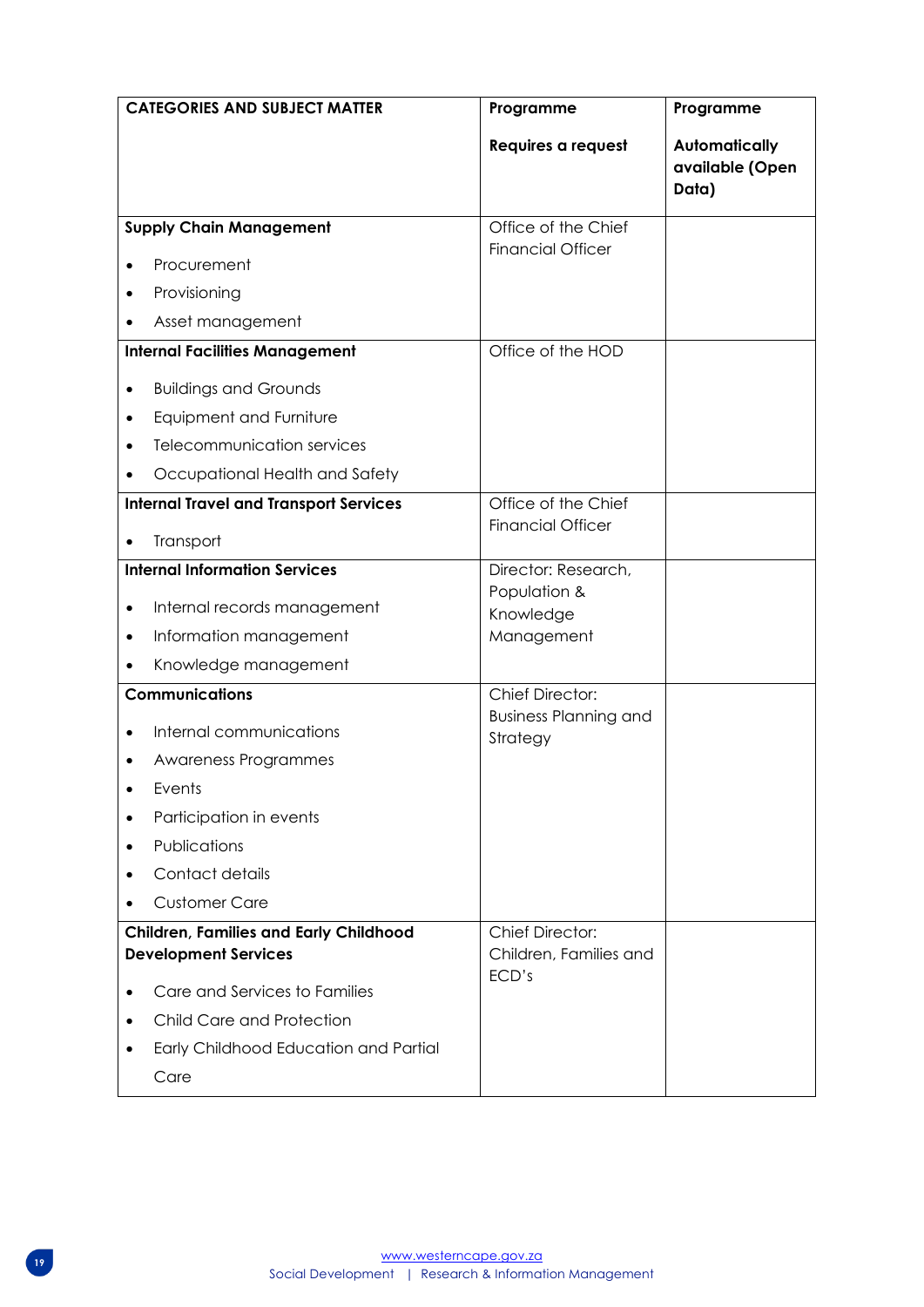|           | <b>CATEGORIES AND SUBJECT MATTER</b>           | Programme                                    | Programme                                        |
|-----------|------------------------------------------------|----------------------------------------------|--------------------------------------------------|
|           |                                                | Requires a request                           | <b>Automatically</b><br>available (Open<br>Data) |
|           | <b>Social Welfare and Restorative Services</b> | <b>Chief Director: Social</b><br>Welfare and |                                                  |
|           | Services to Older Persons                      | <b>Restorative Services</b>                  |                                                  |
| $\bullet$ | Services to Persons with Disabilities          |                                              |                                                  |
|           | Social Relief                                  |                                              |                                                  |
|           | Community-Based Services for Children          |                                              |                                                  |
|           | Crime Prevention and Support - Probation       |                                              |                                                  |
|           | Services                                       |                                              |                                                  |
|           | Victim Empowerment and Shelters                |                                              |                                                  |
|           | Substance Abuse Prevention and                 |                                              |                                                  |
|           | Rehabilitation                                 |                                              |                                                  |
|           | Child and Youth Care Centres                   |                                              |                                                  |
|           | <b>Community Development Services</b>          | <b>Chief Director:</b>                       |                                                  |
|           | Institutional Capacity Building and            | Community &<br>Partnership                   |                                                  |
|           | Support for NPO's                              | Development                                  |                                                  |
| $\bullet$ | Poverty Alleviation and Sustainable            |                                              |                                                  |
|           | Livelihoods                                    |                                              |                                                  |
|           | Youth Development                              |                                              |                                                  |
|           | Population Policy Promotion                    |                                              |                                                  |
|           |                                                |                                              |                                                  |

## <span id="page-19-0"></span>**9. CATEGORIES OF RECORDS WHICH ARE AVAILABLE WITHOUT A PERSON HAVING TO REQUEST ACCESS**

The following records are available for inspection in terms of section 15(1)(a)(i) and copying in terms of section  $15(1)(a)(ii)$ .

Documents that are available for download from the DSD portal at [www.westerncape.gov.za/dept/social-development/documents](http://www.westerncape.gov.za/dept/social-development/documents) free of charge in terms of section 15(1)(a)(iii) are marked with an asterisk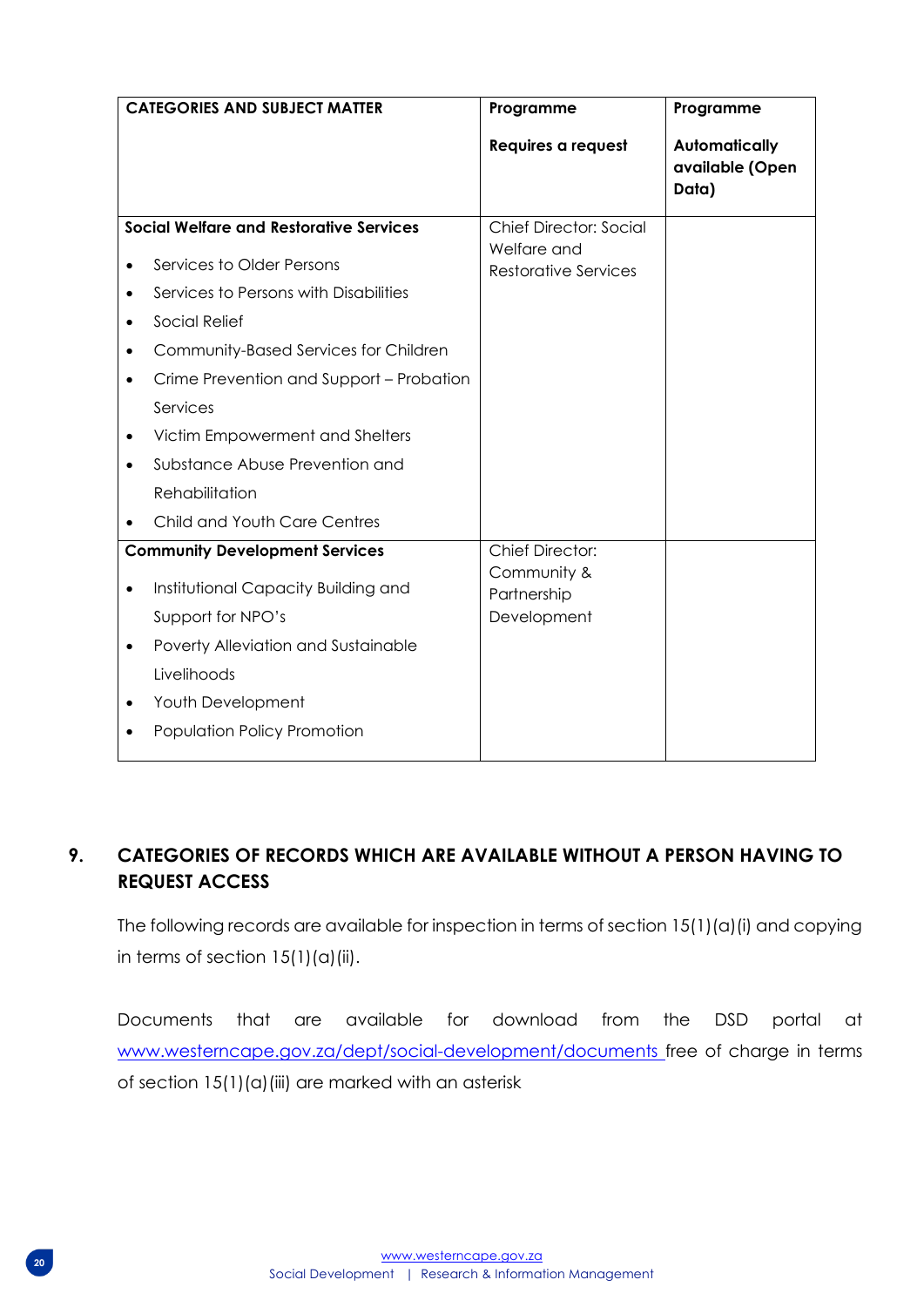| <b>DESCRIPTIONS OF CATEGORIES</b>                                                                                                                                   | MANNER OF ACCESS to records section 15(1)(b)                                                                                                                                                                           |  |
|---------------------------------------------------------------------------------------------------------------------------------------------------------------------|------------------------------------------------------------------------------------------------------------------------------------------------------------------------------------------------------------------------|--|
| <b>Directorate: Operational</b><br><b>Management and Support</b>                                                                                                    |                                                                                                                                                                                                                        |  |
| None                                                                                                                                                                |                                                                                                                                                                                                                        |  |
| <b>Directorate: Business Planning</b><br>and Monitoring                                                                                                             | Copies of these records may be obtained on                                                                                                                                                                             |  |
| Five year strategic plan of<br>the Department*                                                                                                                      | payment of the prescribed fee from the<br>Directorate: Business Planning and policy<br>alignment, 14 Queen Victoria Street, Private Bag                                                                                |  |
| Annual Performance Plan*<br>٠                                                                                                                                       | X9112, Cape Town, 8000. It is also available on the                                                                                                                                                                    |  |
| Annual Report*                                                                                                                                                      | Internet at<br>http://www.westerncape.gov.za/dept/social-                                                                                                                                                              |  |
| Approved policy<br>documents                                                                                                                                        | development/documents                                                                                                                                                                                                  |  |
| Generic norms and<br>standards for social welfare<br>services                                                                                                       |                                                                                                                                                                                                                        |  |
| Directorate: Research,<br><b>Population and Information</b><br>Management                                                                                           |                                                                                                                                                                                                                        |  |
| Social research reports*<br>Population and<br>demographic reports                                                                                                   | Copies of these records may be obtained on<br>payment of the prescribed fee from the<br>Directorate: Research, Population and Knowledge<br>Management, 14 Queen Victoria Street, Private<br>Bag X9112, Cape Town, 8000 |  |
| <b>Directorate: Children &amp; Families</b><br>Legislative service standards                                                                                        | Copies of these records may be obtained on<br>payment of the prescribed fee from the<br>Directorate: Children & Families, 14 Queen Victoria<br>Street, Private Bag X9112, Cape Town, 8000                              |  |
| <b>Directorate: Special</b><br><b>Programmes</b><br>Legislative and programme<br>specific service standards<br>(substance abuse; older<br>persons and disabilities) | Copies of these records may be obtained on<br>payment of the prescribed fee from the<br>Directorate: Special Programmes, 14 Queen<br>Victoria Street, Private Bag X9112, Cape Town, 8000                               |  |
| <b>Directorate: Social Crime</b><br>Prevention<br>Legislative and Programme<br>specific service standards                                                           | Copies of these records may be obtained on<br>payment of the prescribed fee from the<br>Directorate: Social Crime Prevention, 14 Queen<br>Victoria Street, Private Bag X9112, Cape Town, 8000                          |  |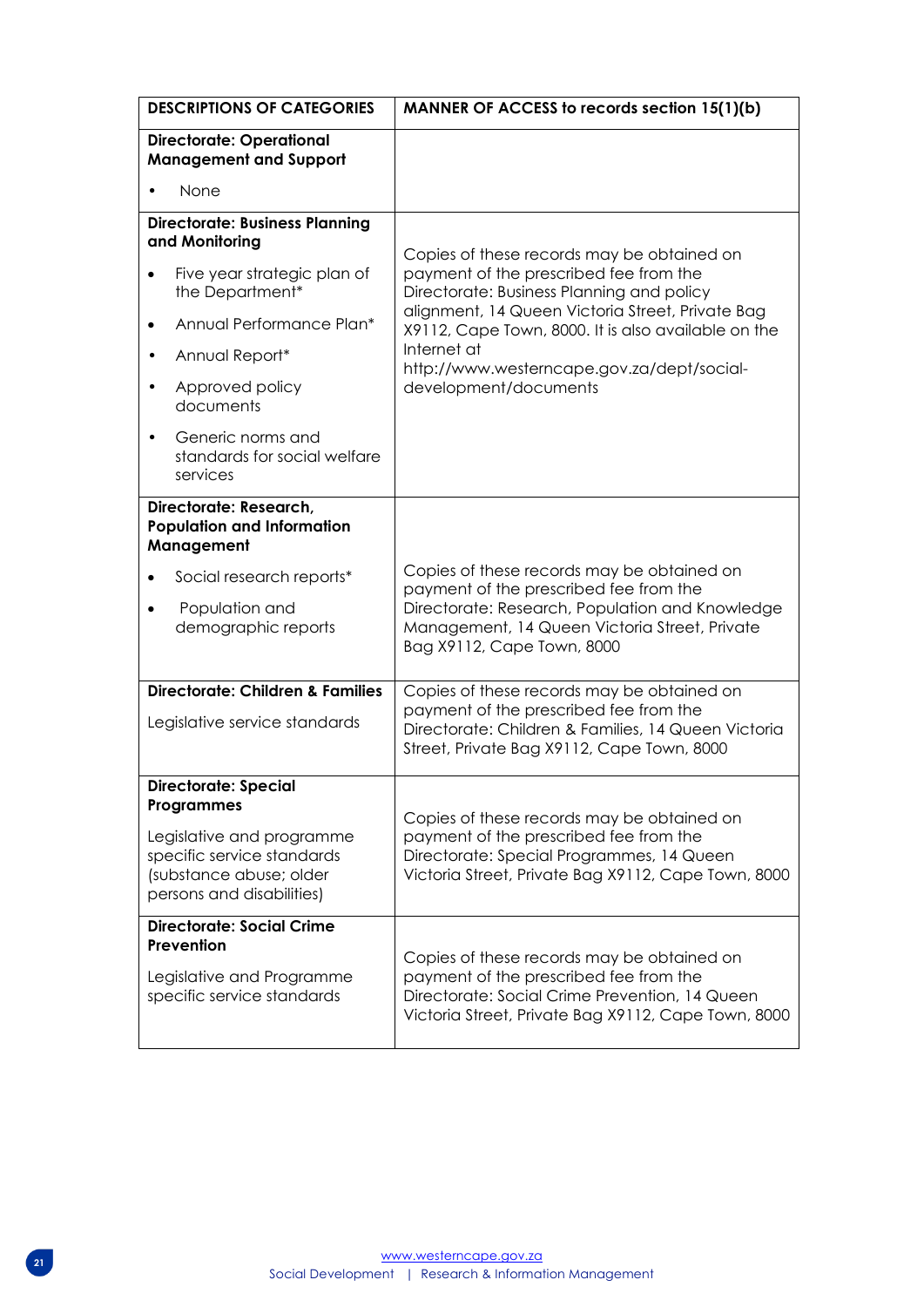## <span id="page-21-0"></span>**10. SERVICES AVAILABLE TO MEMBERS OF THE PUBLIC FROM THE DEPARTMENT OF SOCIAL DEVELOPMENT AND HOW TO GAIN ACCESS TO THOSE SERVICES**

| Services rendered by the Department                     | How to access these services                                  |
|---------------------------------------------------------|---------------------------------------------------------------|
| 10.1<br><b>Social Welfare Service (Programme 2)</b>     | The following number can be                                   |
| The Department is responsible to provide an integrated  | contacted to determine where                                  |
| developmental social welfare service to the poor and    | this service can be accessed                                  |
| vulnerable in partnership with stakeholders and civil   | Tel: 0800 220 250                                             |
| society organisations. The objectives of these services |                                                               |
| are to:                                                 |                                                               |
| Design and implement integrated services for            |                                                               |
| the care, support and protection of older               |                                                               |
| persons                                                 |                                                               |
| Design and implement integrated programmes              |                                                               |
| provide services that facilitate<br>and<br>the          |                                                               |
| promotion of the well-being and the socio-              |                                                               |
| economic empowerment of persons with                    |                                                               |
| disabilities                                            |                                                               |
| To respond to emergency needs identified in             |                                                               |
| communities affected by disasters declared,             |                                                               |
| and/or non-declared or any other social                 |                                                               |
| condition resulting in undue hardship                   |                                                               |
| <b>Children and Families (Programme 3)</b><br>10.2      | The following number can be                                   |
| Provide comprehensive child and family care and         | contacted to determine where<br>this service can be accessed: |
| support services to communities in partnership with     |                                                               |
| stakeholders and civil society organisations. The       | Tel: 0800 220 250                                             |
| objectives for these services are to:                   |                                                               |
| Provide integrated and targeted programmes              |                                                               |
| and services to promote functional families and         |                                                               |
| to prevent vulnerability in families                    |                                                               |
| Design and implement integrated programmes              |                                                               |
| and services that provide for the development,          |                                                               |
| care and protection of the rights of children           |                                                               |
| childhood<br>Provide<br>comprehensive<br>early          |                                                               |
| development services                                    |                                                               |
| alternative<br>Provide<br>support<br>care<br>and<br>to. |                                                               |
| vulnerable children                                     |                                                               |

The Public Body renders the following services directly to the public: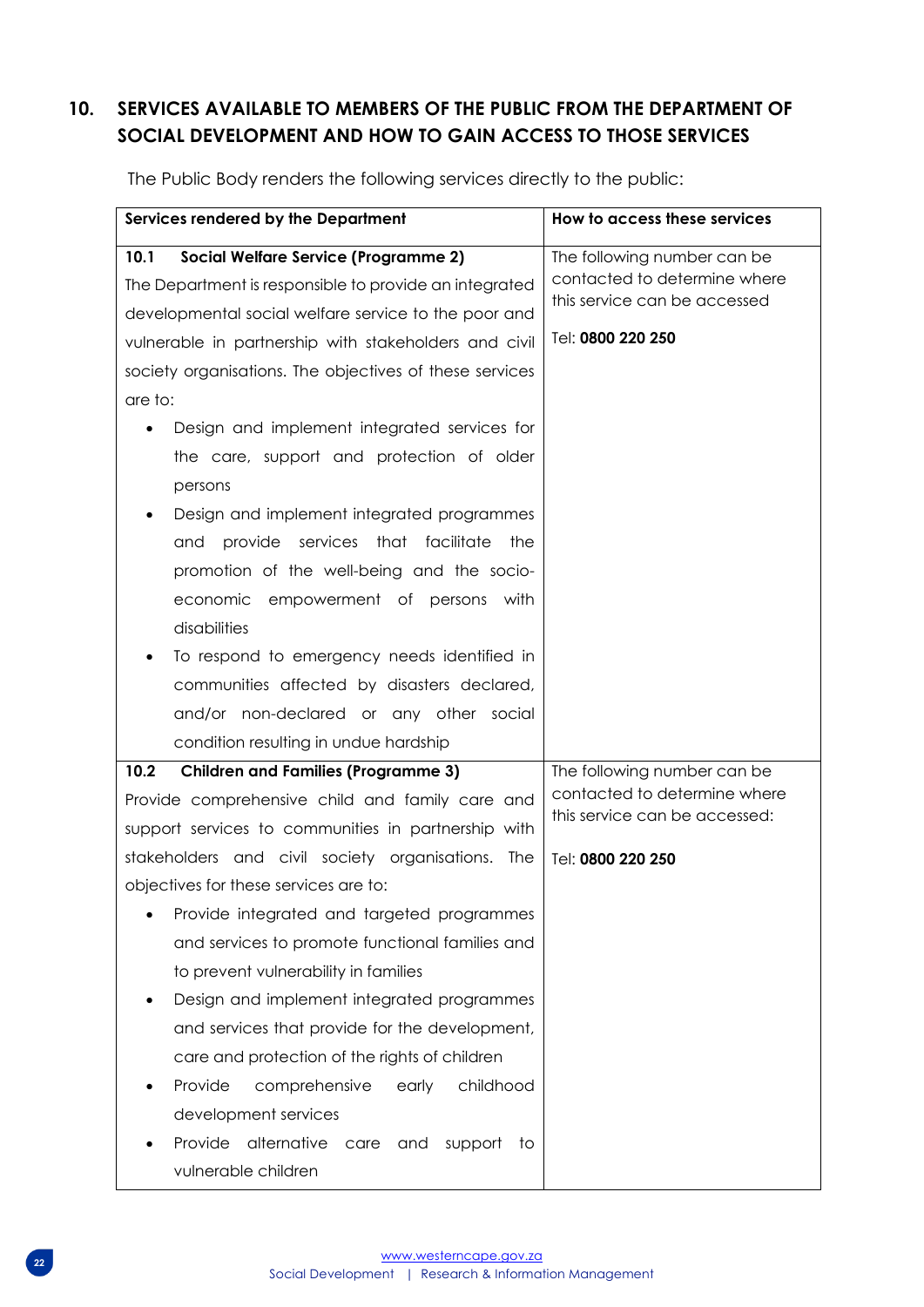| Services rendered by the Department                                                                                                                                                                                                                                                                                                                                                                                                                                                                                                                                                                                                                                                                                                                                         | How to access these services                                                                                      |
|-----------------------------------------------------------------------------------------------------------------------------------------------------------------------------------------------------------------------------------------------------------------------------------------------------------------------------------------------------------------------------------------------------------------------------------------------------------------------------------------------------------------------------------------------------------------------------------------------------------------------------------------------------------------------------------------------------------------------------------------------------------------------------|-------------------------------------------------------------------------------------------------------------------|
| <b>Restorative Services (Programme 4)</b><br>10.3<br>Provide integrated developmental social crime<br>prevention and anti-substance abuse services to the<br>most vulnerable in partnership with stakeholders and<br>civil society organisations. The objectives of these<br>services are to:<br>Develop and implement social crime prevention<br>programmes and provide probation services<br>targeting children, youth and adult offenders<br>and victims in the criminal justice process<br>Design and implement integrated programmes<br>and services to support, care and empower<br>victims of violence and crime in particular<br>women and children<br>Design and implement integrated services for<br>substance abuse, prevention, treatment and<br>rehabilitation | The following number can be<br>contacted to determine where<br>this service can be accessed:<br>Tel: 0800 220 250 |
| 10.4<br><b>Development and Research (Programme 5)</b><br>Provide Sustainable development programmes, which<br>facilitate empowerment of communities, based on<br>empirical research and demographic information.<br>These objectives are to:<br>To support NPO registration and compliance<br><b>NPO</b><br>stakeholder<br>monitoring,<br>liaison<br>and<br>communication, provide institutional capacity<br>building, manage NPO funding and monitoring<br>and create a conducive environment for all                                                                                                                                                                                                                                                                      | The following number can be<br>contacted to determine where<br>this service can be accessed:<br>Tel: 0800 220 250 |
| NPOs to flourish<br>Manage Social Facilitation and Poverty for<br>Sustainable Livelihood programmes (including<br>EPWP)<br>Create an environment to help young people to<br>constructive,<br>affirmative<br>develop<br>and<br>relationships while concurrently<br>sustainable<br>providing opportunities for them to build their<br>competencies and needed skills to engage as                                                                                                                                                                                                                                                                                                                                                                                             |                                                                                                                   |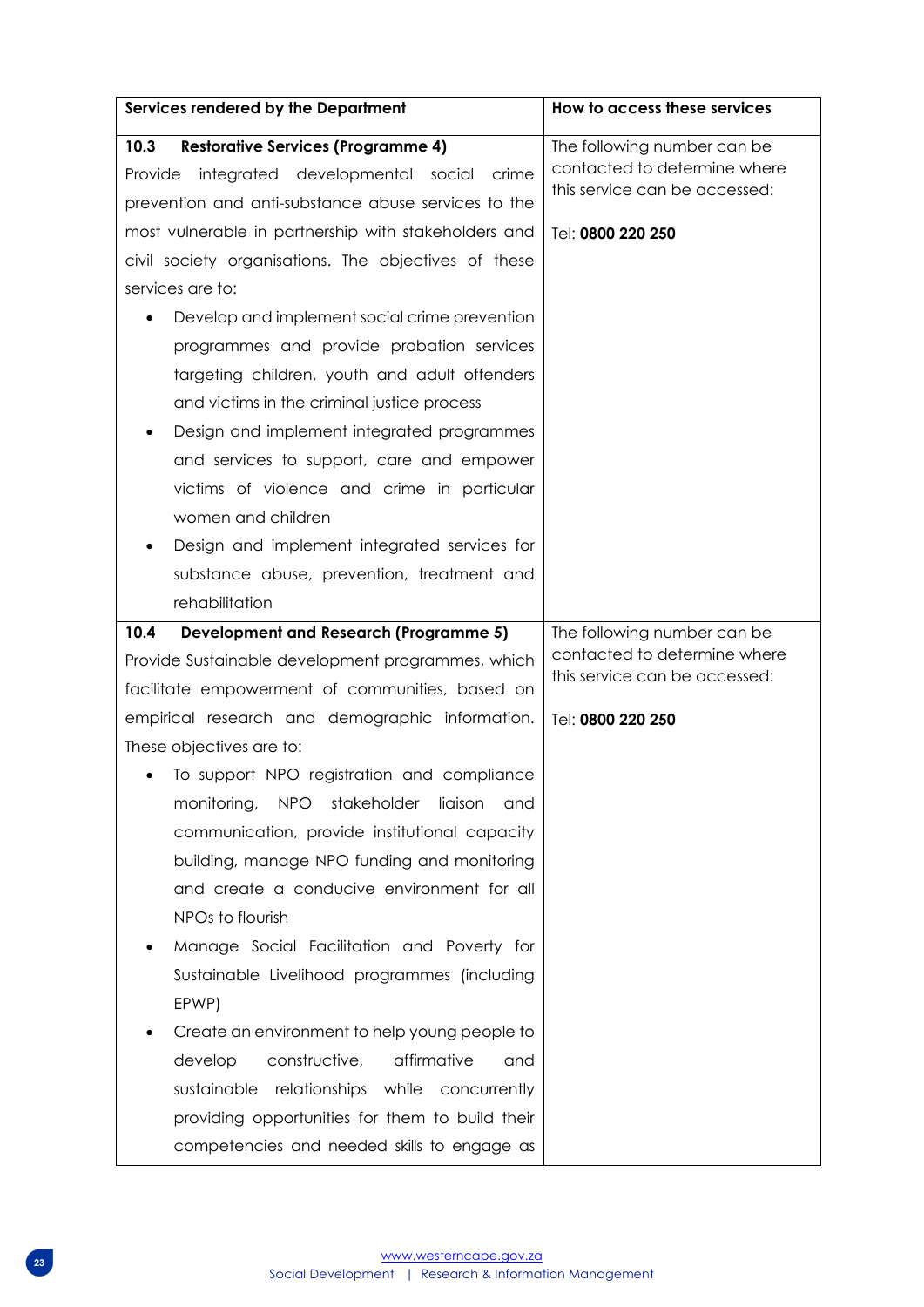| Services rendered by the Department                     | How to access these services |
|---------------------------------------------------------|------------------------------|
| partners in their own development and that of their     |                              |
| communities                                             |                              |
| promote the implementation of<br>the<br>10<br>$\bullet$ |                              |
| Population Policy within all spheres<br>Οf              |                              |
| government and civil society<br>throuah                 |                              |
| population research, advocacy,<br>capacity              |                              |
| building and by monitoring and evaluating the           |                              |
| implementation of the policy                            |                              |

## <span id="page-23-0"></span>**11. PUBLIC INVOLVEMENT IN THE FORMULATION OF POLICY OR THE EXERCISE OF POWERS OR PERFORMANCE OF DUTIES BY DEPARTMENT OF SOCIAL DEVELOPMENT**

Provincial Policies that have an external impact will require Public Participation and the process to be followed will be approved of by the Provincial Cabinet on a case-by-case basis

## <span id="page-23-1"></span>**12. PROCESSING OF PERSONAL INFORMATION**

### **12.1 Purpose of the Processing**

- **12.1.1** Personal Information is processed to comply with the Public Body's constitutional and legislative mandates as set out in its Annual Strategic, Business and Performance Plans available at https://www.westerncape.gov.za/dept/social-development/documents
- **12.1.2** Personal Information is used for:
	- Rendering of welfare and community development services such as services to children and families, older persons; crime prevention, substance abuse and youth
	- Human resources and employment purposes such as (1) recruitment, selection and placement; (2) administration of compensation and benefits; (3) performance management and training; and (4) government reporting.
	- Risk management which includes physical and electronic security and access control;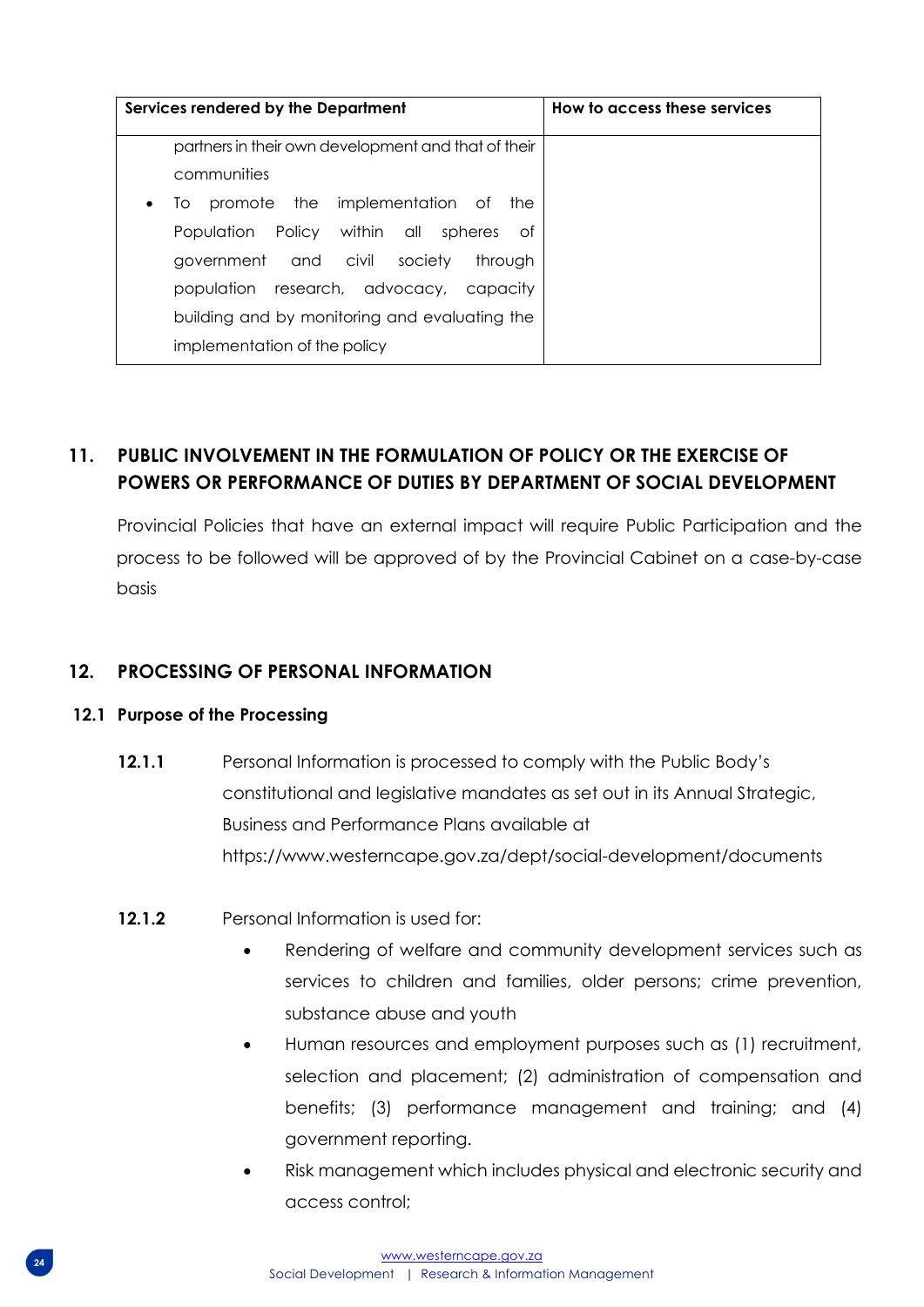- Planning; and
- Procurement of goods and services.

## **12.2 Description of the categories of Data Subjects, information processed and recipients thereof**

| <b>DATA SUBJECTS</b>        | <b>INFORMATION</b>                             | <b>RECIPIENTS</b>                       |
|-----------------------------|------------------------------------------------|-----------------------------------------|
| Prospective                 | Name, identification number,<br>$\bullet$      | <b>Relevant Provincial and National</b> |
| employees, current          | biographical information;                      | Government Departments and their        |
| employees,                  | Contact details;<br>$\bullet$                  | agents.                                 |
| consultants, interns        | Educational, employment and<br>$\bullet$       |                                         |
| and volunteers              | criminal history;                              |                                         |
|                             | Biometric and health information;<br>$\bullet$ |                                         |
|                             | Psychometric assessments; and                  |                                         |
|                             | References, background checks.<br>$\bullet$    |                                         |
| Current employees,          | Account information;<br>$\bullet$              | <b>Relevant Provincial and National</b> |
| consultants, interns        | Performance reports; and<br>$\bullet$          | Government Departments and their        |
|                             | Skills/training reports.<br>$\bullet$          | agents                                  |
| Prospective and             | Name, identification<br>$\bullet$              | <b>Relevant Provincial and National</b> |
| current suppliers,          | number/company registration                    | Government:                             |
| service providers,          | number;                                        | - Departments;                          |
| contractors, sub-           | Relevant registration number;<br>$\bullet$     | - Public Entities;                      |
| contractors and             | Contact details;<br>$\bullet$                  | - Business Enterprises; and their       |
| business partners           | Financial history;<br>$\bullet$                | agents.                                 |
|                             | References, background checks;<br>$\bullet$    |                                         |
|                             | Account information; and                       |                                         |
|                             | Performance reports.<br>$\bullet$              |                                         |
| Service users (clients /    | Name, identification number,<br>$\bullet$      | <b>Relevant Provincial and National</b> |
| customers) and              | biographical information                       | Government:                             |
| visitors.                   | Contact details<br>$\bullet$                   | Departments                             |
|                             | Compliments or complaints                      | Public Entities; Public Enterprises;    |
|                             |                                                | and their agents.                       |
| Social Welfare and          | Name, identification number,<br>$\bullet$      | <b>Relevant Provincial and National</b> |
| <b>Restorative Services</b> | Contact details<br>٠                           | Government Departments and their        |
|                             | Background checks;<br>$\bullet$                | agents.                                 |
|                             | Medical information<br>$\bullet$               |                                         |
| <b>DATA SUBJECTS</b>        | <b>INFORMATION</b>                             | <b>RECIPIENTS</b>                       |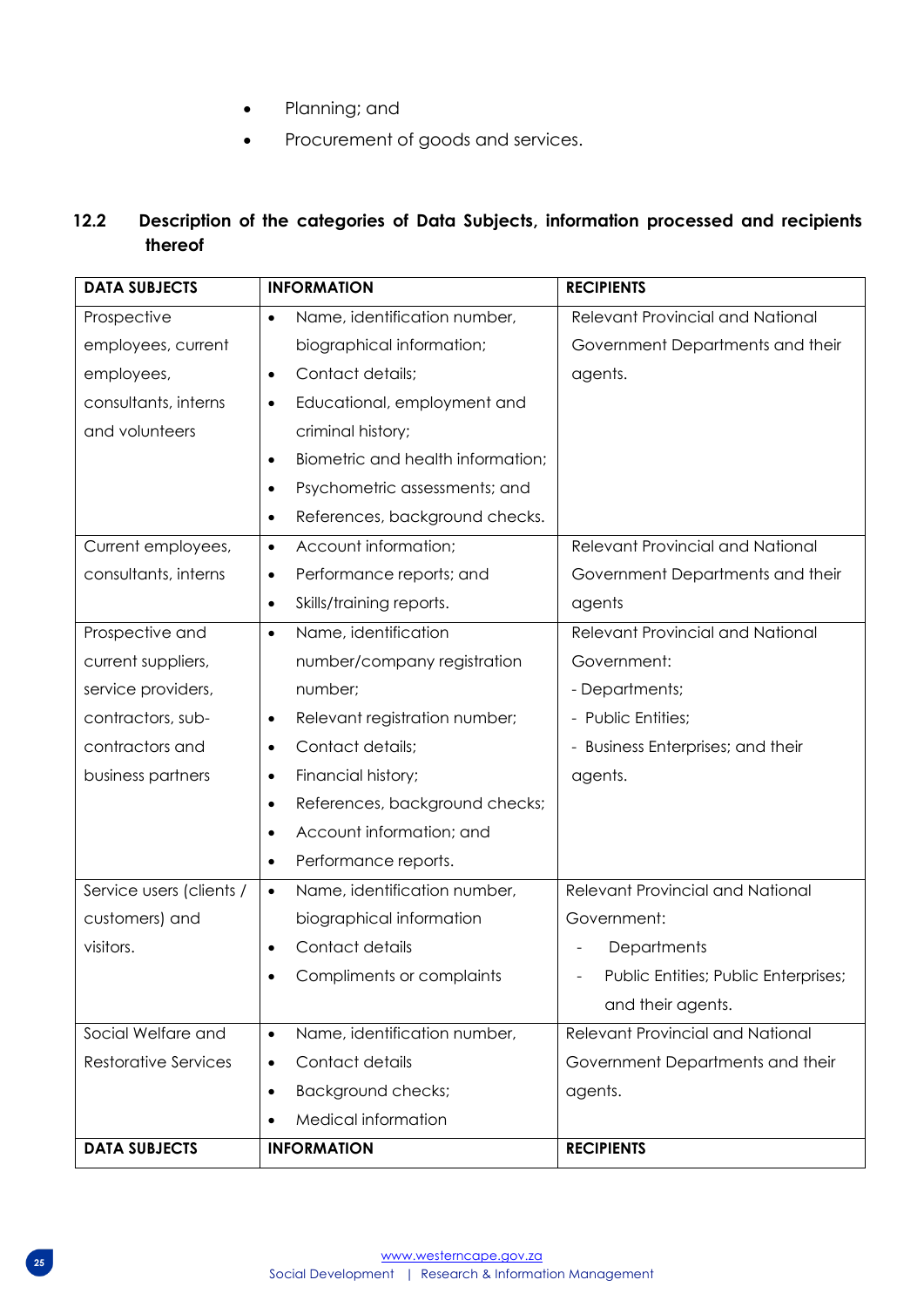| Children and Families | $\bullet$ | Name, identification number, | <b>Relevant Provincial and National</b> |
|-----------------------|-----------|------------------------------|-----------------------------------------|
| and ECD services      | ٠         | Contact details              | Government Departments and their        |
|                       |           | Background checks;           | agents.                                 |
|                       | ٠         | Medical information          |                                         |
|                       |           |                              |                                         |
| Community             | $\bullet$ | Name, identification numbers | Relevant Provincial and National        |
| Development           | ٠         | Contact details              | Government Departments and their        |
| Services              |           | Background checks;           | agents.                                 |
|                       |           |                              |                                         |

## **12.3 Planned transborder flows of personal information**

None planned**.** 

## **12.4 General Description of Information Security Measures to be implemented by the Department to ensure the confidentiality, integrity and availability of the information**

- 12.4.1 The integrity and confidentiality of personal information is protected against anticipated threats and unauthorised access by employing security safeguards that are reasonable and appropriate to the identified risks and the sensitivity of the information.
- 12.4.2 These safeguards include the following:
- 12.4.3 Organisational measures:
	- The Head of Department takes overall responsibility for the security of all Departmental information.
	- The Departmental Security Manager manages this security function in DSD on behalf of the HoD supported by a DotP Security Committee.
	- The Departmental Security Manager ensures that appropriate measures are in place to safeguard ICT infrastructure, networks and systems. This includes taking responsibility for third parties that develop, access, or use ICT infrastructure, networks and systems. Not applicable to DsD?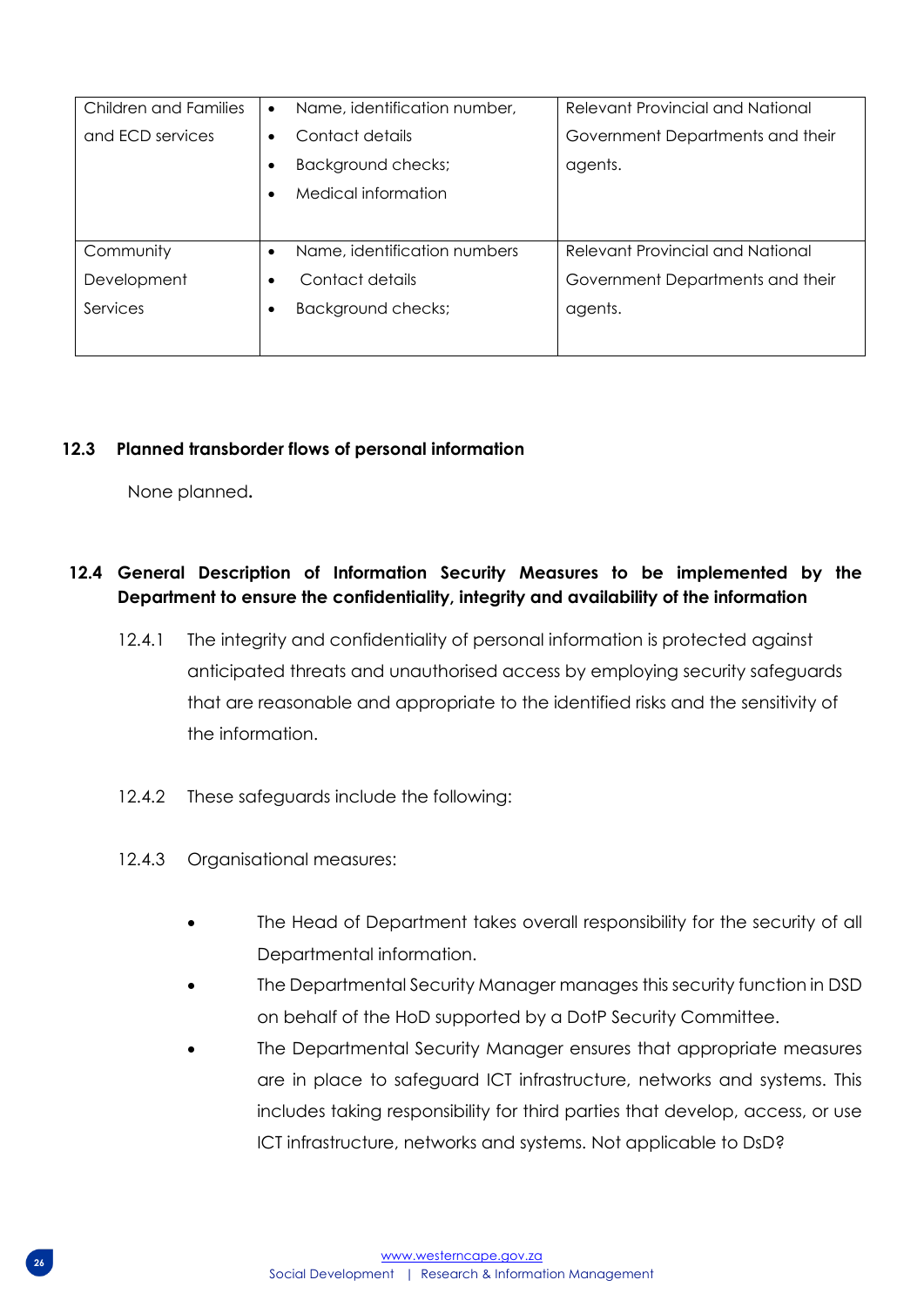- A Chief Information Security Officer (CISO) assesses and documents enterprise information risk and manages the risk in respect of ICT infrastructure, networks and systems.
- Safekeeping and security responsibilities are included in the responsibilities of employees working with personal information and they have to adhere to information security laws, policies, plans and procedures.
- Security incidents are reviewed and reported on.
- 12.4.4 Physical measures:
	- Access to facilities and equipment is controlled and auditable.
	- Access points are limited with provision for physical security controls, such as window bars, grilles, shutters and security doors. Where required access points are enhanced by the use of intruder detection systems, guard services and/or closed-circuit television surveillance.
	- Access is controlled and monitored through a combination of manned guarding, electronic access control systems, ID access cards, visitor management systems, biometric activation doors, turnstiles and entry & egress searching.

### 12.4.5 Technical measures

- The Information Security standards issued for the public service is adhered to.
- Agreements concluded with third parties include the protection of the integrity and confidentiality of information by the third parties.
- Risks are assessed during the development of new applications and systems, when changing existing systems, when changing business processes and when areas of concern are identified.
- Risk to the ICT infrastructure, networks and systems is managed through vulnerability and threat testing and awareness, audit controls, incident management and security awareness training.
- 12.4.6 Similar safeguards are required from service providers, suppliers and business partners who receive personal information from or on behalf the WCG during their relationship with DSD.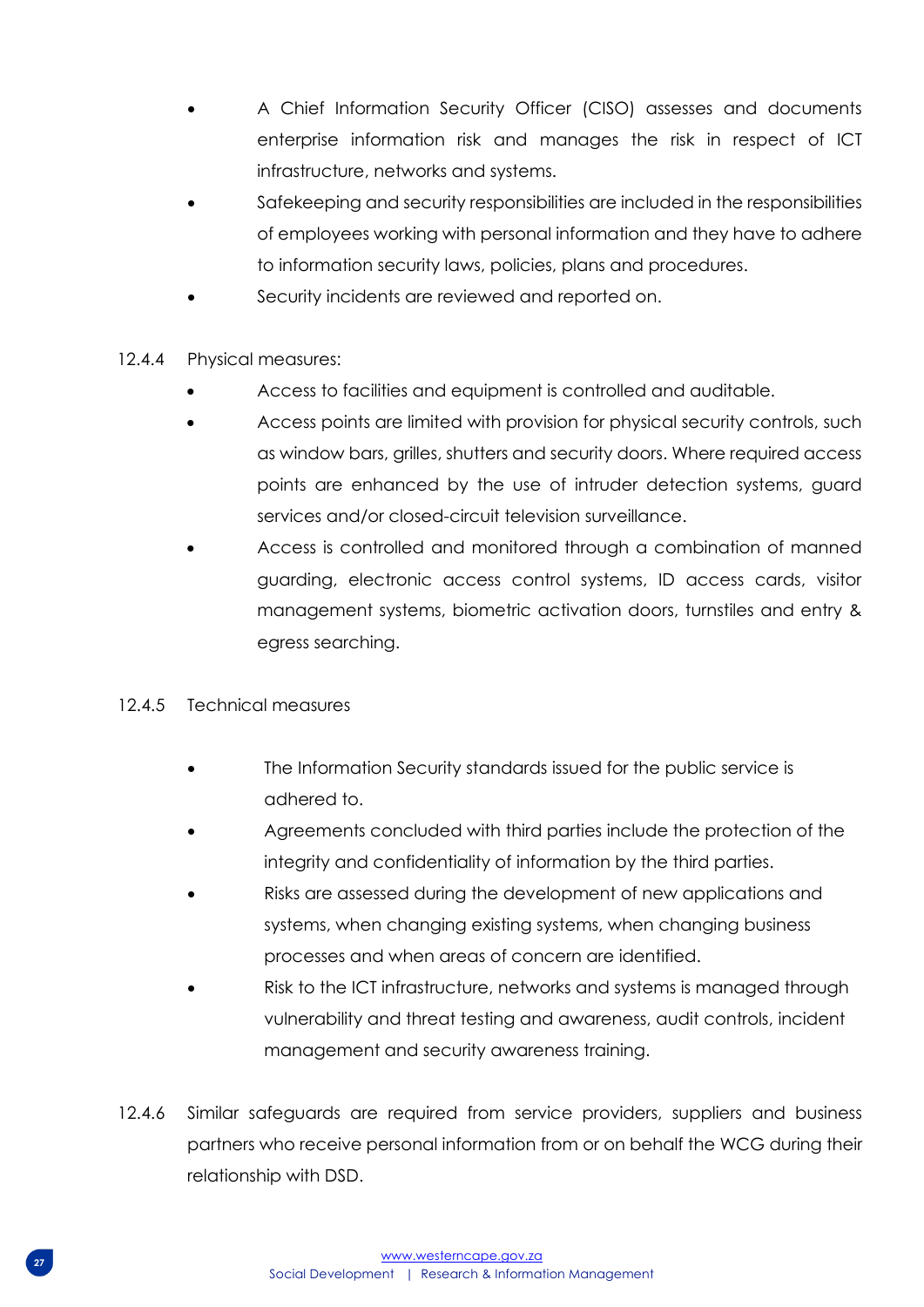## <span id="page-27-0"></span>**13. ACCESSIBILITY AND AVAILABILITY OF THIS MANUAL**

- 13.1 The manual is available in English, Afrikaans and Xhosa for viewing between 7.30 and 16.00 Mondays to Fridays (excluding public holidays) at
	- the Department's Head Office situated at Union House, 14 Queen Victoria Street, Cape Town.
	- the office of the Deputy Information Officer Mr Gavin Miller at: Huguenot Memorial Building, 48 Queen Victoria Street, Cape Town.
- 13.2 The manual and Afrikaans and Xhosa translations thereof, may be accessed online through the World Wide Web by visiting the following web address: https://www.westerncape.gov.za/dept/social-development/documents

## <span id="page-27-1"></span>**14. UPDATING OF THE MANUAL**

Department will review the manual annually and, if necessary, update and publish this manual.

**Issued by**

Robert Macdonald

Digitally signed by Robert Macdonald Date: 2021.12.13 17:01:45 +02'00'

*\_\_\_\_\_\_\_\_\_\_\_\_\_\_\_\_\_\_\_\_\_\_\_\_\_\_\_\_\_\_\_\_\_\_\_\_\_\_\_\_\_\_\_\_\_\_*

*Dr Robert Macdonald HEAD OF DEPARTMENT*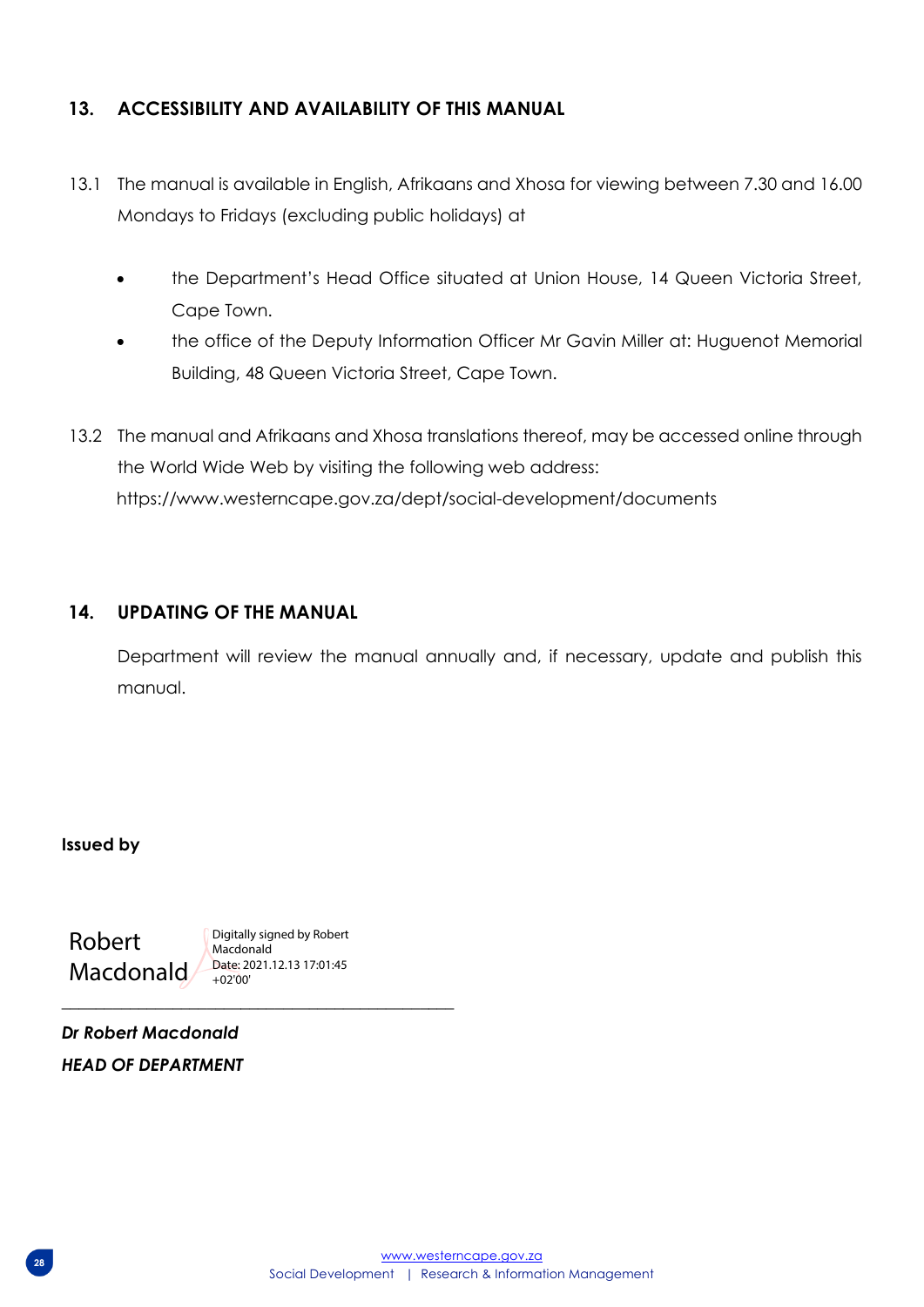## **APPENDIX A:**

## <span id="page-28-0"></span>**GUIDANCE ON ACCESS TO RECORDS THAT ARE NOT AUTOMATICALLY AVAILABLE**

#### **1 COMPLETION OF APPLICATION FORM, PAYMENT OF FEES and FORM OF ACCESS – sections 18, 19, 22, 29 and 31.**

#### 1.1 Application form

- A prescribed form (attached as **FORM 2** must be completed by the requester and submitted to the Information Officer/Deputy Information Officer.
	- o If a requester cannot read or write or complete the form due to a disability, the request may be made orally. The Information Officer/ Deputy Information Officer will then complete Form 2 on behalf of the requester, keep the original and give the requester a copy thereof.
	- o A request may be made on behalf of another person but then the capacity in which the request is made must be indicated on Form 2. The requester must also submit proof of the capacity in which the request is made, to the reasonable satisfaction of the Information Officer/Deputy Information Officer.
	- o A requester (data subject) seeking to confirm whether his/her personal information is held by the public body or the identities of third parties who had access or requires access to his/her own personal information must provide proof of their identity and is required to supply a certified copy of their identity document for authentication purposes.

#### 1.2 Fees

- The fees for requesting and searching for a record, as well as making copies of the record, are prescribed by the regulations made in terms of PAIA. (Attached as **FEE SCHEDULE**) The following fees are payable:
	- o Request fee of R100.00 for each request;
	- o Access fee for the reasonable time spent to search for and prepare the record, if it takes more than an hour to search and prepare a record. A deposit, of not more than a third of the total access fee, may be required. However, the full access fee is payable before access is granted; and
	- o For making copies of the record.

#### 1.3 Applicants who are exempt from paying a request fee:

- A maintenance officer/investigator requesting access to a record for a maintenance investigation or inquiry in terms of the Maintenance Act, 1998 (or regulations made in terms thereof.)
- A person requesting a record that contains his/her personal information.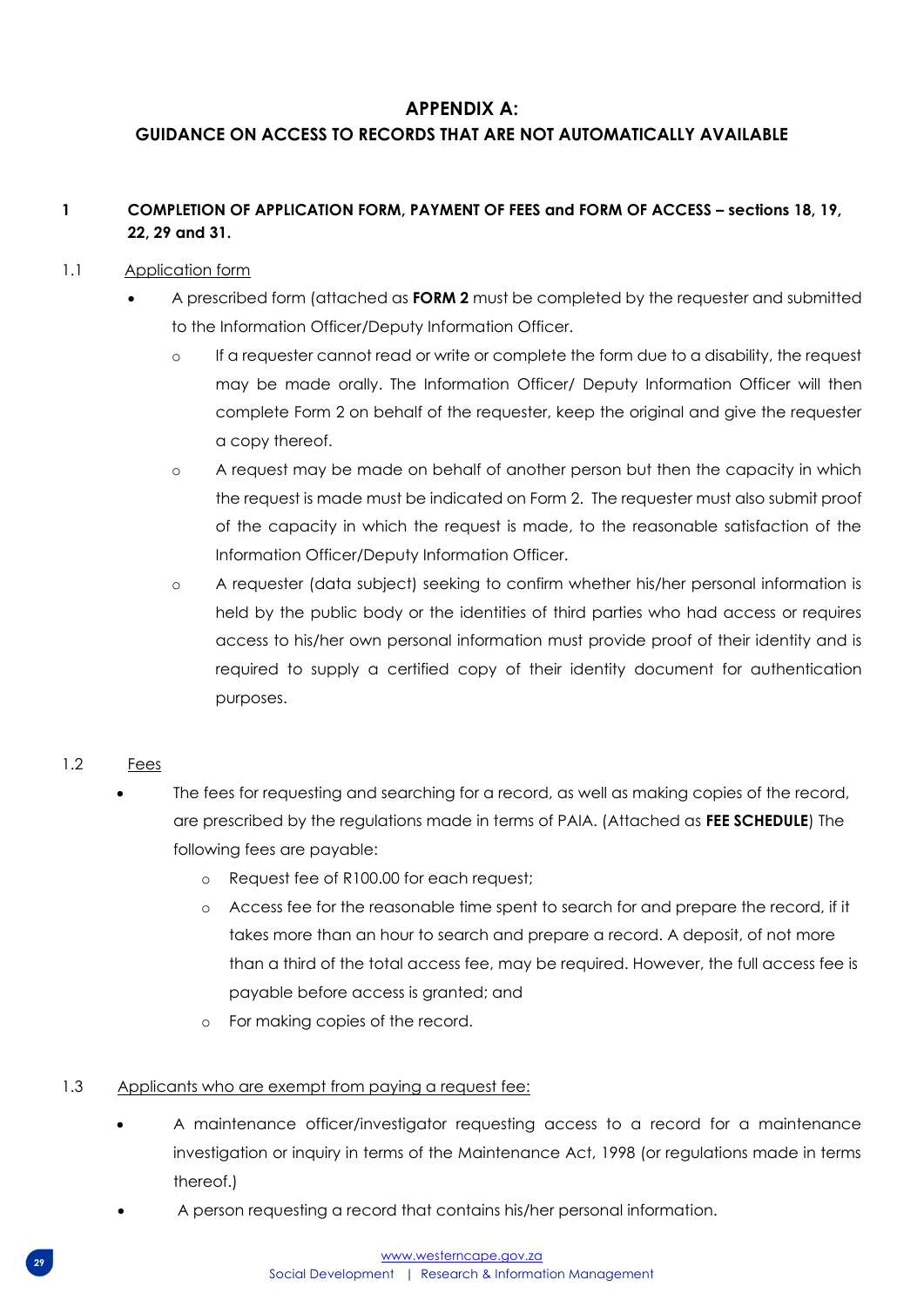#### 1.3 Applicants who are exempt from paying an access fee:

- A person requesting a record that contains his/her personal information.
- A single person whose annual income does not exceed R14 712 per annum.
- Married persons, or a person and his or her life partner whose annual income does not exceed R27 192.

#### 1.4 Form of access

- A requester must indicate on Form 2 if a copy or an inspection of the record is required.
	- o If a copy is required, the requester must indicate the form thereof (e.g., printed or electronic) and the preferred language (where the record is available in more than one language). The Department does not translate records that are only available in one language.
- The record will be provided in the requested format unless it is impractical, or it will unreasonably interfere with the running of the Department's business

#### **2 DECISION TO GRANT OR REFUSE ACCESS – Sections 25 and 26**

#### 2.1 Time period to make a decision

The Information Officer/ Deputy Information Officer must as soon as reasonably possible after receipt of the R100,00 and the completed Form 2, but at least within **30 days** of receipt thereof, decide whether to grant or refuse the request and notify the requester of the decision.

#### 2.2 Extension of time period

The Information Officer / Deputy Information Officer may extend the period of 30 days, **once** for a further period of **30 days** in the following circumstances:

- the request is for a large number of records or requires a search through a large number of records and attending to the request unreasonably interferes with the department's activities;
- the request requires a search for records from an office that is not in the same town or city as that of the Information officer/Deputy Information Officer;
- consultation is required with other departments of the WCG or other public bodies to decide upon the request; or
- the requester consented to an extension.

### **3. RECORDS THAT CONTAIN INFORMATION OF THIRD PARTIES – sections 47, 48**

#### 3.1 Notification:

The Information Officer/Deputy Information Officer must take all reasonable steps to inform a third party as soon as possible, but at least within **21 days,** of receipt of any request for a record that contains: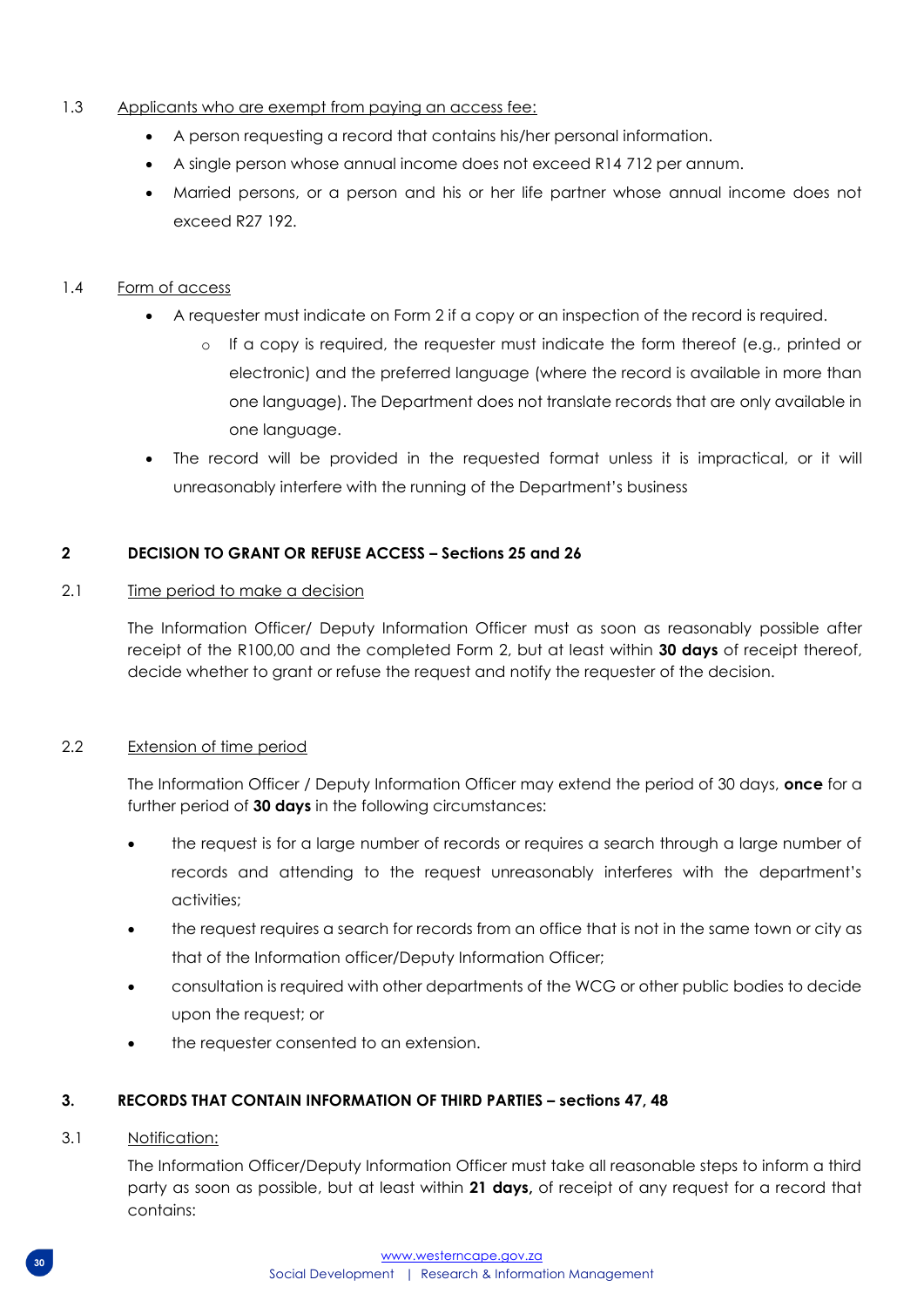- a third party's personal information;
- a third party's trade secrets;
- a third party's financial, commercial, scientific or technical information and disclosure would likely cause commercial or financial harm to the third party;
- information supplied by a third party in confidence and the disclosure would prejudice or put the third party at a disadvantage in contractual or other negotiations or commercial competition;
- information supplied in confidence by a third party and disclosure would (i) amount to a breach of a duty of confidence owed to the third party in terms of an agreement; or (ii) reasonably prejudice the future supply of similar information which should, in the public interest, be supplied; or
- information about research being carried out by or on behalf of a third party that would seriously disadvantage either the third party, the agent or the research subject matter.

#### 3.2 Third Party representations and consent

Within **21 days** of the notification (3.1 above) a third party may either (i) make written or oral representations to the Information Officer/ Deputy Information Officer why the request should be refused; or (ii) give written consent for the disclosure of the record.

#### 3.3 Decision on representation for refusal

The Information Officer/ Deputy Information Officer must as soon as reasonable possible, but at least within **30 days** after the notification (3.1 above) decide whether to grant or refuse the request for access and must notify the third party concerned as well as the requester of the decision.

#### **4. INTERNAL APPEAL – sections 74 and 75**

#### 4.1 Requester

A requester may lodge an internal appeal, within **60 days** after notice is given of a decision by the Information Officer/Deputy Information Officer to:

- refuse a request for access (see 2 above);
- pay a fee (see 1.2 above);
- extend the period to give access (see 2.2 above).

#### 4.2 Third party

A third party may lodge an internal appeal, within **30 days** after notice is given of a decision by the Information Officer/Deputy Information Officer to grant access to a record that contains information about the third party (see 3 above).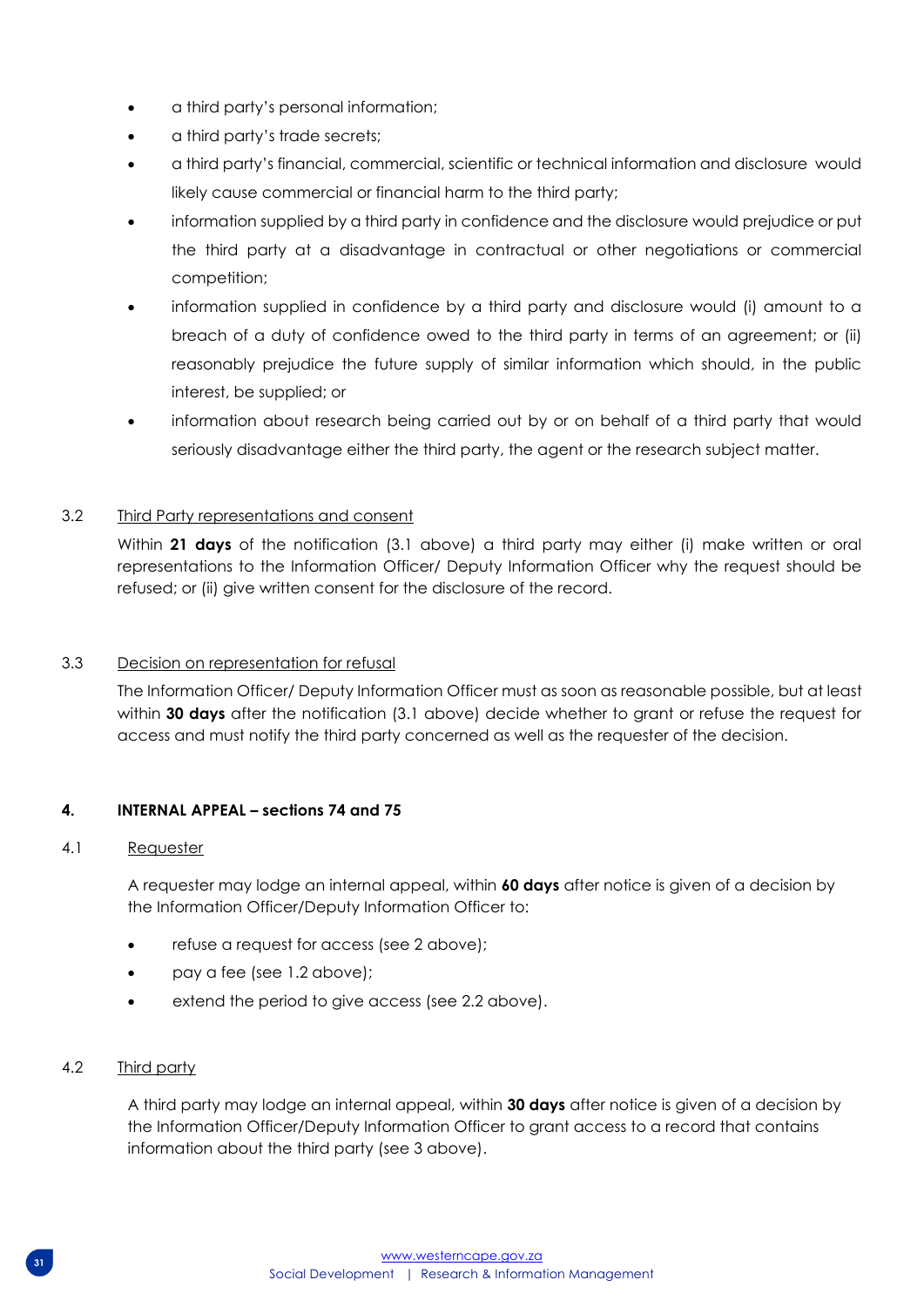#### 4.3 Manner of internal appeal

An internal appeal is lodged by completing the prescribed form (**Form 4** attached) and delivering or sending it to the Information Officer/ Deputy Information Officer.

#### **5**. **COMPLAINT TO INFORMATION REGULATOR – sections 77A and 77B**

Only after an internal appeal has been lodged and the requester or third party remains unsatisfied with the outcome of the internal appeal a complaint may be lodged to the Information Regulator.

#### 5.1 Requester

- A requester may complain to the Regulator in respect of:
	- o an unsuccessful internal appeal;
	- o a disallowed late appeal;
	- o a refusal of a request for access to information;
	- o a decision about fees;
	- o a decision to extend the time to deal with a request; or
	- o a decision to provide access in a particular form.

#### 5.2 Third party

- A third party may complain to the Information Regulator in respect of:
	- o an unsuccessful internal appeal,
	- o any grant of a request for access to information.

#### 5.3 Format

A complaint to the Information Regulator must be made in writing in the prescribed form (**Form 5**  attached) within **180 days** of the decision giving rise to the complaint.

#### **6. APPLICATION TO COURT – section 78**

- 6.1 A requester or third party may apply to court for appropriate relief if
	- an internal appeal was lodged and the applicant remains unsatisfied with the outcome of the internal appeal; or
	- a complaint was lodged with the Information Regulator and the complainant remains unsatisfied with the outcome of the complaint.
- 6.2 The application to court must be made within **180 days** after being informed of the outcome of the internal appeal or the decision by the Information Regulator, as the case may be.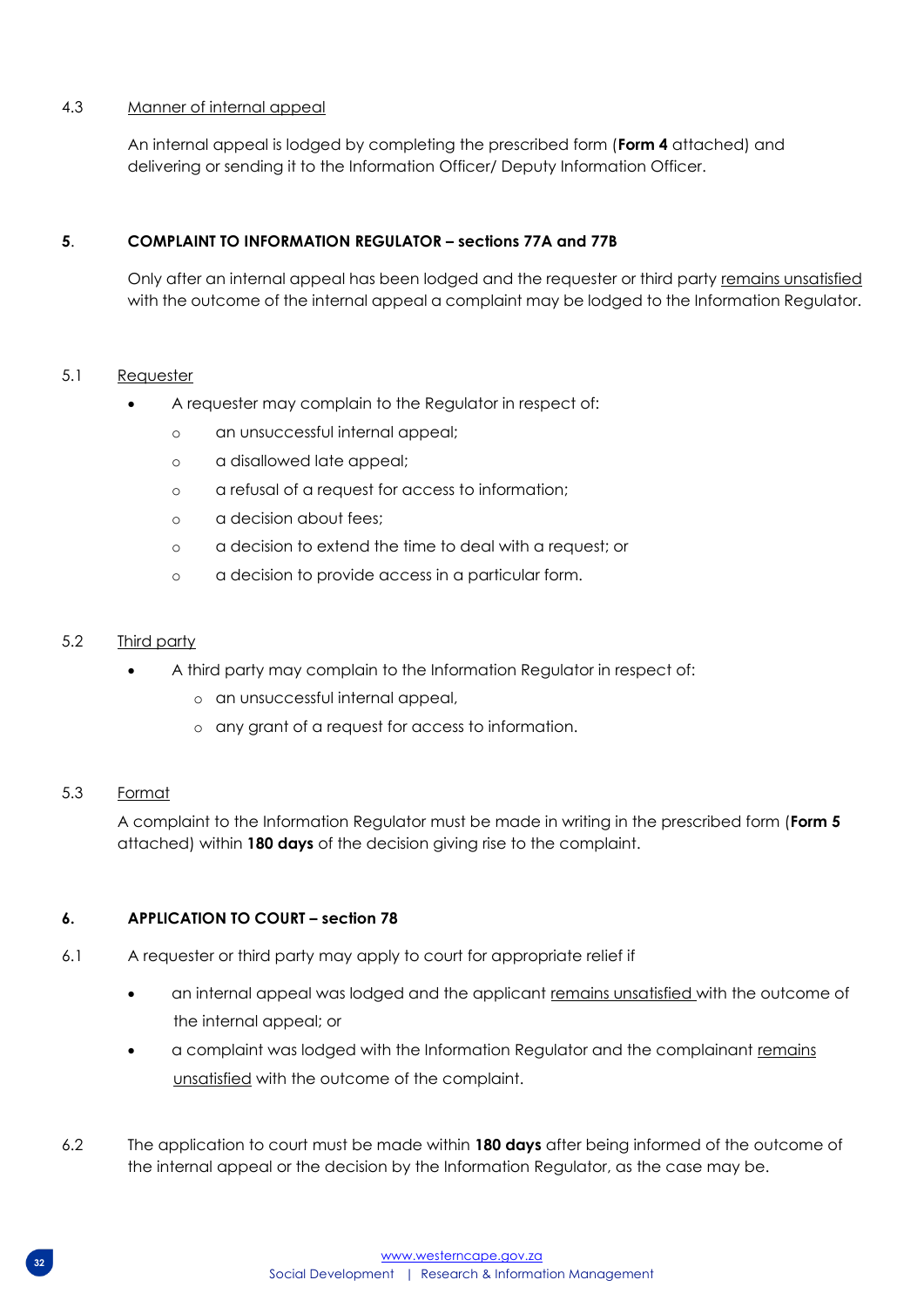# **FORM 2**

# **REQUEST FOR ACCESS TO RECORD**

[Regulation 7]

#### **NOTE:**

- *1. Proof of identity must be attached by the requester.*
- *2. If requests made on behalf of another person, proof of such authorisation, must be attached to this form.*

| TO:<br>The Information Officer                                                       |                                                                                |
|--------------------------------------------------------------------------------------|--------------------------------------------------------------------------------|
|                                                                                      |                                                                                |
|                                                                                      | (Address)                                                                      |
| E-mail address:                                                                      |                                                                                |
| Fax number:                                                                          |                                                                                |
| Mark with an "X"                                                                     |                                                                                |
|                                                                                      | Request is made on behalf of another person.<br>Request is made in my own name |
|                                                                                      | PERSONAL INFORMATION                                                           |
| <b>Full Names</b>                                                                    |                                                                                |
| <b>Identity Number</b>                                                               |                                                                                |
| Capacity<br>in<br>which<br>request is made<br>(when made on behalf                   |                                                                                |
| of another person)<br><b>Postal Address</b>                                          |                                                                                |
|                                                                                      |                                                                                |
| <b>Street Address</b>                                                                |                                                                                |
| E-mail Address                                                                       |                                                                                |
|                                                                                      | Facsimile:<br>Tel. (B):                                                        |
| <b>Contact Numbers</b>                                                               | Cellular:                                                                      |
| Full names of person<br>whose<br>behalf<br>on<br>request is made (if<br>applicable): |                                                                                |
| <b>Identity Number</b>                                                               |                                                                                |
| <b>Postal Address</b>                                                                |                                                                                |
| <b>Street Address</b>                                                                |                                                                                |
| E-mail Address                                                                       |                                                                                |
| <b>Contact Numbers</b>                                                               | Tel. $(B)$<br>Facsimile                                                        |
|                                                                                      | Cellular                                                                       |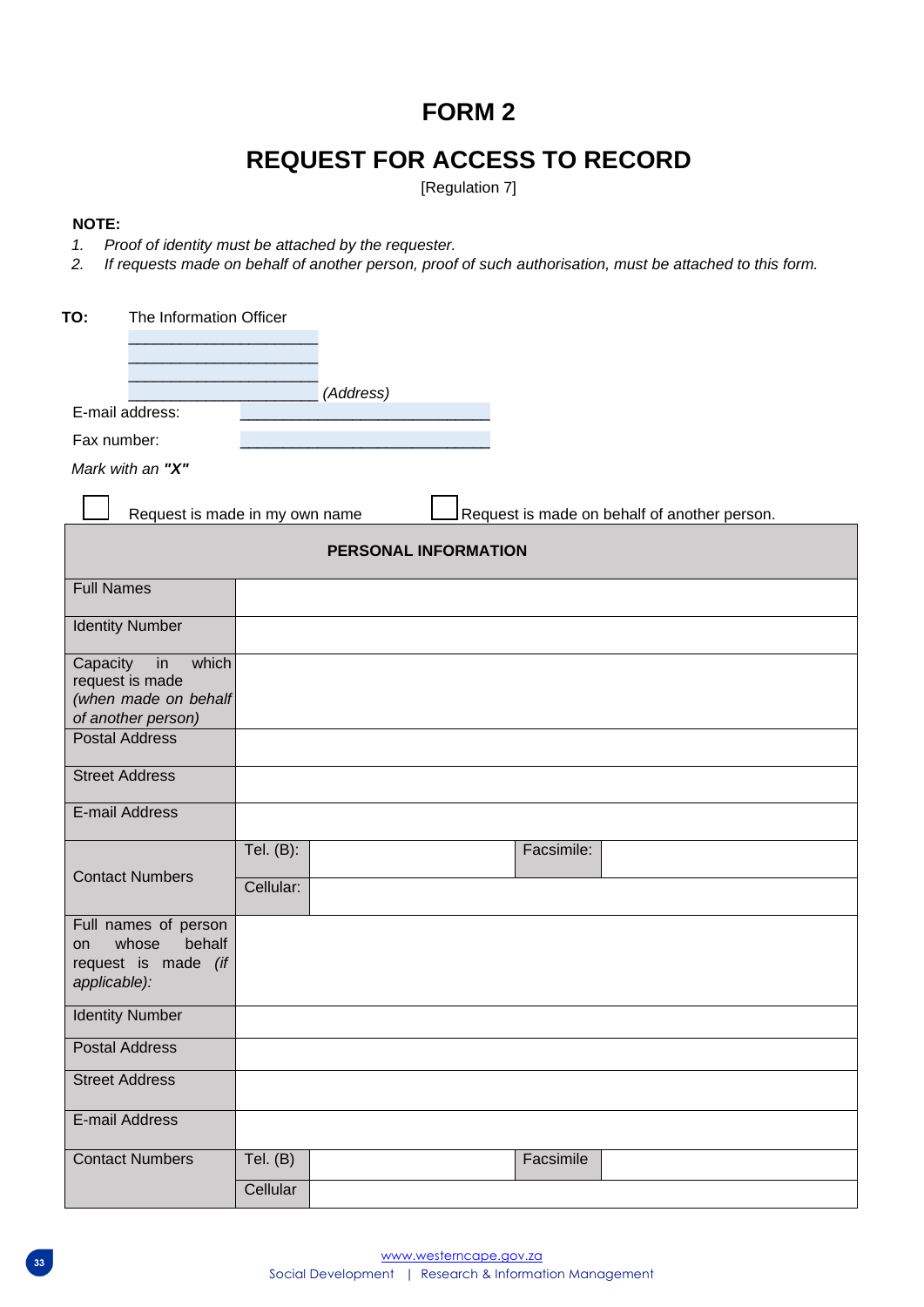#### **PARTICULARS OF RECORD REQUESTED**

*Provide full particulars of the record to which access is requested, including the reference number if that is known to you, to enable the record to be located.* (*If the provided space is inadequate, please continue on a separate page and attach it to this form. All additional pages must be signed.)* 

| Description of record                                                                                                                                 |                                                                                                                                                                  |  |
|-------------------------------------------------------------------------------------------------------------------------------------------------------|------------------------------------------------------------------------------------------------------------------------------------------------------------------|--|
| or relevant part of the<br>record:                                                                                                                    |                                                                                                                                                                  |  |
|                                                                                                                                                       |                                                                                                                                                                  |  |
|                                                                                                                                                       |                                                                                                                                                                  |  |
| Reference number, if<br>available                                                                                                                     |                                                                                                                                                                  |  |
|                                                                                                                                                       |                                                                                                                                                                  |  |
|                                                                                                                                                       |                                                                                                                                                                  |  |
| Any further particulars<br>of record                                                                                                                  |                                                                                                                                                                  |  |
|                                                                                                                                                       |                                                                                                                                                                  |  |
|                                                                                                                                                       |                                                                                                                                                                  |  |
| <b>TYPE OF RECORD</b><br>(Mark the applicable box with an "X")                                                                                        |                                                                                                                                                                  |  |
| Record is in written or printed form                                                                                                                  |                                                                                                                                                                  |  |
| computer-generated images, sketches, etc)                                                                                                             | Record comprises virtual images (this includes photographs, slides, video recordings,                                                                            |  |
|                                                                                                                                                       | Record consists of recorded words or information which can be reproduced in sound                                                                                |  |
| Record is held on a computer or in an electronic, or machine-readable form                                                                            |                                                                                                                                                                  |  |
|                                                                                                                                                       | <b>FORM OF ACCESS</b><br>(Mark the applicable box with an "X")                                                                                                   |  |
|                                                                                                                                                       |                                                                                                                                                                  |  |
|                                                                                                                                                       | Printed copy of record (including copies of any virtual images, transcriptions and information<br>held on computer or in an electronic or machine-readable form) |  |
| Written or printed transcription of virtual images (this includes photographs, slides, video<br>recordings, computer-generated images, sketches, etc) |                                                                                                                                                                  |  |
| Transcription of soundtrack (written or printed document)                                                                                             |                                                                                                                                                                  |  |
|                                                                                                                                                       | Copy of record on flash drive (including virtual images and soundtracks)                                                                                         |  |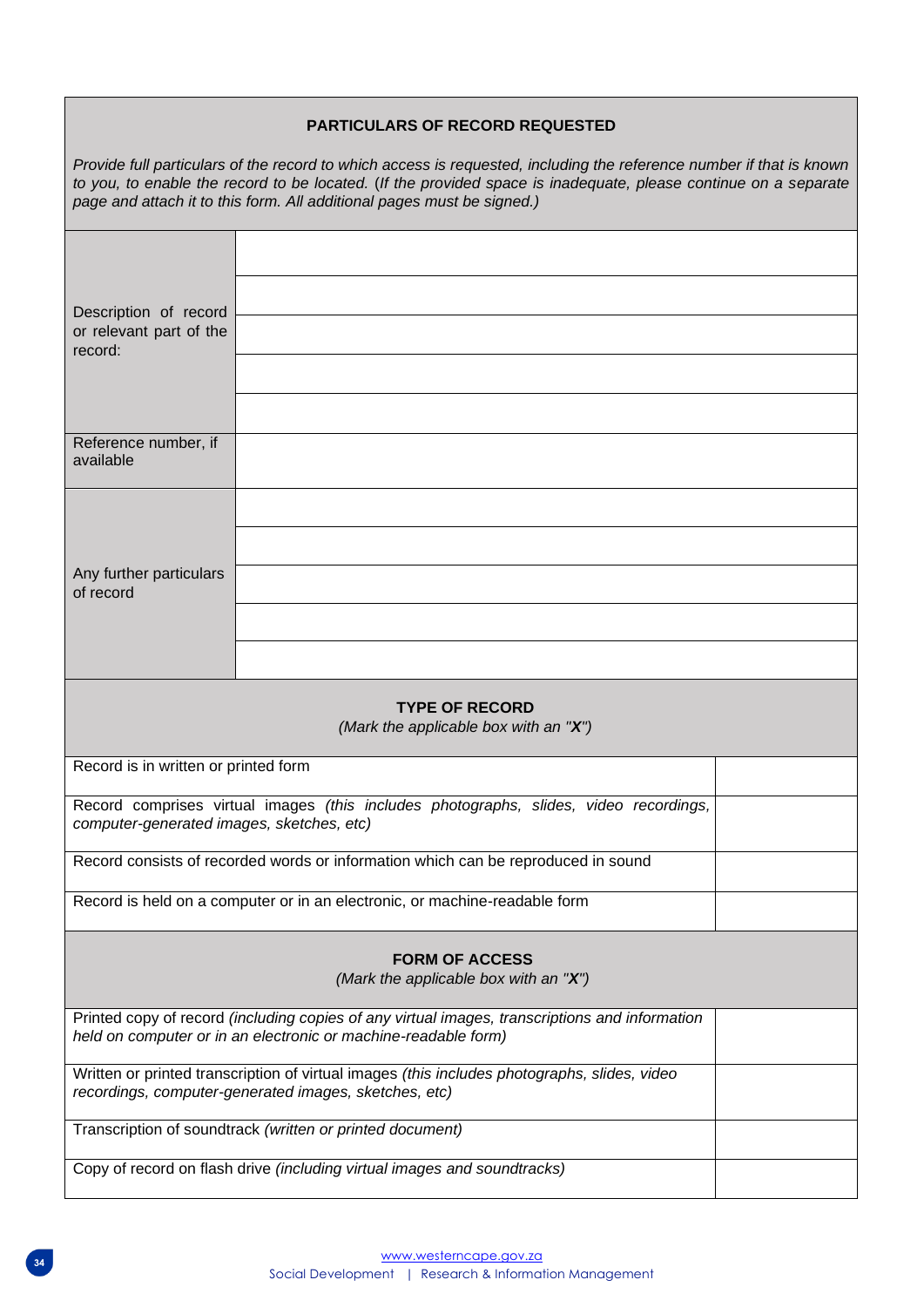| Copy of record on compact disc drive (including virtual images and soundtracks) |  |
|---------------------------------------------------------------------------------|--|
| Copy of record saved on cloud storage server                                    |  |

| <b>MANNER OF ACCESS</b><br>(Mark the applicable box with an " $X$ ")                                                                                                                                                                                 |  |
|------------------------------------------------------------------------------------------------------------------------------------------------------------------------------------------------------------------------------------------------------|--|
| Personal inspection of record at registered address of public/private body (including listening<br>to recorded words, information which can be reproduced in sound, or information held on<br>computer or in an electronic or machine-readable form) |  |
| Postal services to postal address                                                                                                                                                                                                                    |  |
| Postal services to street address                                                                                                                                                                                                                    |  |
| Courier service to street address                                                                                                                                                                                                                    |  |
| Facsimile of information in written or printed format <i>(including transcriptions)</i>                                                                                                                                                              |  |
| E-mail of information (including soundtracks if possible)                                                                                                                                                                                            |  |
| Cloud share/file transfer                                                                                                                                                                                                                            |  |
| Preferred language<br>(Note that if the record is not available in the language you prefer, access may be granted in<br>the language in which the record is available)                                                                               |  |

#### **PARTICULARS OF RIGHT TO BE EXERCISED OR PROTECTED**

*If the provided space is inadequate, please continue on a separate page and attach it to this Form. The requester must sign all the additional pages.* 

| Indicate which right is to<br>be exercised or |  |
|-----------------------------------------------|--|
|                                               |  |
| protected                                     |  |
|                                               |  |
|                                               |  |
|                                               |  |
| Explain why the record                        |  |
| requested is required for                     |  |
| exercise<br>the<br><b>or</b>                  |  |
| protection of<br>the                          |  |
| aforementioned right:                         |  |
|                                               |  |

|                    | <b>FEES</b>                                                                                                                                                    |
|--------------------|----------------------------------------------------------------------------------------------------------------------------------------------------------------|
| a)                 | A request fee must be paid before the request will be considered.                                                                                              |
| b)                 | You will be notified of the amount of the access fee to be paid.                                                                                               |
| $\mathcal{C}$      | The fee payable for access to a record depends on the form in which access is required and the<br>reasonable time required to search for and prepare a record. |
| $\left( d \right)$ | If you qualify for exemption of the payment of any fee, please state the reason for exemption                                                                  |
|                    |                                                                                                                                                                |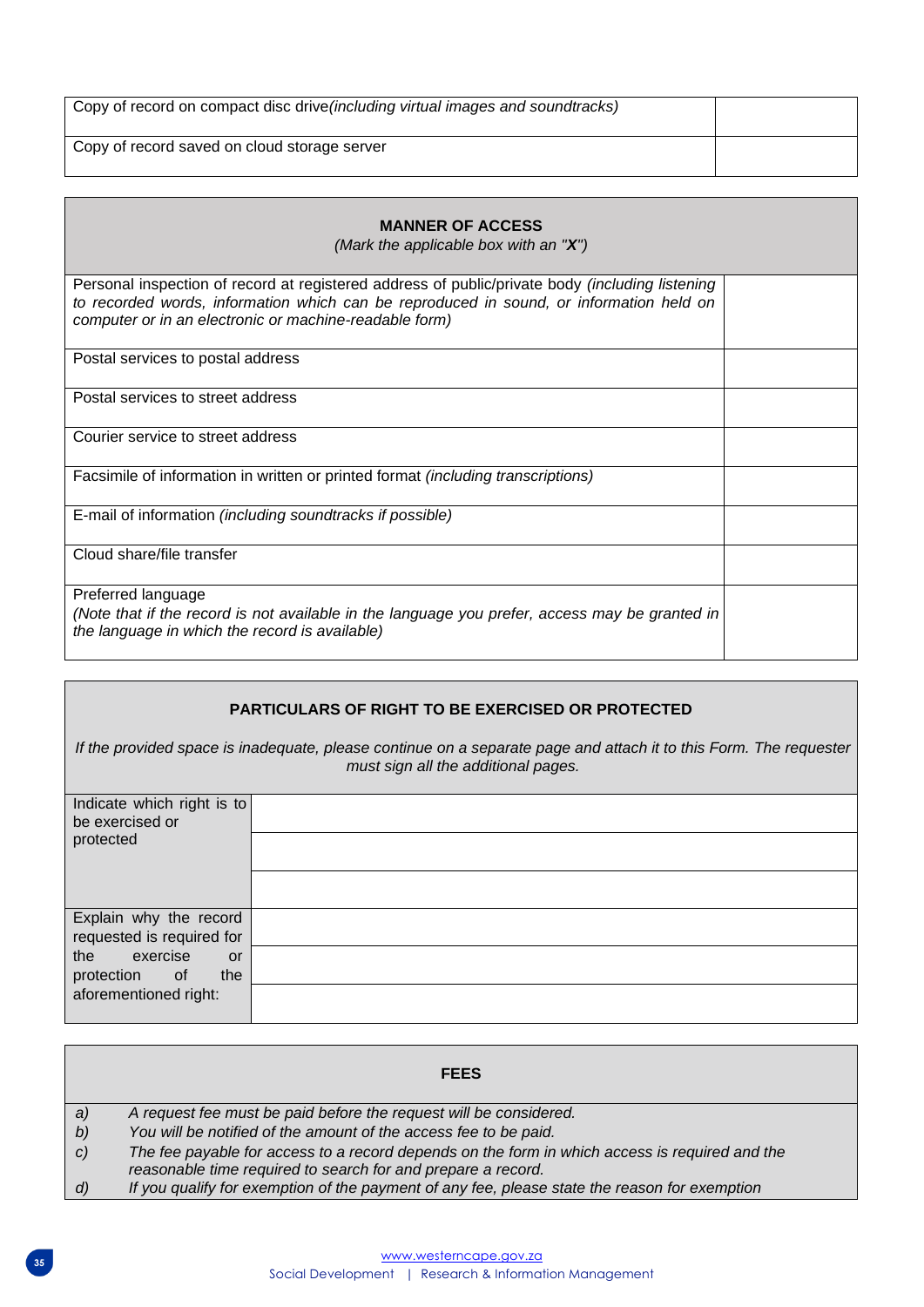| Reason |  |
|--------|--|
|        |  |
|        |  |

You will be notified in writing whether your request has been approved or denied and if approved the costs relating to your request, if any. Please indicate your preferred manner of correspondence:

| <b>Postal address</b> | <b>Facsimile</b> | Electronic communication (Please specify) |
|-----------------------|------------------|-------------------------------------------|
|                       |                  |                                           |
| Signed at             | this             | 20<br>day of                              |

\_\_\_\_\_\_\_\_\_\_\_\_\_\_\_\_\_\_\_\_\_\_\_\_\_\_\_\_\_\_\_\_\_\_\_\_\_\_\_\_\_\_\_\_\_\_\_\_\_\_\_\_\_\_\_\_ *Signature of Requester / person on whose behalf request is made* 

--------------------------------------------------------------------------------------------------------------------------------------------

#### *FOR OFFICIAL USE*

| Reference number:               |  |
|---------------------------------|--|
| Request received by:            |  |
| Rank, Name<br>And<br>(State     |  |
| Surname of Information Officer) |  |
| Date received:                  |  |
|                                 |  |
| Access fees:                    |  |
|                                 |  |
| Deposit (if any):               |  |
|                                 |  |

*Signature of Information Officer*

\_\_\_\_\_\_\_\_\_\_\_\_\_\_\_\_\_\_\_\_\_\_\_\_\_\_\_\_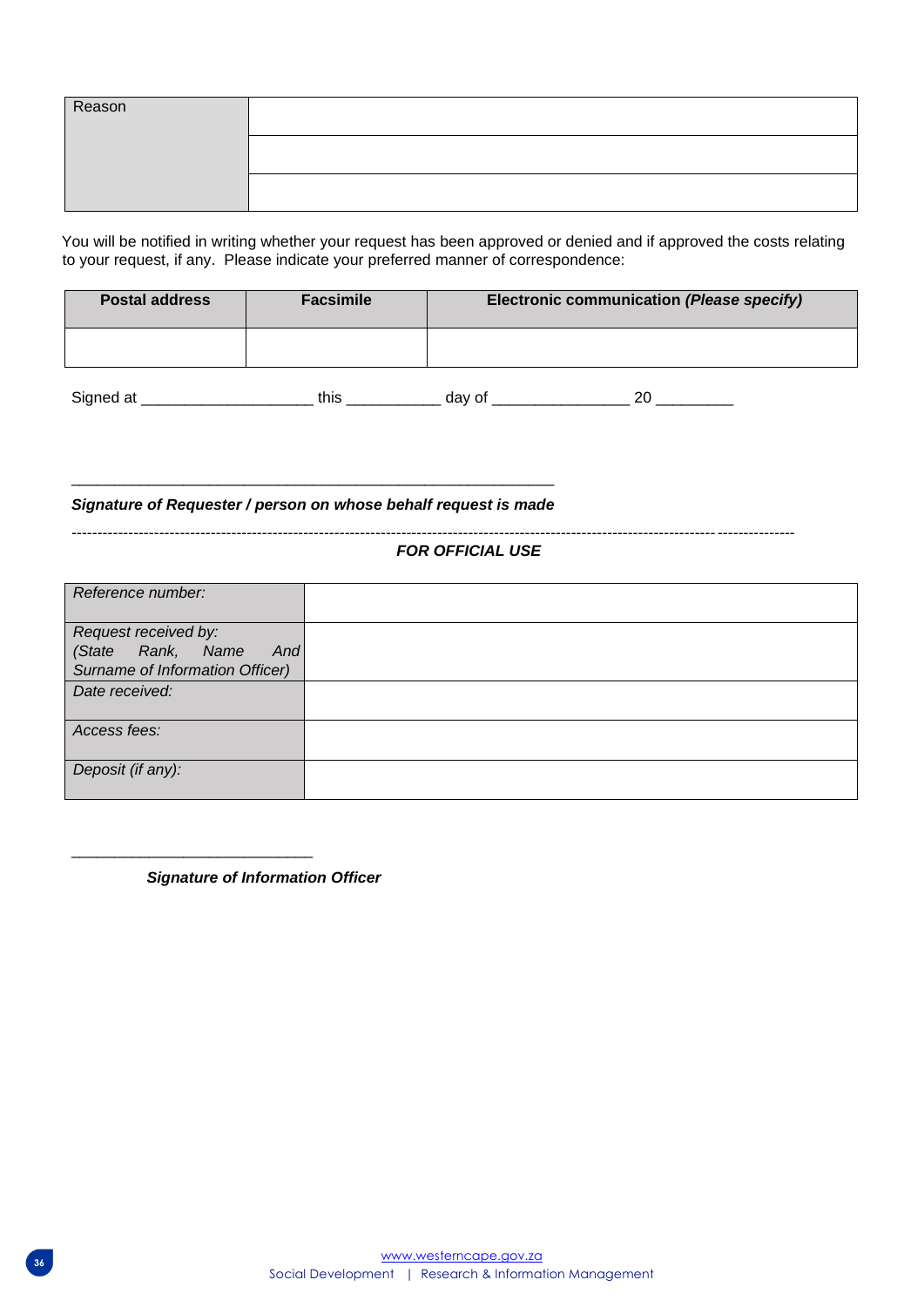#### **ANNEXURE B FEES**

*Fees in Respect of Public Bodies*

| <b>Item</b>      | Description                                                                                                                                                                                                    | Amount                                                                  |  |  |  |  |
|------------------|----------------------------------------------------------------------------------------------------------------------------------------------------------------------------------------------------------------|-------------------------------------------------------------------------|--|--|--|--|
| 1.               | The request fee payable by every requester                                                                                                                                                                     | R100.00                                                                 |  |  |  |  |
| 2.               | Photocopy of A4-size page                                                                                                                                                                                      | R1.50 per page or part thereof.                                         |  |  |  |  |
| $\overline{3}$ . | Printed copy of A4-size page                                                                                                                                                                                   | R1.50 per page or part thereof                                          |  |  |  |  |
| 4.               | For a copy in a computer-readable form on:<br>Flash drive (to be provided by requestor)<br>(i)                                                                                                                 | R40.00                                                                  |  |  |  |  |
|                  | (ii)<br>Compact disc<br>If provided by requestor<br>If provided to requester                                                                                                                                   | R40.00<br>R60.00                                                        |  |  |  |  |
| 5.               | For a transcription of visual images per A4-size page                                                                                                                                                          | Service to be outsourced. Will                                          |  |  |  |  |
| 6.               | Copy of visual images                                                                                                                                                                                          | depend on quotation from the<br>Service Provider                        |  |  |  |  |
| 7.               | Transcription of an audio record, per A4-size page                                                                                                                                                             | R24,00                                                                  |  |  |  |  |
| 8.               | Copy of an audio record on:                                                                                                                                                                                    |                                                                         |  |  |  |  |
|                  | Flash drive (to be provided by requestor)<br>(i)                                                                                                                                                               | R40,00                                                                  |  |  |  |  |
|                  | (ii)<br>Compact disc<br>If provided by requestor<br>If provided to the requestor                                                                                                                               | R40,00<br>R60,00                                                        |  |  |  |  |
|                  |                                                                                                                                                                                                                |                                                                         |  |  |  |  |
| 9.               | To search for and prepare the record for disclosure<br>for each hour or part of an hour, excluding the first<br>hour, reasonably required for<br>such search and preparation.<br>To not exceed a total cost of | R100,00<br>R300,00                                                      |  |  |  |  |
| 10.              | Deposit: If search exceeds 6 hours                                                                                                                                                                             | One third of amount per request<br>calculated in terms of items 2 to 8. |  |  |  |  |
| 11.              | Postage, e-mail or any other electronic transfer                                                                                                                                                               | Actual expense, if any                                                  |  |  |  |  |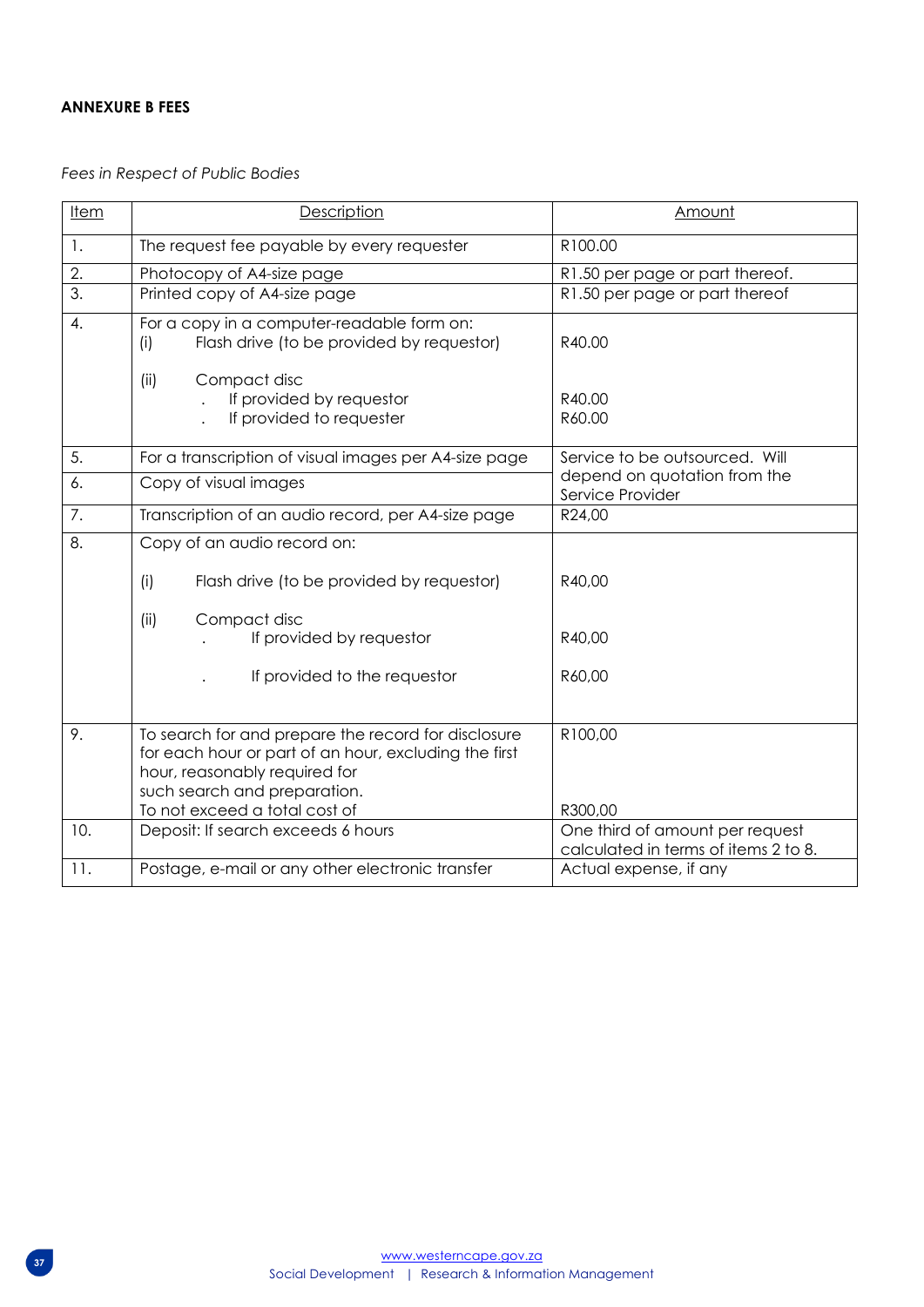# **INTERNAL APPEAL FORM**

## **FORM 4**

[Regulation 9]

**Reference Numbe**r: **………………………………..**

| <b>PARTICULARS OF PUBLIC BODY</b>                                |            |                                                                                                                              |           |  |           |  |  |  |
|------------------------------------------------------------------|------------|------------------------------------------------------------------------------------------------------------------------------|-----------|--|-----------|--|--|--|
| Name of Public Body                                              |            |                                                                                                                              |           |  |           |  |  |  |
| Name and Surname of Information<br>Officer:                      |            |                                                                                                                              |           |  |           |  |  |  |
| <b>PARTICULARS OF COMPLAINANT WHO LODGES THE INTERNAL APPEAL</b> |            |                                                                                                                              |           |  |           |  |  |  |
| <b>Full Names</b>                                                |            |                                                                                                                              |           |  |           |  |  |  |
| <b>Identity Number</b>                                           |            |                                                                                                                              |           |  |           |  |  |  |
| <b>Postal Address</b>                                            |            |                                                                                                                              |           |  |           |  |  |  |
| <b>Contact Numbers</b>                                           | Tel. $(B)$ |                                                                                                                              | Facsimile |  |           |  |  |  |
|                                                                  | Cellular   |                                                                                                                              |           |  |           |  |  |  |
| <b>E-Mail Address</b>                                            |            |                                                                                                                              |           |  |           |  |  |  |
|                                                                  |            | Is the internal appeal lodged on behalf of another person?                                                                   | Yes       |  | <b>No</b> |  |  |  |
| which appeal is lodged, if applicable, must be attached.)        |            | If answer is "yes", capacity in which an internal appeal on<br>behalf of another person is lodged: (Proof of the capacity in |           |  |           |  |  |  |
|                                                                  |            | PARTICULARS OF PERSON ON WHOSE BEHALF THE INTERNAL APPEAL IS LODGED<br>(If lodged by a third party)                          |           |  |           |  |  |  |
| <b>Full Names</b>                                                |            |                                                                                                                              |           |  |           |  |  |  |
| <b>Identity Number</b>                                           |            |                                                                                                                              |           |  |           |  |  |  |
| <b>Postal Address</b>                                            |            |                                                                                                                              |           |  |           |  |  |  |
|                                                                  | Tel. $(B)$ |                                                                                                                              | Facsimile |  |           |  |  |  |
| <b>Contact Numbers</b>                                           | Cellular   |                                                                                                                              |           |  |           |  |  |  |
| E-Mail Address                                                   |            |                                                                                                                              |           |  |           |  |  |  |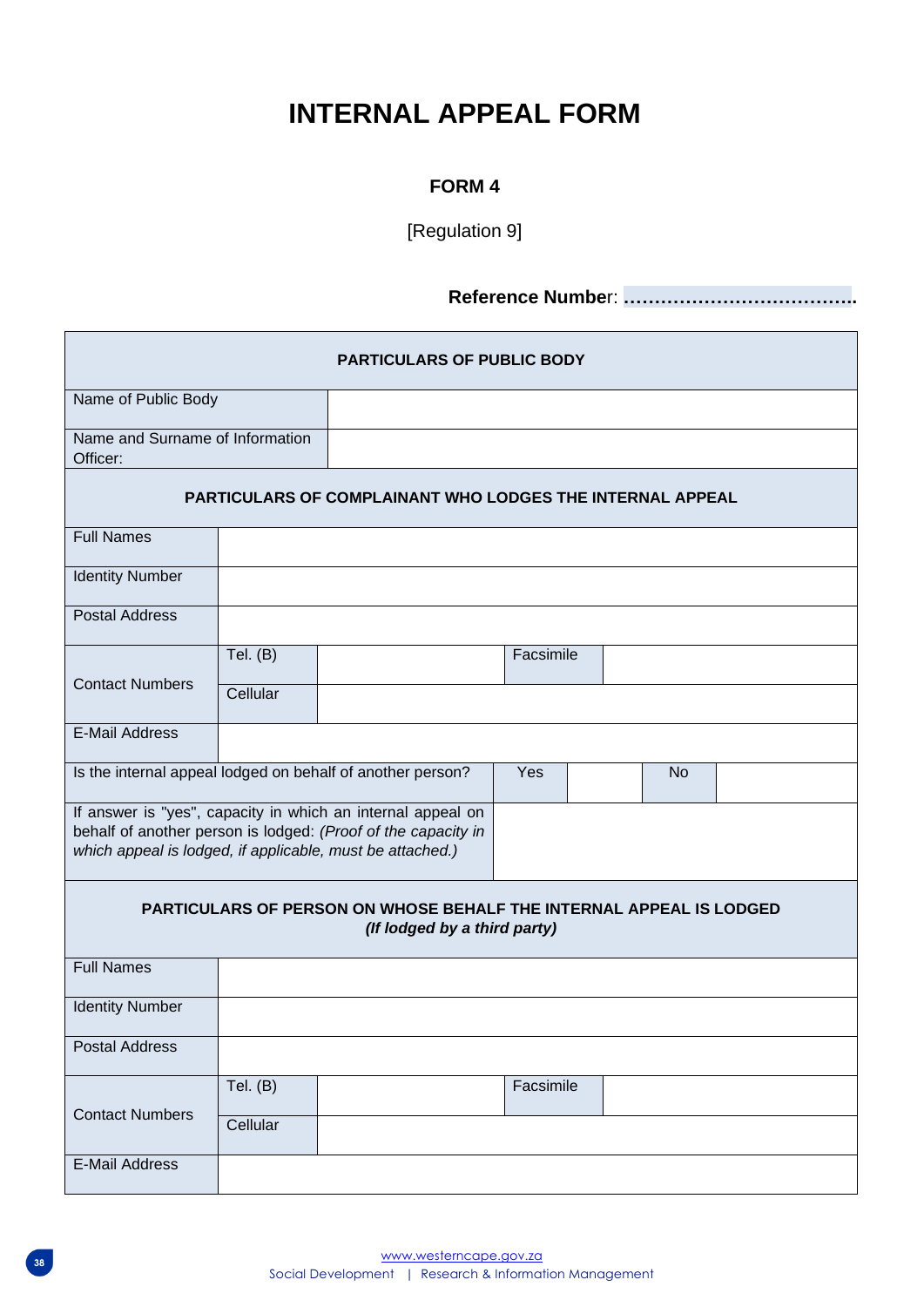| <b>DECISION AGAINST WHICH THE INTERNAL APPEAL IS LODGED</b><br>(mark the appropriate box with an "X")          |                                                                                                                                                                               |  |  |  |  |  |  |  |
|----------------------------------------------------------------------------------------------------------------|-------------------------------------------------------------------------------------------------------------------------------------------------------------------------------|--|--|--|--|--|--|--|
|                                                                                                                | Refusal of request for access                                                                                                                                                 |  |  |  |  |  |  |  |
|                                                                                                                | Decision regarding fees prescribed in terms of section 22 of the Act                                                                                                          |  |  |  |  |  |  |  |
| of section 26(1) of the Act                                                                                    | Decision regarding the extension of the period within which the request must be dealt with in terms                                                                           |  |  |  |  |  |  |  |
| requester                                                                                                      | Decision in terms of section 29(3) of the Act to refuse access in the form requested by the                                                                                   |  |  |  |  |  |  |  |
| Decision to grant request for access                                                                           |                                                                                                                                                                               |  |  |  |  |  |  |  |
|                                                                                                                | <b>GROUNDS FOR APPEAL</b><br>(If the provided space is inadequate, please continue on a separate page and attach it to this form. all<br>the additional pages must be signed) |  |  |  |  |  |  |  |
| State the grounds on<br>which the internal<br>appeal is based:                                                 |                                                                                                                                                                               |  |  |  |  |  |  |  |
| other<br><b>State</b><br>any<br>information that may<br>relevant<br>be<br>-in<br>considering<br>the<br>appeal: |                                                                                                                                                                               |  |  |  |  |  |  |  |

You will be notified in writing of the decision on your internal appeal. Please indicate your preferred manner of notification:

| Postal address | Facsimile | Electronic communication (Please specify) |
|----------------|-----------|-------------------------------------------|
|                |           |                                           |

Signed at \_\_\_\_\_\_\_\_\_\_\_\_\_\_\_\_\_\_\_\_ this \_\_\_\_\_\_\_\_\_\_\_ day of \_\_\_\_\_\_\_\_\_\_\_\_\_\_\_\_ 20 \_\_\_\_\_\_\_\_\_

*Signature of Appellant/Third party* 

\_\_\_\_\_\_\_\_\_\_\_\_\_\_\_\_\_\_\_\_\_\_\_\_\_\_\_\_\_\_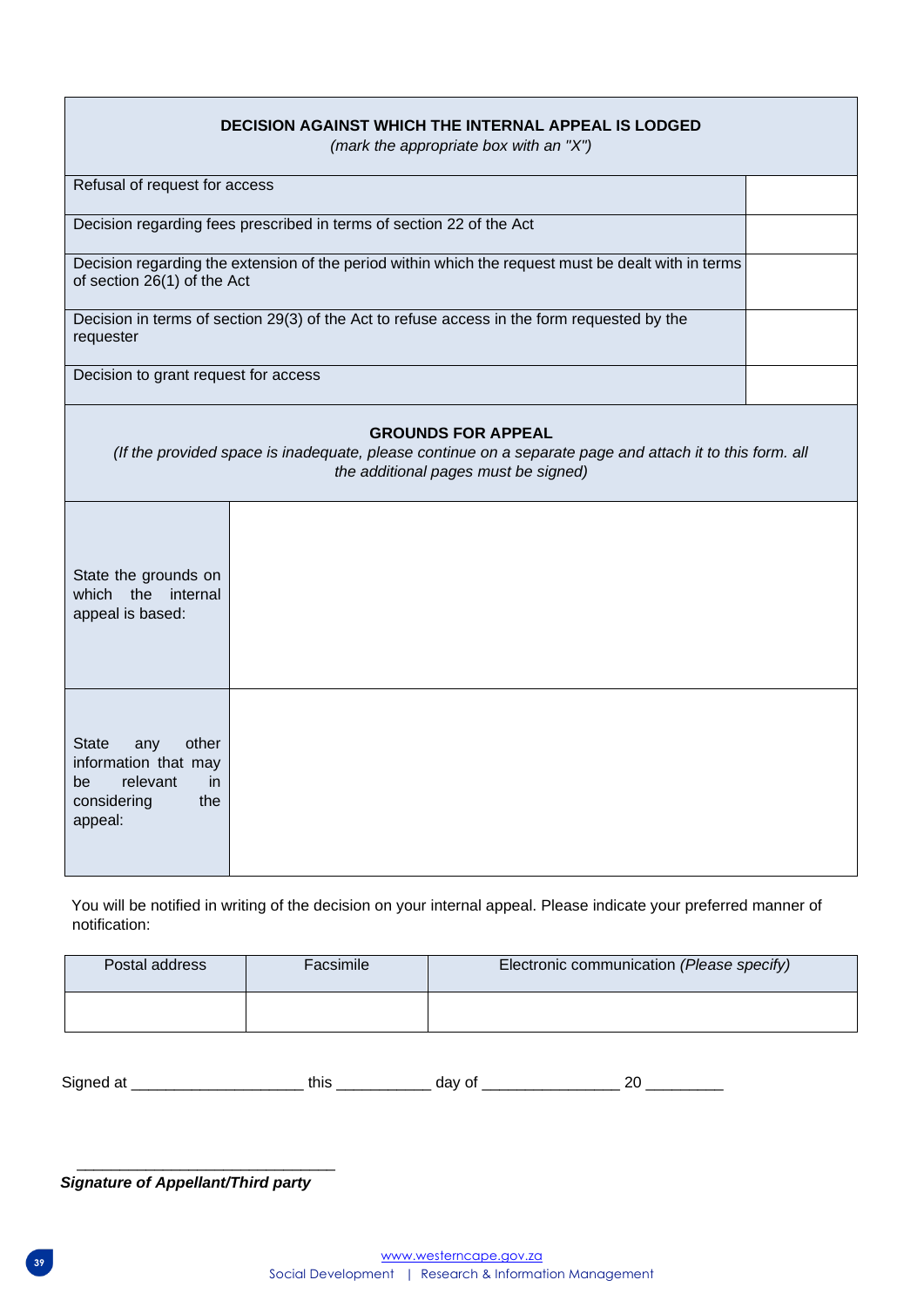## Page **2** of **3**

--------------------------------------------------------------------------------------------------------------------------------------------

## **FOR OFFICIAL USE**

## **OFFICIAL RECORD OF INTERNAL APPEAL**

| Appeal received by:                                                                                                                                                                  |            |            |                          |  |  |           |  |
|--------------------------------------------------------------------------------------------------------------------------------------------------------------------------------------|------------|------------|--------------------------|--|--|-----------|--|
| (state rank, name and surname of Information<br>Officer)                                                                                                                             |            |            |                          |  |  |           |  |
| Date received:                                                                                                                                                                       |            |            |                          |  |  |           |  |
| Appeal accompanied by the reasons for the information officer's decision and, where<br>applicable, the particulars of any third party to whom or which the record relates, submitted |            |            |                          |  |  | Yes       |  |
| by the information officer:                                                                                                                                                          |            |            |                          |  |  | <b>No</b> |  |
|                                                                                                                                                                                      |            |            | <b>OUTCOME OF APPEAL</b> |  |  |           |  |
| Refusal of request for                                                                                                                                                               | Yes        |            | New decision<br>(if not  |  |  |           |  |
| access. Confirmed?                                                                                                                                                                   | <b>No</b>  | confirmed) |                          |  |  |           |  |
| Fees (Sec 22).                                                                                                                                                                       | <b>Yes</b> |            | New decision<br>(if not  |  |  |           |  |
| Confirmed?                                                                                                                                                                           | <b>No</b>  |            | confirmed)               |  |  |           |  |
| Extension (Sec 26(1)).                                                                                                                                                               | Yes        |            | New decision<br>(if not  |  |  |           |  |
| Confirmed?                                                                                                                                                                           | No         |            | confirmed)               |  |  |           |  |
| Access (Sec 29(3)).                                                                                                                                                                  | Yes        |            | New decision<br>(if not  |  |  |           |  |
| Confirmed?<br><b>No</b>                                                                                                                                                              |            |            | confirmed)               |  |  |           |  |
| Request for access                                                                                                                                                                   | <b>Yes</b> |            | New decision<br>(if not  |  |  |           |  |
| granted. Confirmed?                                                                                                                                                                  | <b>No</b>  |            | confirmed)               |  |  |           |  |

Signed at \_\_\_\_\_\_\_\_\_\_\_\_\_\_\_\_\_\_\_\_ this \_\_\_\_\_\_\_\_\_\_\_ day of \_\_\_\_\_\_\_\_\_\_\_\_\_\_\_\_ 20 \_\_\_\_\_\_\_\_\_

*Relevant Authority* 

\_\_\_\_\_\_\_\_\_\_\_\_\_\_\_\_\_\_\_\_\_\_\_\_\_\_\_\_\_\_\_\_\_\_\_\_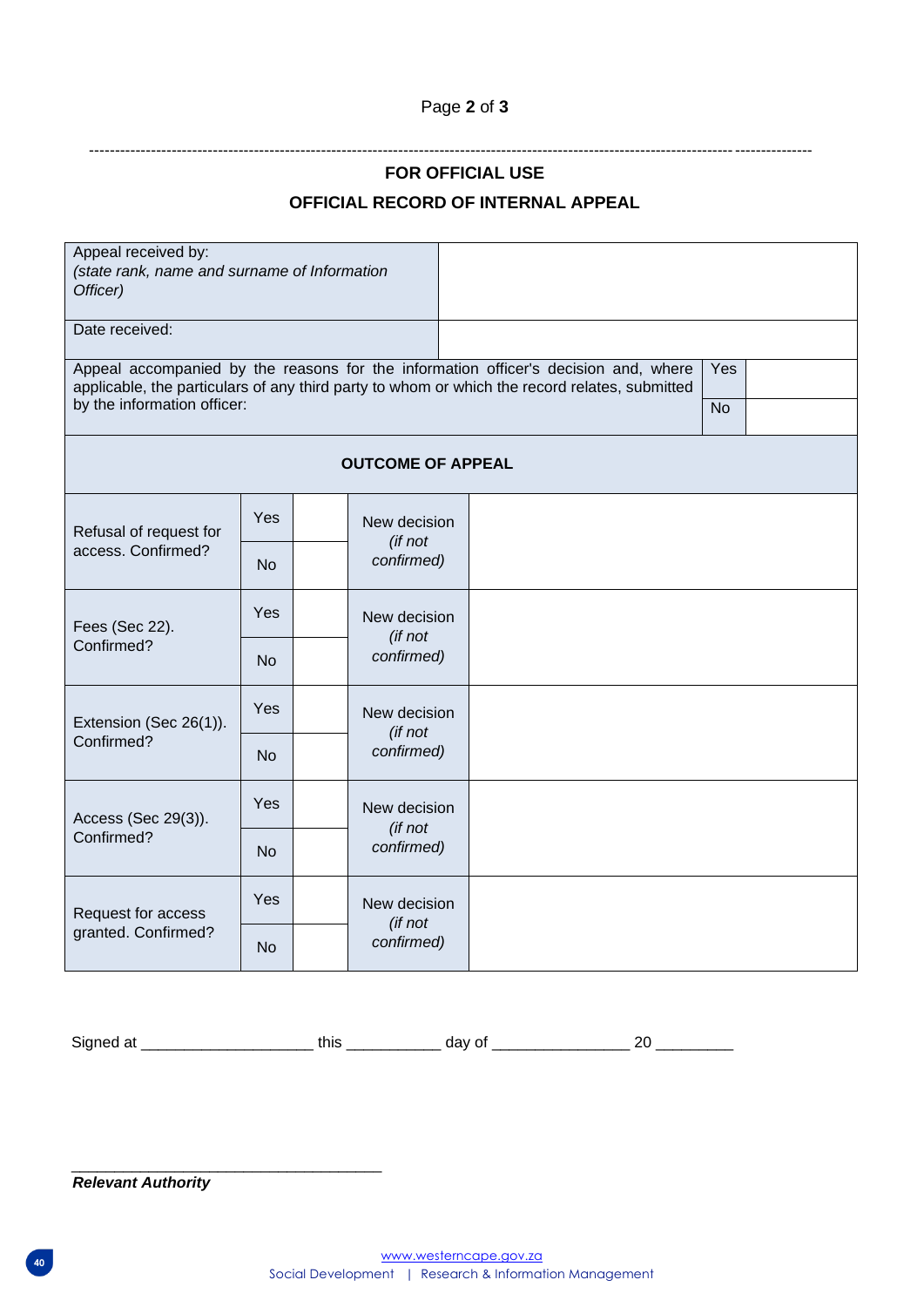## **COMPLAINT FORM FORM 5**

#### [Regulation 10]

#### **NOTE:**

- 1. This form is designed to assist the Requester or Third Party (hereinafter referred to as "the Complainant") in requesting a review of a Public or Private Body's response or non-response to a request for access to records under the Promotion of Access to Information Act, 2000 (Act No. 2 of 2000) ("PAIA"). Please fill out this form and send it to the following email address: <br>address: PAIAComplaints@iustice.gov.za or complete online complaint form available at address: **PAIAComplaints@justice.gov.za** or complete online complaint form available a[t](https://www.justice.gov.za/inforeg/) **[https://www.justice.gov.za/inforeg/.](https://www.justice.gov.za/inforeg/)**
- 2. PAIA gives a member of the public a right to file a complaint with the Information Regulator about any of the nature of complaints detailed in part F of this complaint form.
- 3. It is the policy of the Information Regulator to defer investigating or to reject a complaint if the Complainant has not first given the public or private body (herein after referred to as "the Body") an opportunity to respond to and attempt to resolve the issue. To help the Body address your concerns prior to approaching the Information Regulator, you are required to complete the prescribed **PAIA Form 2** and submit it to the Body.
- 4. A copy of this Form will be provided to the Body that is the subject of your complaint. The information you provide on this form, attached to this form or that you supply later, will only be used to attempt to resolve your dispute, unless otherwise stated herein.
- 5. The Information Regulator will only accept your complaint once you confirm having complied with the prerequisites below.

#### 6. **Please attach copies of the following documents, if you have them**:

- a. Copy of the form to the Body requesting access to records;
- b. The Body's response to your complaint or access request;
- c. Any other correspondence between you and the Body regarding your request;
- d. Copy of the appeal form, if your compliant relate to a public body;
- e. The Body's response to your appeal;
- f. Any other correspondence between you and the Body regarding your appeal;
- g. Documentation authorizing you to act on behalf of another person (if applicable);
- h. Court Order or Court documents relevant to your complaint, if any.
- 7. If the space provided for in this Form is inadequate, submit information as an Annexure to this Form and sign each page.

#### **CAPACITY OF PERSON/PARTY LODGING A COMPLAINT**

#### **(Mark with an "X")**

**Complainant Personally** 

**Representative of Complainant** 

**Third Party** 

| <b>PREREQUISITES</b>                                                                                                 |            |                |  |
|----------------------------------------------------------------------------------------------------------------------|------------|----------------|--|
| Did you submit request (PAIA form) for access to record of a public/private<br>body?                                 | <b>Yes</b> | No.            |  |
| Has 30 days lapsed from the date on which you submitted your PAIA form?                                              | Yes        | N <sub>o</sub> |  |
| Did you exhaust all the internal appeal procedure against a decision of the<br>Information officer of a public body? | Yes.       | N <sub>o</sub> |  |
| Have you applied to Court for appropriate relief regarding this matter?                                              | Yes        | <b>No</b>      |  |

| <b>FOR INFORMATION REGULATOR'S USE ONLY</b> |     |  |     |  |  |  |  |
|---------------------------------------------|-----|--|-----|--|--|--|--|
| Received by: (Full names)                   |     |  |     |  |  |  |  |
| <b>Position</b>                             |     |  |     |  |  |  |  |
| Signature                                   |     |  |     |  |  |  |  |
| Complaint accepted                          | Yes |  | No. |  |  |  |  |
| <b>Reference Number</b>                     |     |  |     |  |  |  |  |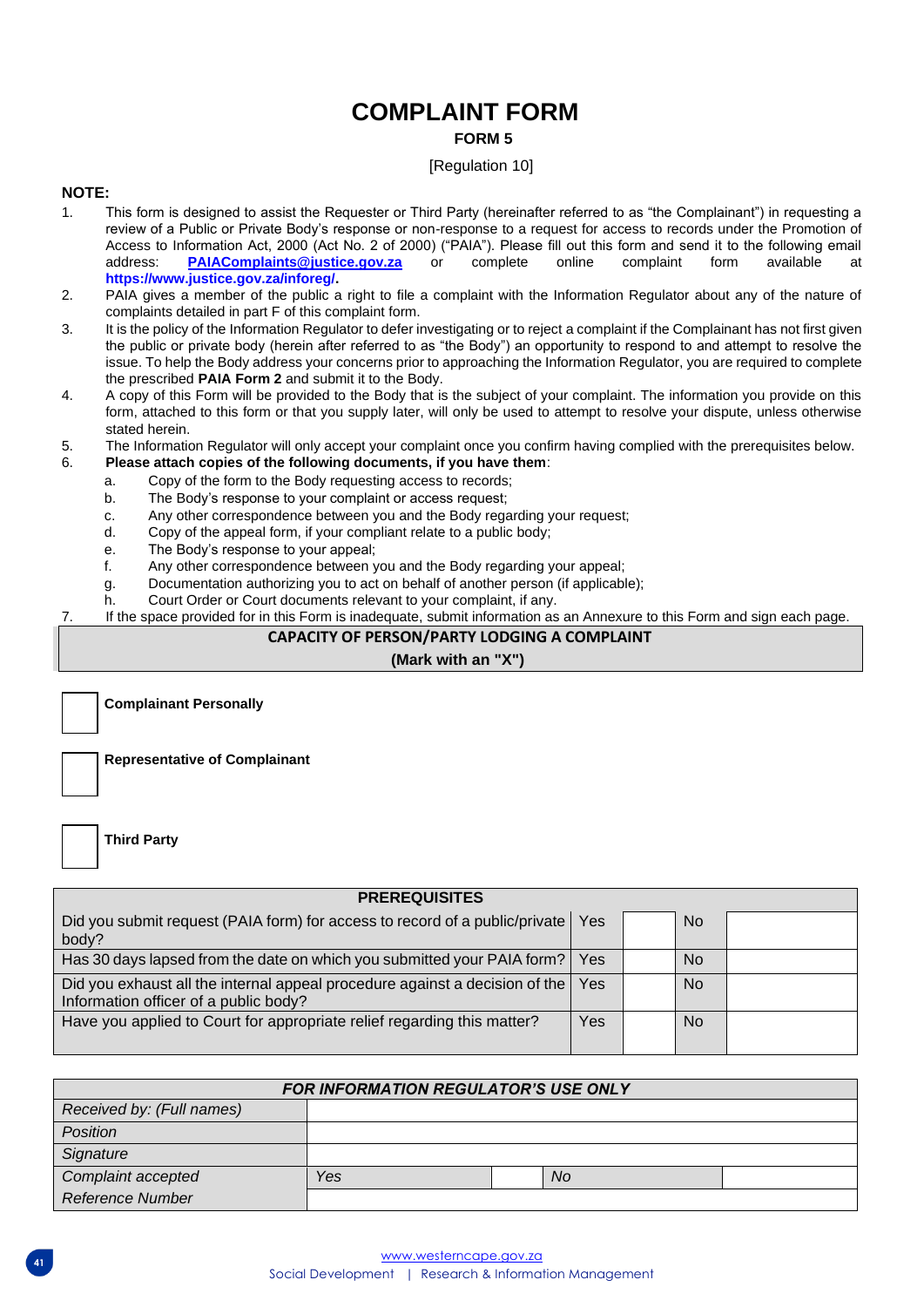*Date stamp* 

| Postal address                                                                                                                                                                                                        |                          | Facsimile                                                                           |           | Other electronic communication (Please specify) |  |  |  |  |
|-----------------------------------------------------------------------------------------------------------------------------------------------------------------------------------------------------------------------|--------------------------|-------------------------------------------------------------------------------------|-----------|-------------------------------------------------|--|--|--|--|
|                                                                                                                                                                                                                       |                          | <b>PARTA</b><br>PERSONAL INFORMATION OF COMPLAINANT                                 |           |                                                 |  |  |  |  |
| <b>Full Names</b>                                                                                                                                                                                                     |                          |                                                                                     |           |                                                 |  |  |  |  |
| <b>Identity Number</b>                                                                                                                                                                                                |                          |                                                                                     |           |                                                 |  |  |  |  |
| <b>Postal Address</b>                                                                                                                                                                                                 |                          |                                                                                     |           |                                                 |  |  |  |  |
| <b>Street Address</b>                                                                                                                                                                                                 |                          |                                                                                     |           |                                                 |  |  |  |  |
| <b>E-Mail Address</b>                                                                                                                                                                                                 |                          |                                                                                     |           |                                                 |  |  |  |  |
| Contact numbers                                                                                                                                                                                                       | Tel. $(B)$<br>Cellular   |                                                                                     | Facsimile |                                                 |  |  |  |  |
| <b>PART B</b><br><b>REPRESENTATIVE INFORMATION</b><br>(Complete only if you will be represented. A Power of Attorney must be attached if complainant is represented, failing<br>which the complaint will be rejected) |                          |                                                                                     |           |                                                 |  |  |  |  |
| Full<br><b>Names</b><br>of                                                                                                                                                                                            |                          |                                                                                     |           |                                                 |  |  |  |  |
| Representative                                                                                                                                                                                                        |                          |                                                                                     |           |                                                 |  |  |  |  |
| Nature of representation<br>Number<br>Identity                                                                                                                                                                        |                          |                                                                                     |           |                                                 |  |  |  |  |
| <b>Registration Number</b>                                                                                                                                                                                            |                          |                                                                                     |           |                                                 |  |  |  |  |
| <b>Postal Address</b>                                                                                                                                                                                                 |                          |                                                                                     |           |                                                 |  |  |  |  |
| <b>Street Address</b>                                                                                                                                                                                                 |                          |                                                                                     |           |                                                 |  |  |  |  |
| E-mail Address                                                                                                                                                                                                        |                          |                                                                                     |           |                                                 |  |  |  |  |
| <b>Contact Numbers</b>                                                                                                                                                                                                | Tel. $(B)$               |                                                                                     |           | Facsimile                                       |  |  |  |  |
|                                                                                                                                                                                                                       | Cellular                 |                                                                                     |           |                                                 |  |  |  |  |
|                                                                                                                                                                                                                       |                          | <b>PART C</b><br>THIRD PARTY INFORMATION<br>(Please attach letter of authorisation) |           |                                                 |  |  |  |  |
| Type of Body                                                                                                                                                                                                          | Private                  |                                                                                     | Public    |                                                 |  |  |  |  |
| Name of Public / Private<br><b>Body</b>                                                                                                                                                                               |                          |                                                                                     |           |                                                 |  |  |  |  |
| <b>Registration Number (if</b><br>any)                                                                                                                                                                                |                          |                                                                                     |           |                                                 |  |  |  |  |
| Name, Surname and Title<br>of person authorised to<br>lodge a complaint                                                                                                                                               |                          |                                                                                     |           |                                                 |  |  |  |  |
| <b>Postal Address</b>                                                                                                                                                                                                 |                          |                                                                                     |           |                                                 |  |  |  |  |
| <b>Street Address</b>                                                                                                                                                                                                 |                          |                                                                                     |           |                                                 |  |  |  |  |
| E-mail Address                                                                                                                                                                                                        |                          |                                                                                     |           |                                                 |  |  |  |  |
| <b>Contact Numbers</b>                                                                                                                                                                                                | Tel. $(B)$ :<br>Cellular |                                                                                     | Facsimile |                                                 |  |  |  |  |
|                                                                                                                                                                                                                       |                          |                                                                                     |           |                                                 |  |  |  |  |

| <b>PART D</b>                                     |  |  |  |  |  |  |  |
|---------------------------------------------------|--|--|--|--|--|--|--|
| <b>BODY AGAINST WHICH THE COMPLAINT IS LODGED</b> |  |  |  |  |  |  |  |
| Public<br>Private<br>Type of body                 |  |  |  |  |  |  |  |
| Name of public / private                          |  |  |  |  |  |  |  |
|                                                   |  |  |  |  |  |  |  |
|                                                   |  |  |  |  |  |  |  |
|                                                   |  |  |  |  |  |  |  |
|                                                   |  |  |  |  |  |  |  |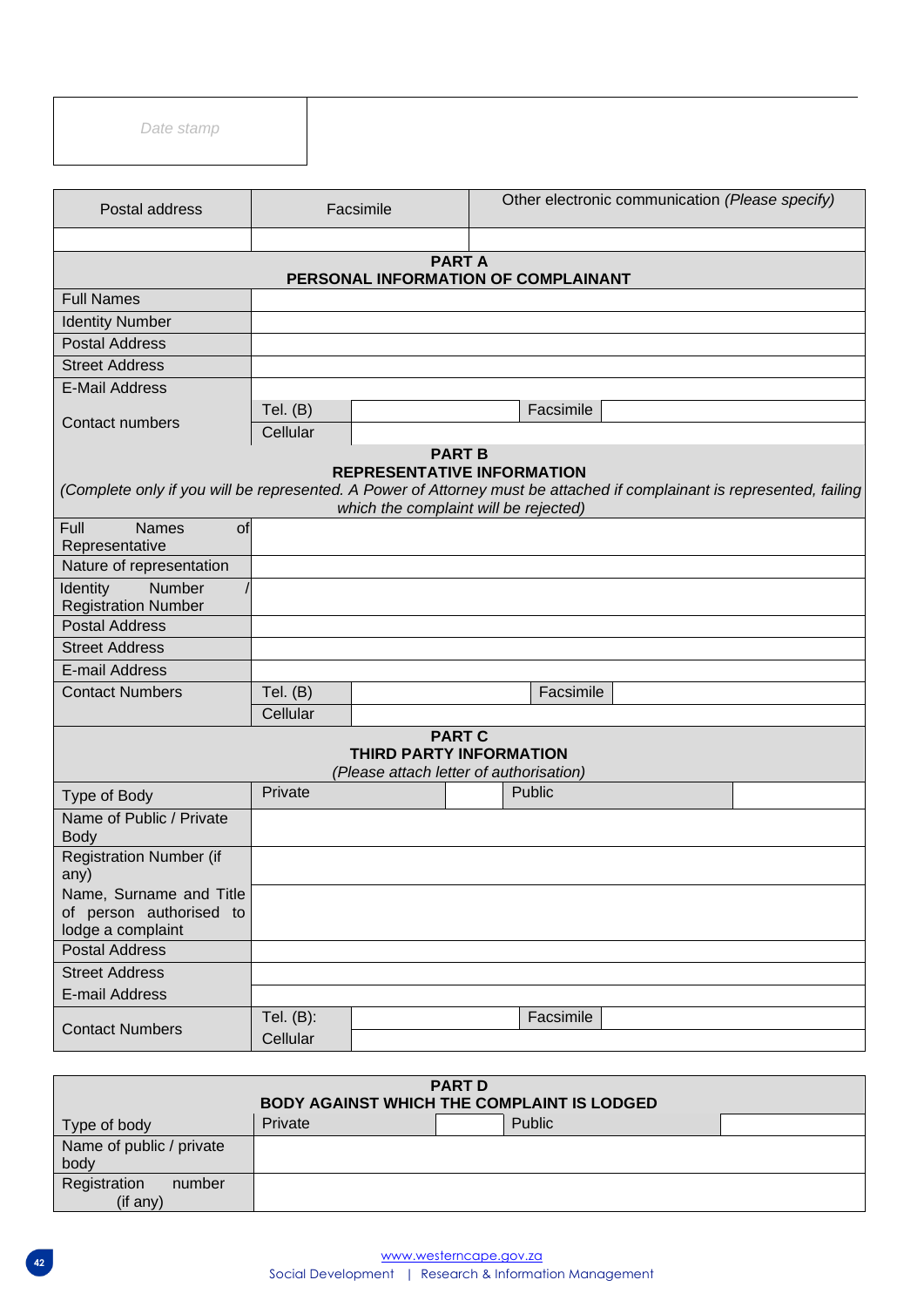| Name, surname and title of<br>person you dealt with at                                                                 |                                                                                    |                                                                                 |                                  |           |     |  |           |  |
|------------------------------------------------------------------------------------------------------------------------|------------------------------------------------------------------------------------|---------------------------------------------------------------------------------|----------------------------------|-----------|-----|--|-----------|--|
| the public or private body                                                                                             |                                                                                    |                                                                                 |                                  |           |     |  |           |  |
| to try to resolve your                                                                                                 |                                                                                    |                                                                                 |                                  |           |     |  |           |  |
| complaint or request for<br>access to information                                                                      |                                                                                    |                                                                                 |                                  |           |     |  |           |  |
| <b>Postal Address</b>                                                                                                  |                                                                                    |                                                                                 |                                  |           |     |  |           |  |
| <b>Street Address</b>                                                                                                  |                                                                                    |                                                                                 |                                  |           |     |  |           |  |
| E-mail Address                                                                                                         |                                                                                    |                                                                                 |                                  |           |     |  |           |  |
|                                                                                                                        | Tel. (B):                                                                          |                                                                                 |                                  | Facsimile |     |  |           |  |
| <b>Contact Numbers</b>                                                                                                 | Cellular                                                                           |                                                                                 |                                  |           |     |  |           |  |
| Reference Number given                                                                                                 |                                                                                    |                                                                                 |                                  |           |     |  |           |  |
| (if any)                                                                                                               |                                                                                    |                                                                                 |                                  |           |     |  |           |  |
|                                                                                                                        |                                                                                    |                                                                                 | <b>PARTE</b><br><b>COMPLAINT</b> |           |     |  |           |  |
| Tell us about the steps you have taken to try to resolve your complaint (Complaints should first be submitted directly |                                                                                    |                                                                                 |                                  |           |     |  |           |  |
|                                                                                                                        |                                                                                    | to the public or private body for response and possible resolution)             |                                  |           |     |  |           |  |
|                                                                                                                        |                                                                                    |                                                                                 |                                  |           |     |  |           |  |
| Date on which request for access to records submitted.                                                                 |                                                                                    |                                                                                 |                                  |           |     |  |           |  |
| Please specify the nature of the right(s) to be exercised                                                              |                                                                                    |                                                                                 |                                  |           |     |  |           |  |
| or protected, if a compliant is against a private body.                                                                |                                                                                    |                                                                                 |                                  |           |     |  |           |  |
| Have you attempted to resolve the matter with the organisation?                                                        |                                                                                    |                                                                                 |                                  |           |     |  | <b>No</b> |  |
| If yes, when did you receive it? (Please attach the letter<br>to this application.)                                    |                                                                                    |                                                                                 |                                  |           |     |  |           |  |
| Did you appeal against a decision of the information officer of the public<br>body?                                    |                                                                                    |                                                                                 |                                  |           | Yes |  | <b>No</b> |  |
| If yes, when did you lodge an appeal?                                                                                  |                                                                                    |                                                                                 |                                  |           |     |  |           |  |
| Have you applied to Court for appropriate relief regarding this matter?                                                |                                                                                    |                                                                                 |                                  |           | Yes |  | <b>No</b> |  |
| If yes, please indicate when was the matter adjudicated<br>by the Court? Please attach Court Order, if there is any.   |                                                                                    |                                                                                 |                                  |           |     |  |           |  |
|                                                                                                                        |                                                                                    |                                                                                 | <b>PART F</b>                    |           |     |  |           |  |
| (Please select one or more of the following to describe your complaint to the Information Regulator)                   |                                                                                    | <b>DETAILED TYPE OF ACCESS TO RECORDS</b>                                       |                                  |           |     |  |           |  |
| Unsuccessful<br>appeal                                                                                                 | (Section                                                                           | I have appealed against the decision of the public body                         |                                  |           |     |  |           |  |
| 77A(2)(a) or section 77A(3)(a) of<br>PAIA)                                                                             |                                                                                    | and the appeal is unsuccessful.                                                 |                                  |           |     |  |           |  |
| Unsuccessful<br>application                                                                                            | for                                                                                | I filed my appeal against the decision of the public body                       |                                  |           |     |  |           |  |
| condonation (Sections 77A(2)(b) and<br>75(2) of PAIA)                                                                  |                                                                                    | late and applied for condonation. The condonation<br>application was dismissed. |                                  |           |     |  |           |  |
| Refusal of a request for access                                                                                        |                                                                                    | I requested access to information held by a body and that                       |                                  |           |     |  |           |  |
| or $77A(3)(b)$ of PAIA)                                                                                                | request was refused or partially refused.<br>(Section 77A(2)(c)(i) or 77A(2)(d)(i) |                                                                                 |                                  |           |     |  |           |  |
| The body requires me to pay a fee and                                                                                  | Tender or payment of the prescribed fee.                                           |                                                                                 |                                  |           |     |  |           |  |
| I feel it is excessive (Sections 22 or 54<br>of PAIA)                                                                  | The tender or payment of a deposit.                                                |                                                                                 |                                  |           |     |  |           |  |
| Repayment of the deposit (Section                                                                                      |                                                                                    | The information officer refused to repay a deposit paid in                      |                                  |           |     |  |           |  |
| The information officer refused to                                                                                     |                                                                                    | respect of a request for access which is refused.                               |                                  |           |     |  |           |  |
| repay a deposit paid 22(4) of PAIA)                                                                                    |                                                                                    |                                                                                 |                                  |           |     |  |           |  |
| in respect of a request for access                                                                                     |                                                                                    |                                                                                 |                                  |           |     |  |           |  |
| which is refused.                                                                                                      |                                                                                    |                                                                                 |                                  |           |     |  |           |  |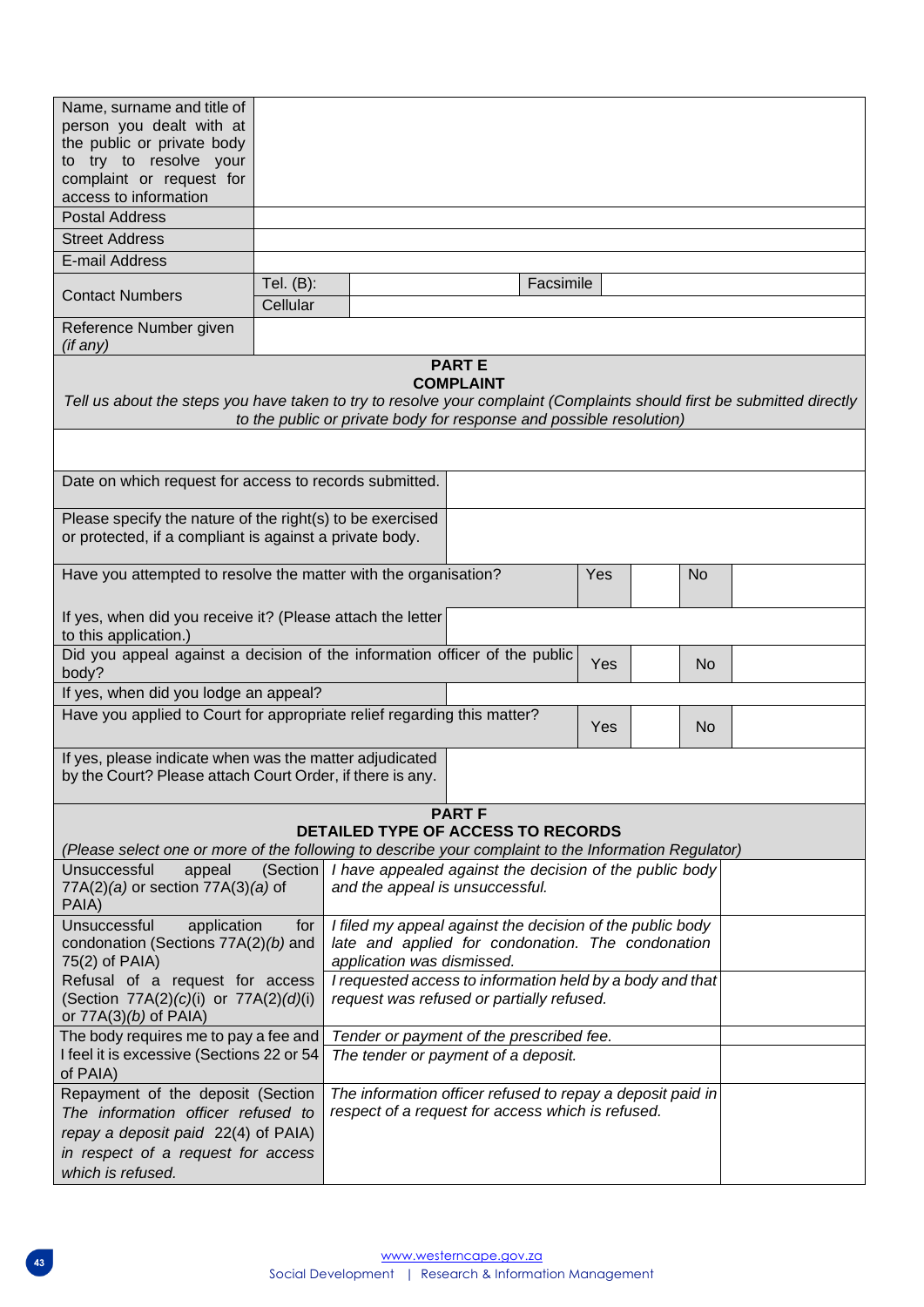| <b>Disagree</b><br>with<br>time<br>extension<br>(Sections 26 or 57 of PAIA)                                                                             | The body decided to extend the time limit for responding<br>to my request, and I disagree with the requested time limit<br>extension or a time extension taken to respond to my<br>access request. |  |
|---------------------------------------------------------------------------------------------------------------------------------------------------------|----------------------------------------------------------------------------------------------------------------------------------------------------------------------------------------------------|--|
| Form of access denied (Section 29(3)<br>or 60 $(a)$ of PAIA)                                                                                            | I requested access in a particular and reasonable form<br>and such form of access was refused.                                                                                                     |  |
| Deemed refusal (Section 27 or 58 of<br>PAIA)                                                                                                            | It is more than 30 days since I made my request and I<br>have not received a decision.                                                                                                             |  |
|                                                                                                                                                         | Extension period has expired and no response was<br>received.                                                                                                                                      |  |
| Inappropriate disclosure of a record<br>(Mandatory grounds for refusal of<br>access to record).                                                         | Records (that are subject to the grounds for refusal of<br>access) have inappropriately/ unreasonable been<br>disclosed.                                                                           |  |
| No adequate reasons for the<br>refusal<br>of access<br>(Section 56(3) $(a)$ of PAIA)                                                                    | My request for access is refused, and no valid or<br>adequate reasons for the refusal, were given, including<br>the provisions of this Act which were relied upon for the<br>refusal.              |  |
| Partial access to record (Section 28(2)<br>or $59(2)$ of PAIA)                                                                                          | Access to only a part of the requested records was<br>granted and I believe that more of the records should<br>have been disclosed.                                                                |  |
| Fee waiver (Section 22(8) or 54(8) of<br>PAIA)                                                                                                          | I am exempt from paying any fee and my request to<br>waive the fees was refused.                                                                                                                   |  |
| Records that cannot be found or do<br>not exist (Section 23 or 55 of PAIA)                                                                              | The Body indicated that some or all of the requested<br>records do not exist and I believe that more records do<br>exist.                                                                          |  |
| Failure to disclose records                                                                                                                             | The Body decided to grant me access to the requested<br>records, but I have not received them.                                                                                                     |  |
| No jurisdiction (exercise or protection<br>of any rights) (Section 50(1)(a) of<br>PAIA)                                                                 | The Body indicated that the requested records are<br>excluded from PAIA and I disagree.                                                                                                            |  |
| <b>Frivolous</b><br>or vexatious<br>request<br>(Section 45 of PAIA)                                                                                     | The Body indicated that my request is manifestly<br>frivolous or vexatious and I disagree.                                                                                                         |  |
| Other (Please explain)                                                                                                                                  |                                                                                                                                                                                                    |  |
| <b>PART G</b><br><b>EXPECTED OUTCOME</b><br>How do you think the Information Regulator can assist you? Describe the result or outcome that you<br>seek. |                                                                                                                                                                                                    |  |
|                                                                                                                                                         |                                                                                                                                                                                                    |  |
| <b>PARTH</b><br><b>AGREEMENTS</b>                                                                                                                       |                                                                                                                                                                                                    |  |
|                                                                                                                                                         |                                                                                                                                                                                                    |  |

*The legal basis for the following agreements is explained in the Privacy Notice on how to file your complaint document. In order for the Information Regulator to process your complaint, you need to check each one of the checkboxes below to show your agreement:*

*I agree that the Information Regulator may use the information provided in my complaint to assist it in*  researching issues relating to the promotion of the right of access to information as well as the protection of the right to privacy in South Africa. I understand that the Information Regulator will never include my personal *or other identifying information in any public report, and that my personal information is still protected by the Protection of Personal Information Act, 2013 (Act No. 4 of 2013). I understand that if I do not agree, the Information Regulator will still process my complaint.*